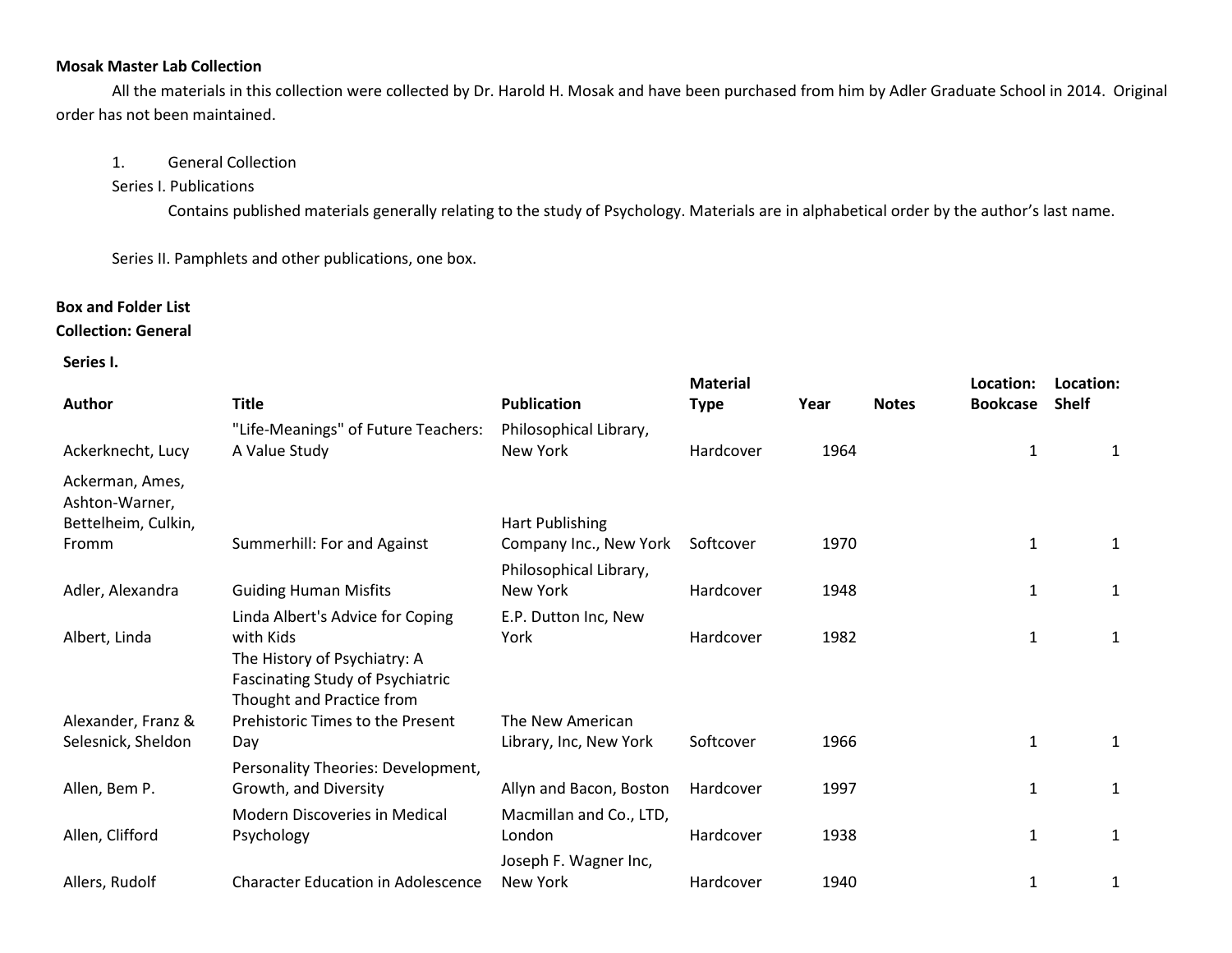| Allers, Rudolf                         | Self Improvement                                                                                                                    | Benziger Brothers, New<br>York                  | Hardcover | 1939 |                                      | $\mathbf{1}$ | $\mathbf{1}$ |
|----------------------------------------|-------------------------------------------------------------------------------------------------------------------------------------|-------------------------------------------------|-----------|------|--------------------------------------|--------------|--------------|
|                                        |                                                                                                                                     | Yale University Press,                          |           |      |                                      |              |              |
| Allport, Gordon                        | Becoming                                                                                                                            | New Have                                        | Softcover | 1955 |                                      | $\mathbf{1}$ | $\mathbf{1}$ |
| Allred, G. Hugh                        | Mission for Mother; Guiding the<br>Child                                                                                            | Bookcraft, Inc. Salt Lake<br>City, UT           | Hardcover | 1971 |                                      | $\mathbf{1}$ | $\mathbf{1}$ |
|                                        |                                                                                                                                     | <b>Brigham Young</b><br>University Press, Provo |           |      |                                      |              |              |
| Allred, G. Hugh                        | On the Level                                                                                                                        | Utah                                            | Hardcover | 1974 |                                      | $\mathbf{1}$ | $\mathbf{1}$ |
|                                        | How to Strengthen Your Marriage                                                                                                     | <b>Brigham Young</b><br>University Press, Provo |           |      | Originally<br>published<br>as On the |              |              |
| Allred, G. Hugh                        | and Family                                                                                                                          | Utah                                            | Softcover | 1976 | Level                                | $\mathbf{1}$ | $\mathbf{1}$ |
| Allred, G. Hugh                        | Teenager: A Survival Guide For<br>Mom and Dad                                                                                       | Bookcraft, Inc. Salt Lake<br>City, UT           | Hardcover | 1986 |                                      | $\mathbf{1}$ | $\mathbf{1}$ |
| Allred, G. Hugh,                       |                                                                                                                                     | Desert Book Company,                            | Hardcover | 1978 |                                      |              |              |
| Allred, Steve H.                       | How to Make a Good Mission Great                                                                                                    | Salt Lake City, Utah                            |           |      |                                      | $\mathbf{1}$ | $\mathbf{1}$ |
| Anderson, Rachell                      | Muses and Graces and Love: Poems<br>about Love and Life                                                                             | Marriage and Family<br>Life, Springfield, IL    | Softcover | 1986 |                                      | $\mathbf{1}$ | $\mathbf{1}$ |
|                                        |                                                                                                                                     | Marriage and Family                             |           |      |                                      |              |              |
| Anderson, Rachell                      | Wives, Mothers and Other Women                                                                                                      | Life, Springfield, IL                           | Softcover | 1987 |                                      | $\mathbf{1}$ | $\mathbf{1}$ |
|                                        | Perception of Number as Affected<br>by the Monetary Value of the<br>Objects: A critical study of the<br>method used in the extended |                                                 |           |      | rebound by<br>Mosak,<br>unknown      |              |              |
| Ansbacher, Heinz                       | constancy phenomenon                                                                                                                | Archives of Psychology                          | Hardcover | 1937 | year                                 | $\mathbf{1}$ | $\mathbf{1}$ |
| Appleton, William S.                   | <b>Fathers and Daughters</b>                                                                                                        | Doubleday & Company,<br>Inc, Garden City, NY    | Hardcover | 1981 |                                      | $\mathbf{1}$ | $\mathbf{1}$ |
| Arieti, S.; Brody, E.B.                | American Handbook of Psychiatry                                                                                                     | Basic Books, Inc. New<br>York                   | Hardcover | 1974 |                                      | $\mathbf{1}$ | $\mathbf{1}$ |
| Arnstein, Helene S.                    | Brothers & Sisters: Sisters &<br><b>Brothers</b>                                                                                    | E.P. Dutton Inc, New<br>York                    | Hardcover | 1979 |                                      | $\mathbf{1}$ | 1            |
| Asselin, C., Nelson, T.<br>& Platt, J. | Teacher Study Group Leader's<br>Manual                                                                                              | Alfred Adler Institute of<br>Chicago            | Softcover | 1975 |                                      | $\mathbf{1}$ | $\mathbf{1}$ |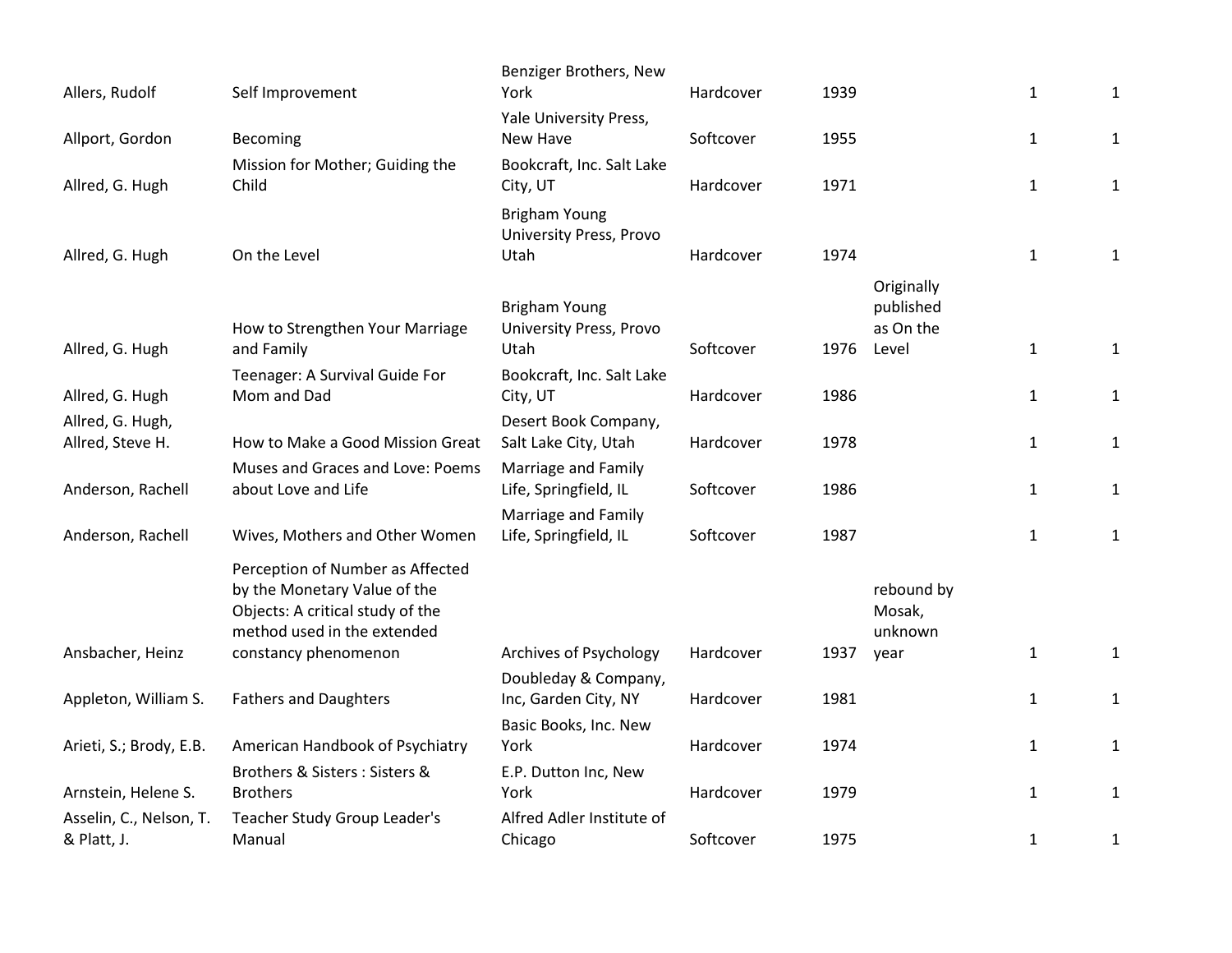| Bank, Stephen P. &<br>Kahn, Michael D.    | The Sibling Bond: The First Major<br>Account of the Powerful Emotional<br>Connections Among Brothers and<br>Sisters Throughout Life | Basic Books, Inc. New<br>York                         | Hardcover | 1982        | $\mathbf{1}$ | 1            |
|-------------------------------------------|-------------------------------------------------------------------------------------------------------------------------------------|-------------------------------------------------------|-----------|-------------|--------------|--------------|
| Baruth, L. & Eckstein,<br>D.              | Life Style: Theory, Practice and<br>Research                                                                                        | Kendall/Hunt Publishing<br>Company, Duburque,<br>lowa | Softcover | 1978        | $\mathbf{1}$ | 1            |
| Baruth, L. & Huber, C.                    | Counseling and Psychotherapy:<br>Theoretical Analyses and Skills<br>Applications                                                    | Charles E. Merrill<br>Publishing Co.                  | Hardcover | 1985        | $\mathbf{1}$ | 1            |
| Bauserman, Joseph<br>M. & Rule, Warren R. | A Brief History of Systems<br>Approaches in Counseling and<br>Psychotherapy                                                         | University Press of<br>America, Lanham                | Softcover | 1995        | $\mathbf{1}$ | $\mathbf{1}$ |
| Beames, T.B.                              | A Student's Gossary of Adlerian<br>Terminology                                                                                      | Photon<br>Communications                              | Softcover | 1992        | $\mathbf{1}$ | $\mathbf{1}$ |
| Beck, S. & Molish, H.                     | Reflexes to Intelligence<br>Parents on the Run: A                                                                                   | The Free Press                                        | Hardcover | 1959        | $\mathbf{1}$ | $\mathbf{1}$ |
| Beecher, Marquerite<br>& Willard          | Commonsense Book for Today's<br>Parents                                                                                             | The Julian Press, New<br>York                         | Hardcover | 1957        | $\mathbf{1}$ | $\mathbf{1}$ |
| Berman, Raenn &<br>Shulman, Bernard       |                                                                                                                                     | Surrey Books, Chicago                                 | Softcover | 2001        | $\mathbf{1}$ |              |
|                                           | How to Survive Your Aging Parents                                                                                                   | <b>Houghton Mifflin</b>                               |           |             |              | $\mathbf{1}$ |
| Benjamin, Alfred                          | The Helping Interview                                                                                                               | Company, Boston                                       | Softcover | 1974        | $\mathbf{1}$ | $\mathbf{1}$ |
| Bettner & Lew                             | Raising Kids Who Can                                                                                                                | <b>Connexions Press,</b><br>Newton Centre, MA         | Softcover | 1989        | $\mathbf{1}$ | $\mathbf{1}$ |
| Bettner & Lew                             | Raising Kids Who Can<br><b>Contributions to Adlerian</b>                                                                            | HarperPerennial, New<br>York                          | Softcover | 1989        | $\mathbf{1}$ | 1            |
| Bitter, James Robert                      | Psychology                                                                                                                          | <b>Xlibris Corboration</b>                            | Softcover | 2011 signed | $\mathbf{1}$ | $\mathbf{1}$ |
| Blumenthal, Erik                          | To Understand and Be Understood:<br>A Practical Guide to Successful<br>Relationships                                                | <b>Oneworld Publications</b><br>Ltd., London          | Softcover | 1987        | $\mathbf{1}$ | $\mathbf{1}$ |
| <b>Blumenthal, Erik</b>                   | Believing in Yourself                                                                                                               | <b>Oneworld Publications</b><br>Ltd., London          | Softcover | 1997        | $\mathbf{1}$ | $\mathbf{1}$ |
| Blumenthal, Erik                          | Peace with Your Partner: A Practical<br>Guide to a Happy Marriage                                                                   | <b>Oneworld Publications</b><br>Ltd., London          | Softcover | 1997        | $\mathbf{1}$ | $\mathbf{1}$ |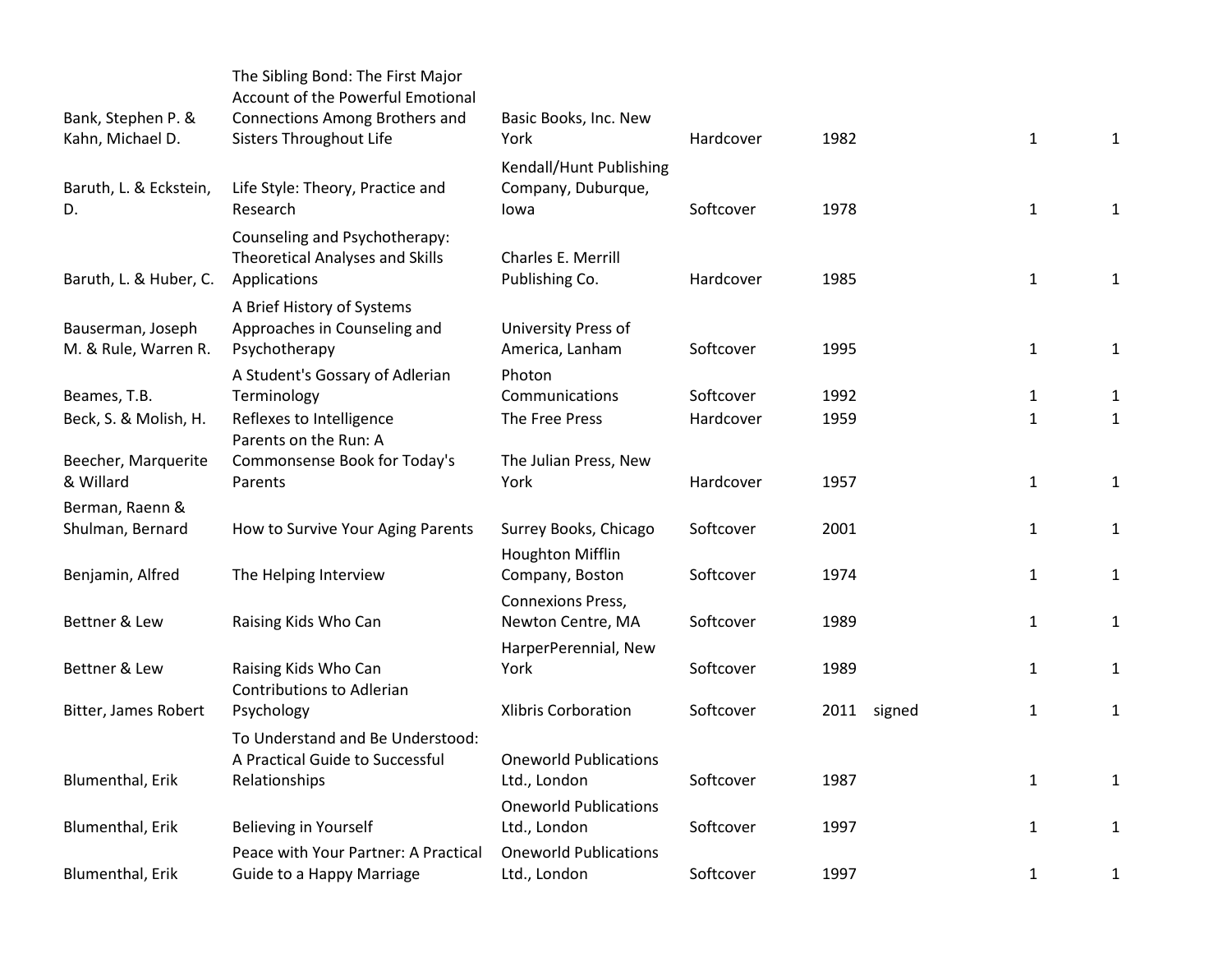|                      | The Way to Inner Freedom: A<br><b>Practical Guide to Personal</b>      | <b>Oneworld Publications</b>          |           |      |                   |                                  |
|----------------------|------------------------------------------------------------------------|---------------------------------------|-----------|------|-------------------|----------------------------------|
| Blumenthal, Erik     | Development                                                            | Ltd., London                          | Softcover | 1988 | $\mathbf 1$       | $\mathbf{1}$                     |
|                      | Remembering and Forgetting:                                            |                                       |           |      |                   |                                  |
|                      | Inquiries into the Nature of                                           | Walker and Company,                   |           |      |                   |                                  |
| Bolles, Edmund Blair | Memory                                                                 | New York                              | Softcover | 1988 | $\mathbf{1}$      | $\mathbf{1}$                     |
|                      |                                                                        | Gale Research Ltd.,                   |           |      |                   |                                  |
| Bothamley, Jennifer  | Dictionary of Theories                                                 | London                                | Softcover | 1993 | $\mathbf{1}$      | 1                                |
|                      | Faith Reason and Modern                                                | P.J. Kennedy & Sons,                  |           |      |                   |                                  |
| Braceland, Francis   | Psychiatry                                                             | New York                              | Hardcover | 1955 | $\mathbf{1}$      | $\mathbf{1}$                     |
|                      | The Key to Industrial Management                                       | Econ Verlag GmbH,                     |           |      |                   |                                  |
| Bremicker, Bernd     | $\mathbf{1}$                                                           | <b>Dusseldor and Vienna</b>           | Hardcover | 1978 | $\mathbf{1}$      | $\overline{2}$                   |
|                      |                                                                        | The Thomas More                       |           |      |                   |                                  |
| Brennan, Patrick     | The Purple Rainbow                                                     | Press, Chicago                        | Softcover | 1989 | $\mathbf{1}$      | $\overline{2}$                   |
|                      |                                                                        | William Morrow &                      |           |      |                   |                                  |
|                      |                                                                        | Company, Inc., New                    |           |      |                   |                                  |
| Brome, Vincent       | Freud and His Inner Circle                                             | York                                  | Hardcover | 1968 | $\mathbf 1$       | $\overline{2}$                   |
|                      |                                                                        | <b>Brooks/Cole Publishing</b>         |           |      |                   |                                  |
| Huber & Baruth       | An Introduction to Marital Theory                                      | Company, Monterey, CA                 | Hardcover | 1984 | $\mathbf{1}$      | $\overline{2}$                   |
| Brockman, John       | The New Humanists                                                      | Barnes & Noble Books,<br>New York     | Hardcover | 2003 |                   |                                  |
| Brown, Claude        | Manchild in the Promised Land                                          | A Signet Book, New York               | Softcover | 1965 | $\mathbf{1}$      | $\overline{2}$<br>$\overline{2}$ |
| Buber, Martin        | I and Thou                                                             |                                       | Softcover | 1958 | 1<br>$\mathbf{1}$ | $\overline{2}$                   |
|                      |                                                                        |                                       |           |      |                   |                                  |
| Burton, Arthur       | <b>Operational Theories of Personality</b>                             | Brunner/Mazel<br>Publishers, New York | Hardcover | 1974 | $\mathbf{1}$      | $\overline{2}$                   |
|                      |                                                                        |                                       |           |      |                   |                                  |
|                      | <b>Earliest Childhood Memories</b><br>Volume 1: Theory and Application |                                       |           |      |                   |                                  |
| Bruhn, Arnold        | to Clinical Practice                                                   | Praeger, New York                     | Hardcover | 1990 | $\mathbf{1}$      | $\overline{2}$                   |
|                      | 50 Psychology Classics: Who We                                         | Nicholas Brealey                      |           |      |                   |                                  |
| Butler-Bowdon, Tom   | Are, How We Think, What We Do                                          | Publishing, London                    | Softcover | 2007 | $\mathbf{1}$      | $\overline{2}$                   |
| Calia, Vincent &     | <b>Critical Incidents in School</b>                                    | Prentice-Hall,                        |           |      |                   |                                  |
| Corsini, Raymond     | Counseling                                                             | Englewood Cliffs, NJ                  | Softcover | 1973 | $\mathbf{1}$      | $\overline{2}$                   |
| Gumpert, Garner &    |                                                                        | Lexington Books,                      |           |      |                   |                                  |
| Gumpert              | The Success-Fearing Personality                                        | Lexington, MA                         | Hardcover | 1978 | $\mathbf{1}$      | $\overline{2}$                   |
|                      |                                                                        |                                       |           |      |                   |                                  |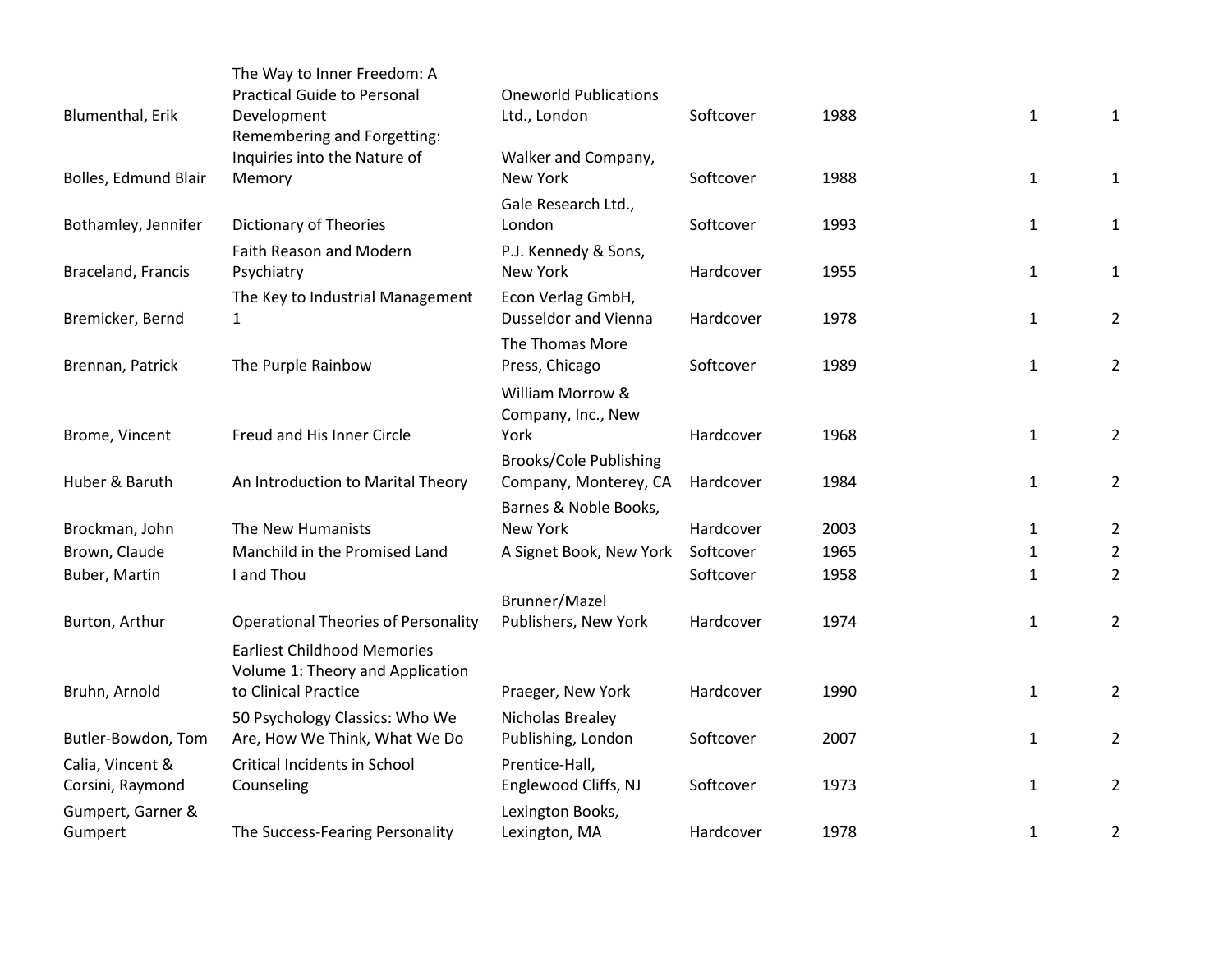|                                                | The Birth Order Book of Love: How                         |                                                 |           |      |           |              |                |
|------------------------------------------------|-----------------------------------------------------------|-------------------------------------------------|-----------|------|-----------|--------------|----------------|
| Cane, William                                  | the #1 Personality Predictor Can<br>Help You Find the One | Da Capo Press,<br>Cambridge, MA                 | Softcover | 2008 |           | $\mathbf{1}$ | $\overline{2}$ |
|                                                |                                                           | Prentice-Hall,                                  |           |      |           |              |                |
| Canfield, John                                 | Purpose in Nature                                         | Englewood Cliffs, NJ                            | Softcover | 1966 |           | $\mathbf{1}$ | $\overline{2}$ |
| Carich, Mark &                                 | Handbook for Sexual Abuser                                | Safer Society Press,                            |           |      |           |              |                |
| Mussack, Steven                                | <b>Assessment and Treatment</b>                           | Brandon, VT                                     | Softcover | 2001 |           | $\mathbf{1}$ | $\overline{2}$ |
| Carlson, Jon; Sperry,<br>Len; Lewis, Judith A. | Family Therapy: Ensuring Treatment<br>Efficacy            | Brooks/Cole Publishing<br>Company, Monterey, CA | Hardcover | 1997 |           | $\mathbf{1}$ | $\overline{2}$ |
| Carlson, Jon & Kjos,                           | Theories and Strategies of Family                         |                                                 |           |      |           |              |                |
| Diane                                          | Therapy                                                   | Allyn and Bacon, Boston                         | Hardcover | 2002 |           | $\mathbf{1}$ | $\overline{2}$ |
|                                                |                                                           | Love Publishing                                 |           |      |           |              |                |
| Carlson, Jon & Lewis,<br>Judith                | Family Counseling: Strategies and                         | Company, Denver<br>Colorado                     | Softcover | 1991 |           |              |                |
|                                                | <b>Issues</b>                                             |                                                 |           |      |           | $\mathbf{1}$ | $\overline{2}$ |
| Carlson, Jon &<br>Maniacci, Michael            | Alfred Adler Revisited                                    | Routledge, New York                             | Softcover | 2012 |           | $\mathbf{1}$ | $\overline{2}$ |
| Carlson, Jon; Watts,                           |                                                           | American Psychological                          |           |      |           |              |                |
| Richard E.; Maniacci,                          | Adlerian Therapy: Theory and                              | Association, Washington                         |           |      |           |              |                |
| Michael                                        | Practice                                                  | DC                                              | Hardcover | 2005 |           | $\mathbf{1}$ | $\overline{2}$ |
| Carlson, Jon &<br>Thorpe, Casey                | The Growing Teacher                                       | Prentice-Hall,<br>Englewood Cliffs, NJ          | Softcover | 1984 |           | $\mathbf{1}$ | $\overline{2}$ |
| Carlson, Jon & Slavik,                         |                                                           | Accelerated                                     |           |      |           |              |                |
| Steven                                         | Techniques in Adlerian Psychology                         | Development,                                    | Softcover | 1997 |           | $\mathbf{1}$ | $\overline{2}$ |
|                                                | Positive Psychology: The Science of                       | Brunner-Routledge,                              |           |      |           |              |                |
| Carr, Alan                                     | Happiness and Human Strengths                             | Hove and New York                               | Softcover | 2004 |           | $\mathbf{1}$ | $\overline{2}$ |
| Cassel, Pearl &                                | Coping with Teenagers in a                                |                                                 |           |      |           |              |                |
| Corsini, Raymond                               | Democracy                                                 | Lugus, Toronto, Canada                          | Softcover | 1990 |           | $\mathbf{1}$ | $\overline{2}$ |
|                                                | Why Kids Jump Over the Moon: A                            |                                                 |           |      |           |              |                |
|                                                | Book for Parents, Teachers and<br>Counselors to Help Them |                                                 |           |      |           |              |                |
|                                                | Understand Young People of All                            |                                                 |           |      |           |              |                |
|                                                | Ages and for Teeanagers to Help                           | Amberley House Ltd.,                            |           |      | Signed by |              |                |
| Cassel, Pearl                                  | Them Understand Themselves                                | Toronto, Canada                                 | Softcover | 1980 | author.   | $\mathbf{1}$ | $\overline{2}$ |
|                                                |                                                           | Holt, Rinehart, and                             |           |      |           |              |                |
| Chaplin & Krawiec                              | Systems and Theories of Psychology                        | Winston, Inc., New York                         | Hardcover | 1974 |           | $\mathbf{1}$ | 2              |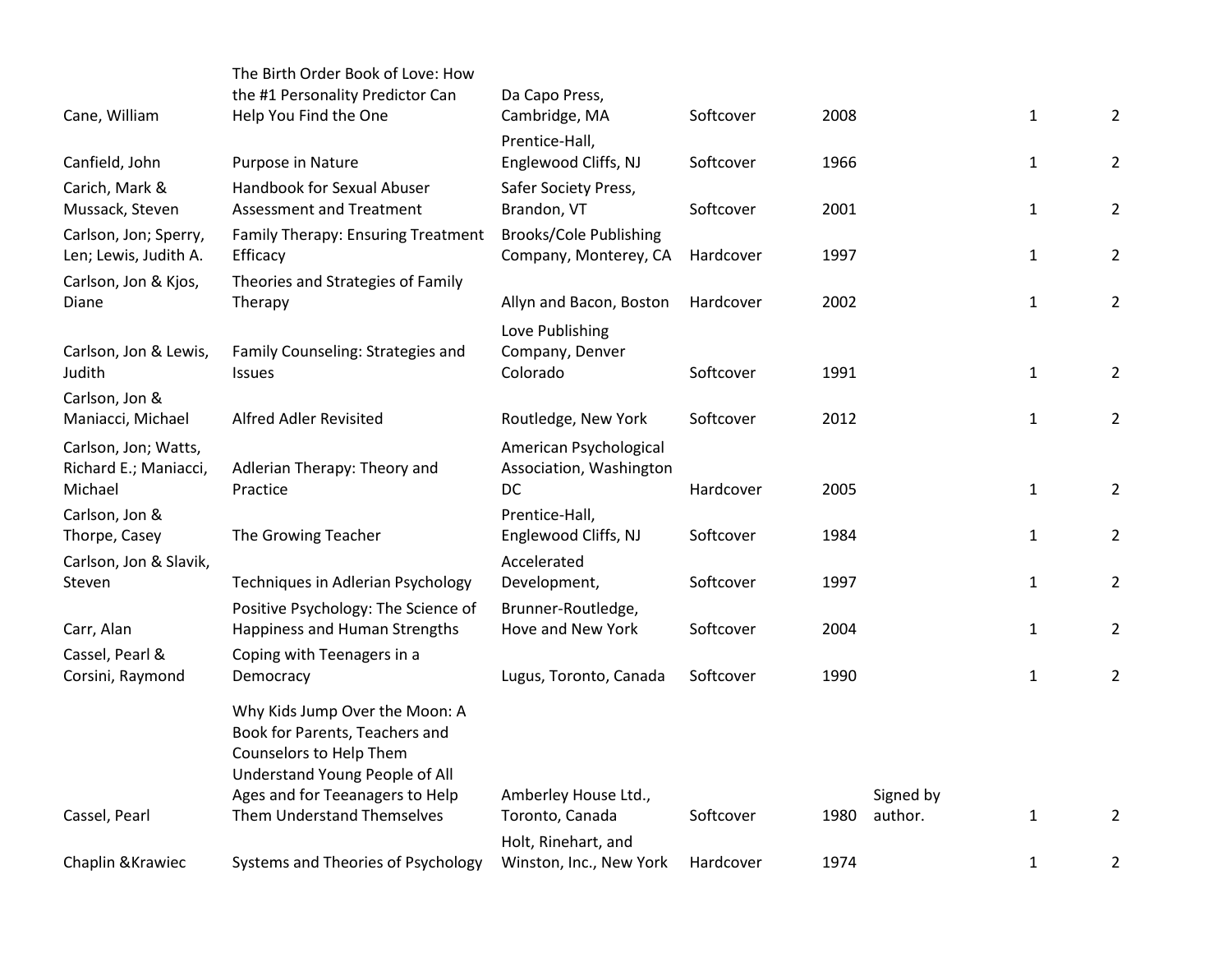| Chew, Alex                        | A Primer on Adlerian Psychology:<br><b>Behavior Management Techniques</b><br>for Young Children | Humanics Trade, Atlanta<br>GA                          | Softcover | 1998              | $\mathbf{1}$ | $\overline{2}$ |
|-----------------------------------|-------------------------------------------------------------------------------------------------|--------------------------------------------------------|-----------|-------------------|--------------|----------------|
| Cholden, Louis                    | A Psychiatrist Works With Blindness                                                             | <b>American Foundation</b><br>for the Blind            | Hardcover | 1958              | $\mathbf{1}$ | $\overline{2}$ |
| Cholden, Louis                    | Lysergic Acid Diethylamide and<br>Mescaline in Experimental<br>Psychiatry                       | Grune & Stratton, New<br>York                          | Hardcover | 1956              | $\mathbf{1}$ | $\overline{2}$ |
| Christensen &<br>Schramski        |                                                                                                 | <b>Education Media</b><br>Corporation,                 | Softcover | 1983              | $\mathbf{1}$ | $\overline{2}$ |
|                                   | <b>Adlerian Family Counseling</b><br>Influence: The Psychology of                               | Minneapolis<br>Quill William Morrow,                   |           |                   |              |                |
| Cialdini, Robert                  | Persuasion                                                                                      | New York                                               | Softcover | 1984              | $\mathbf{1}$ | $\overline{2}$ |
| Clark, Donald H. &<br>Kadis, Asya | <b>Humanistic Teaching</b>                                                                      | Charles E. Merrill<br>Publishing Co.,<br>Coumbus, OH   | Softcover | 1971              | $\mathbf{1}$ | $\overline{2}$ |
|                                   | Dark Ghetto: Dilemmas of Social                                                                 | HarperTorchbooks, New                                  |           |                   |              |                |
| Clark, Kenneth B.                 | Power                                                                                           | York                                                   | Softcover | 1965              | $\mathbf{1}$ | $\overline{2}$ |
| Clark, Kenneth B.                 | Prejudice and Your Child                                                                        | Beacon Press, Boston<br>Harper & Row, New              | Softcover | 1963              | $\mathbf{1}$ | $\overline{2}$ |
| Clark, Kenneth B.                 | Pathos of Power                                                                                 | York                                                   | Hardcover | 1974              | $\mathbf{1}$ | $\overline{2}$ |
|                                   | In the Moods: When Bipolar<br><b>Disorder and Substance</b>                                     | Keren Chai Publishing,<br>Dollard Des Ormeaux,         |           |                   |              |                |
| Cohen & Mozdzierz                 | Dependence Intersect                                                                            | Quebec                                                 | Softcover | 2003              | $\mathbf{1}$ | $\overline{2}$ |
| Combs, A.W.                       | Perceiving Behaving Becoming                                                                    |                                                        | Hardcover | 1962<br>signed    | $\mathbf{1}$ | $\overline{2}$ |
| Corey, Gerald                     | Case Approach to Counseling and<br>Psychotherapy                                                | <b>Brooks/Cole Publishing</b><br>Company, Monterey, CA | Softcover | 1991              | $\mathbf{1}$ | $\overline{2}$ |
| Corey, Gerald                     | Theory and Practice of Group<br>Counseling                                                      | <b>Brooks/Cole Publishing</b><br>Company, Monterey, CA | Hardcover | Third Ed.<br>1990 | $\mathbf{1}$ | $\overline{2}$ |
| Corey, Gerald                     | Theory and Practice of Counseling<br>and Psychotherapy                                          |                                                        | Hardcover | 1986              | 1            | $\overline{2}$ |
| Corsini, Raymond                  | Encyclopedia of Psychology:<br>Volume 1                                                         | John Wiley & Sons, New<br>York                         | Hardcover | 1984              | $\mathbf{1}$ | $\overline{2}$ |
| Corsini, Raymond                  | Encyclopedia of Psychology,<br>Volume 2                                                         | John Wiley & Sons, New<br>York                         | Hardcover | 1984              | $\mathbf{1}$ | $\overline{2}$ |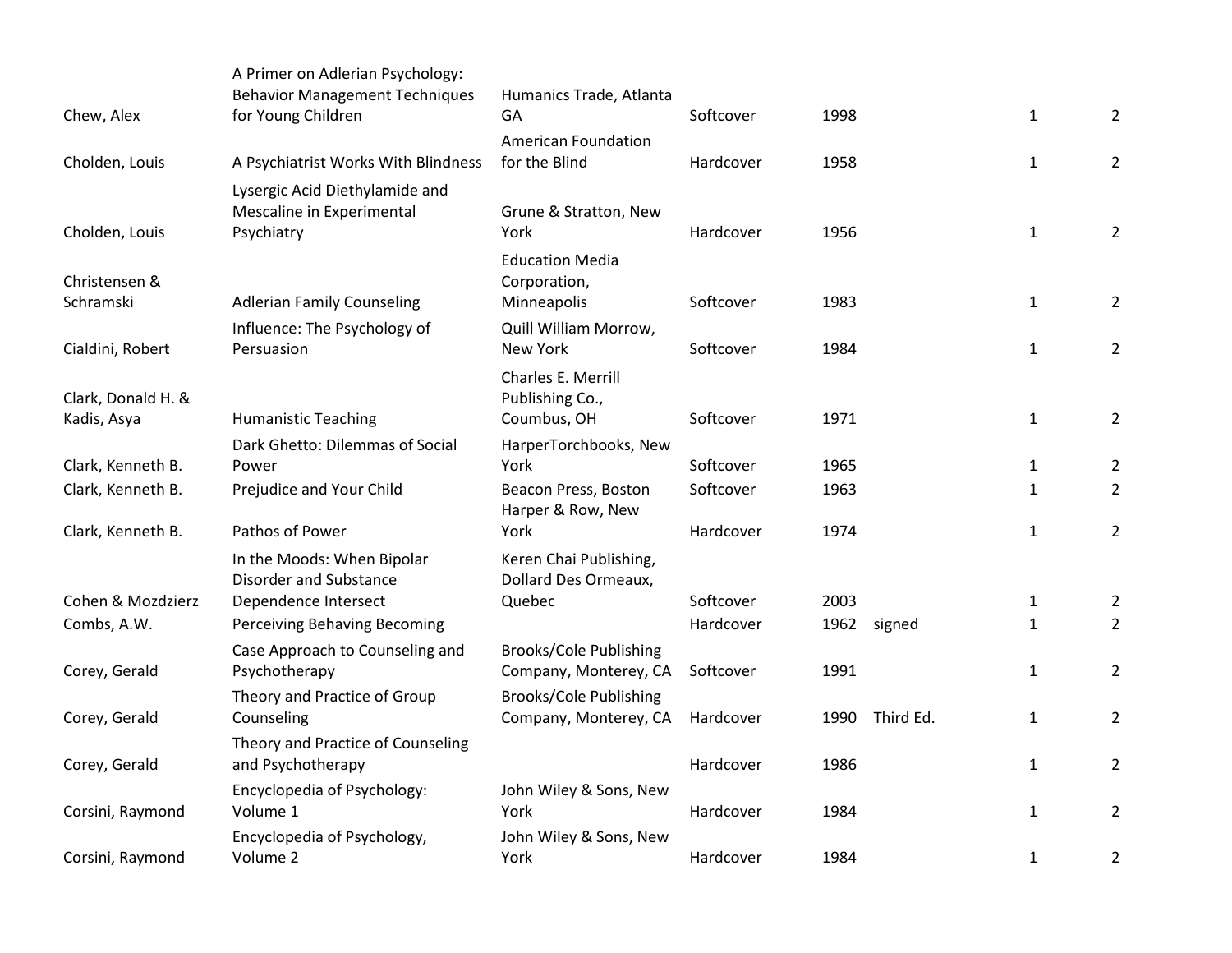| Corsini, Raymond      | Encyclopedia of Psychology,<br>Volume 3 | John Wiley & Sons, New<br>York | Hardcover | 1984 |                     | $\mathbf{1}$ | $\overline{2}$ |
|-----------------------|-----------------------------------------|--------------------------------|-----------|------|---------------------|--------------|----------------|
|                       | Encyclopedia of Psychology,             | John Wiley & Sons, New         |           |      |                     |              |                |
| Corsini, Raymond      | Volume 4                                | York                           | Hardcover | 1984 |                     | $\mathbf{1}$ | 3              |
|                       |                                         | Brunner-Routledge,             |           |      |                     |              |                |
| Corsini, Ray          | The Dictionary of Psychology            | Hove and New York              | Softcover | 2002 |                     | $\mathbf{1}$ | 3              |
|                       | Handbook of Innovative                  | John Wiley & Sons, New         |           |      |                     |              |                |
| Corsini, Raymond      | Psychotherapies                         | York                           | Hardcover | 1981 |                     | $\mathbf{1}$ | 3              |
| Corsini, Raymond &    | The Practical Parent: The ABCs of       | Harper & Row, New              |           |      |                     |              |                |
| Painter, Genevieve    | Child Discipline                        | York                           | Hardcover | 1975 |                     | $\mathbf{1}$ | 3              |
|                       |                                         | Aldine Publishing Co,          |           |      |                     |              |                |
| Corsini, Raymond      | Roleplaying in Psychotherapy            | Chicago                        | Hardcover | 1966 |                     | $\mathbf{1}$ | 3              |
| Corsini, R. & Howard, |                                         | Prentice-Hall,                 |           |      |                     |              |                |
| D.                    | <b>Critical Incidents in Teaching</b>   | Englewood Cliffs, NJ           | Softcover | 1964 |                     | 1            | 3              |
| Corsini, R            | Methods of Group Psychotherapy          | McGraw-Hill, New York          | Hardcover | 1957 |                     | $\mathbf{1}$ | 3              |
| Corsini, R. J. &      |                                         | Prentice-Hall,                 |           |      |                     |              |                |
| Howard, D. D.         | <b>Critical Incidents in Teaching</b>   | Englewood Cliffs, NJ           | Softcover | 1964 |                     | $\mathbf{1}$ | 3              |
|                       |                                         | F.E. Peacock Publishers,       |           |      |                     |              |                |
| Corsini, Raymond      | <b>Current Personality Theories</b>     | Inc, Itasca, IL                | Hardcover | 1977 |                     | $\mathbf{1}$ | 3              |
|                       |                                         | F.E. Peacock Publishers,       |           |      |                     |              |                |
| Corsini, Raymond      | <b>Current Psychotherapies</b>          | Inc, Itasca, IL                | Hardcover | 1973 | 1st ed              | $\mathbf{1}$ | 3              |
| Corsini, Raymond and  |                                         | F.E. Peacock Publishers,       |           |      |                     |              |                |
| Contributors          | <b>Current Psychotherapies</b>          | Inc, Itasca, IL                | Softcover | 1979 | 2nd ed              | $\mathbf{1}$ | 3              |
|                       |                                         | F.E. Peacock Publishers,       |           |      |                     |              |                |
| Corsini, Raymond      | <b>Current Psychotherapies</b>          | Inc, Itasca, IL                | Softcover | 1984 | 3rd ed              | $\mathbf{1}$ | 3              |
|                       |                                         |                                |           |      | 3rd ed,<br>compiled |              |                |
| Corsini, Raymond and  | Instuctor's Manual to Current           | F.E. Peacock Publishers,       |           |      | by Cynthia          |              |                |
| Contributors          | Psychotherapies                         | Inc, Itasca, IL                | Softcover | n/d  | Baldwin             | $\mathbf{1}$ | 3              |
| Corsini, Raymond &    |                                         | F.E. Peacock Publishers,       |           |      |                     |              |                |
| Wedding, Danny        | <b>Current Psychotherapies</b>          | Inc, Itasca, IL                | Softcover | 1989 | 4th ed.             | $\mathbf{1}$ | 3              |
|                       |                                         |                                |           |      |                     |              |                |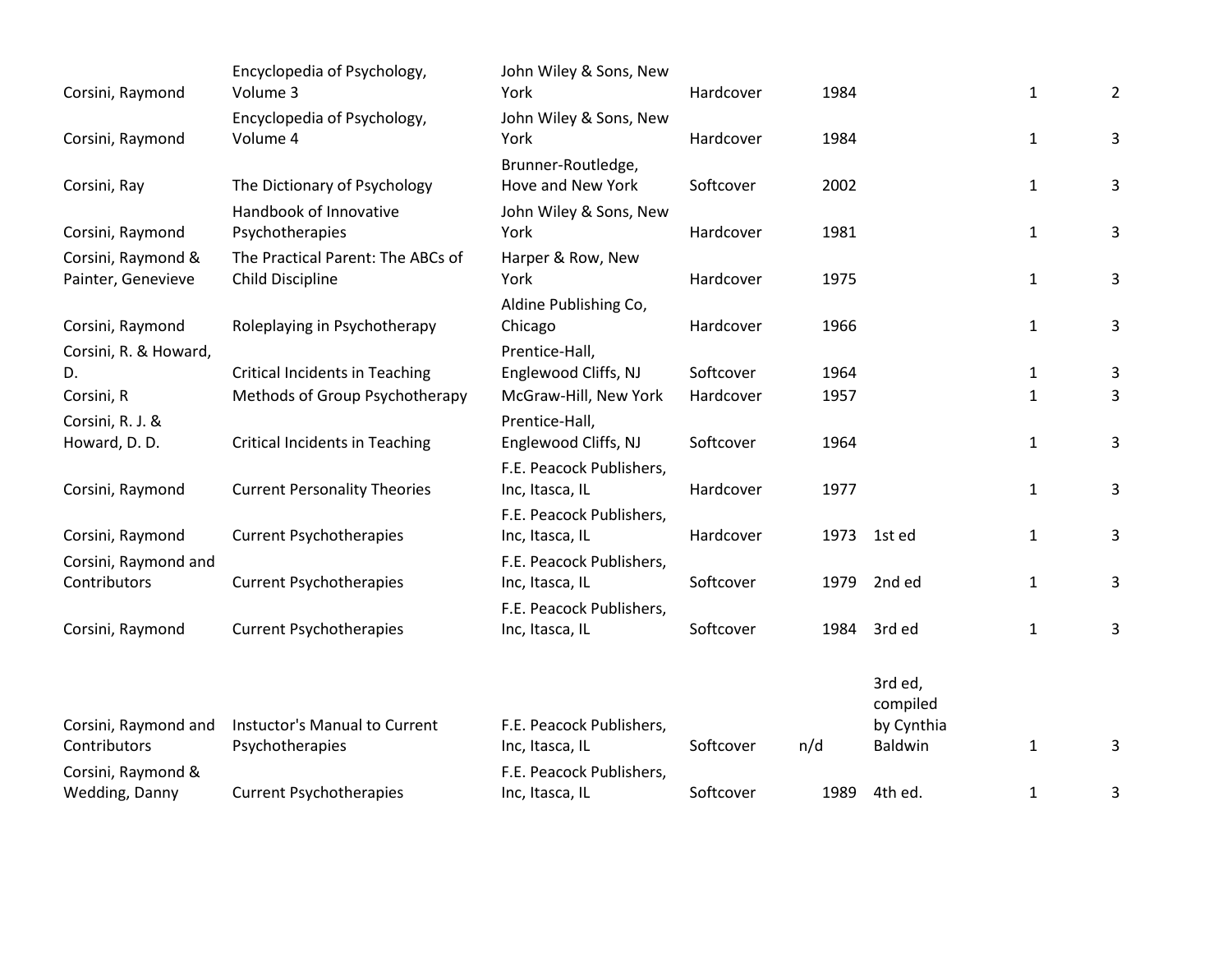| Corsini, Raymond and<br>Contributors | Instuctor's Manual to Current<br>Psychotherapies                | <b>NA</b>                                     | Softcover | <b>NA</b> | 4th ed.,<br>compilied<br>by Cynthia<br>Baldwin | $\mathbf{1}$ | 3 |
|--------------------------------------|-----------------------------------------------------------------|-----------------------------------------------|-----------|-----------|------------------------------------------------|--------------|---|
|                                      |                                                                 |                                               |           |           | 4th ed.,<br>compilied                          |              |   |
| Corsini, Raymond and<br>Contributors | Instuctor's Manual to Current<br>Psychotherapies                | <b>NA</b>                                     | Softcover | <b>NA</b> | by Cynthia<br>Baldwin                          | $\mathbf{1}$ | 3 |
| Corsini, Raymond &                   |                                                                 | F.E. Peacock Publishers,                      |           |           |                                                |              |   |
| Wedding, Danny                       | <b>Current Psychotherapies</b>                                  | Inc, Itasca, IL                               | Softcover | 1995      | 5th ed.                                        | $\mathbf{1}$ | 3 |
| Corsini, Raymond &                   |                                                                 | F.E. Peacock Publishers,                      |           |           |                                                |              |   |
| Wedding, Danny                       | <b>Current Psychotherapies</b>                                  | Inc, Itasca, IL                               | Softcover | 2000      | 6th ed.                                        | $\mathbf{1}$ | 3 |
| Corsini, Raymond &                   |                                                                 | Thomson Brooks/Cole,                          |           |           |                                                |              |   |
| Wedding, Danny                       | <b>Current Psychotherapies</b>                                  | Belmont, CA                                   | Softcover | 2005      | 7th ed.                                        | $\mathbf{1}$ | 3 |
| Corsini, Raymond J. &                | <b>Current Psychotherapies (Eighth</b>                          | Thomson Brooks/Cole,                          |           |           |                                                |              |   |
| Wedding, Danny                       | Edition)                                                        | Belmont, CA                                   | Softcover | 2008      | 8th ed.                                        | $\mathbf{1}$ | 3 |
| Corsini, Raymond J. &                | Current Psychotherapies (9th                                    |                                               |           |           |                                                |              |   |
| Wedding, Danny                       | Edition)                                                        |                                               | Softcover | 2011      | 9th                                            | $\mathbf 1$  | 3 |
|                                      | Roleplaying in Business and                                     |                                               |           |           |                                                |              |   |
| Corsini, Shaw & Blake                | Industry                                                        | Crowell-Collier, NY                           | Hardcover | 1961      |                                                | $\mathbf{1}$ | 3 |
|                                      | Theory and Measurement of Social                                | Columbia University                           |           |           |                                                |              |   |
| Crandall, J.E.                       | Interest                                                        | Press, NY                                     | Hardcover | 1981      |                                                | $\mathbf{1}$ | 3 |
|                                      |                                                                 | Kendall/Hunt Publishing<br>Company, Duburque, |           |           |                                                |              |   |
| Croak; Keller; Catlin                | Unmarrieds Living Together                                      | lowa                                          | Softcover | 1974      |                                                | $\mathbf{1}$ | 3 |
|                                      |                                                                 |                                               |           |           | content                                        |              |   |
|                                      |                                                                 |                                               |           |           | published                                      |              |   |
| Crookshank, F.G.                     | <b>Flatulence and Shock</b>                                     | Bibliolife (reprints?)                        | Softcover | nd        | 1912                                           | $\mathbf{1}$ | 3 |
| Cumston, C. G.                       | The History of Medicine                                         | Dorset Press, NY                              | Hardcover | 1987      |                                                | $\mathbf{1}$ | 3 |
| Cutts, N.E., Moseley,                |                                                                 |                                               |           |           |                                                |              |   |
| N                                    | The Only Child                                                  | G.P. Putnam's Sons, NY                        | Hardcover | 1954      |                                                | $\mathbf{1}$ | 3 |
| Davidson, Adele                      | The Collected Works of Lydia<br>Sicher: An Adlerian Perspective | QED Press, Ft. Bragg, CA                      | Softcover | 1991      |                                                | $\mathbf{1}$ | 3 |
|                                      |                                                                 |                                               |           |           |                                                |              |   |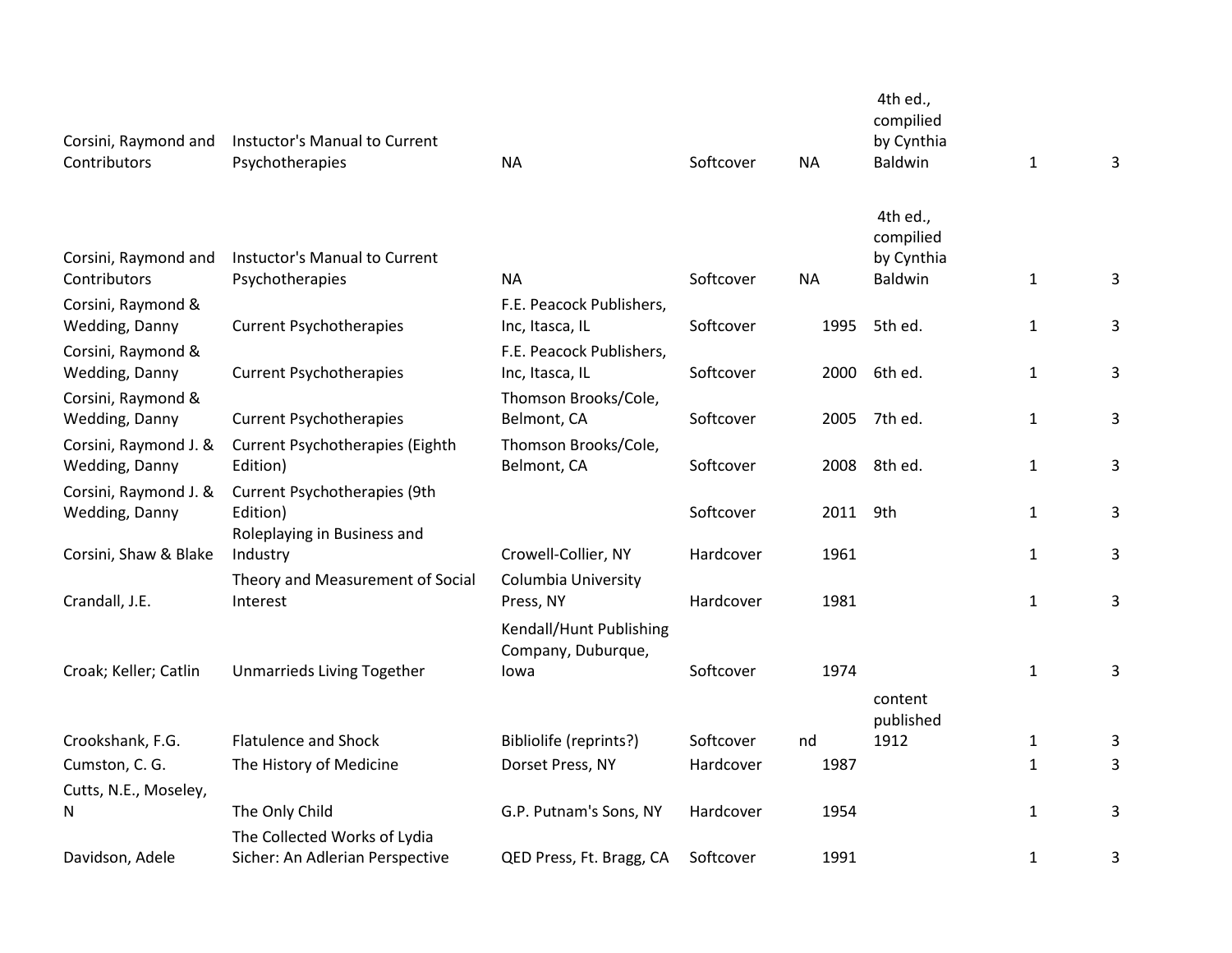|                                                                                               |                                                                                              | Alfred Adler Institute of                              |           |      |             |              |   |
|-----------------------------------------------------------------------------------------------|----------------------------------------------------------------------------------------------|--------------------------------------------------------|-----------|------|-------------|--------------|---|
| Deutsch, Leonhard                                                                             | Piano: Guided Sight Reading                                                                  | Chicago                                                | Softcover | 1959 |             | $\mathbf{1}$ | 3 |
| Dinkmeyer, Don &                                                                              | Taking Time for Love: How to Stay                                                            | Prentice-Hall,                                         |           |      |             |              |   |
| Carlson, Jon                                                                                  | <b>Happily Married</b>                                                                       | Englewood Cliffs, NJ                                   | Softcover | 1989 |             | $\mathbf 1$  | 3 |
| Dinkmeyer,<br>Dinkmeyer & Pew                                                                 | Adlerian Counseling and<br>Psychotherapy                                                     | <b>Brooks/Cole Publishing</b><br>Company, Monterey, CA | Hardcover | 1979 |             | $\mathbf{1}$ | 3 |
| Dinkmeyer,<br>Dinkmeyer & Sperry                                                              | Adlerian Counseling and<br>Psychotherapy                                                     | Merrill Publishing Co.,<br>Coumbus, OH                 | Softcover | 1979 | 2nd edition | $\mathbf{1}$ | 3 |
| Dinkmeyer, Don &                                                                              | The Parent's Handbook: STEP<br><b>Systematic Training for Effective</b>                      |                                                        |           |      |             |              |   |
| McKay, Gary                                                                                   | Parenting                                                                                    | AGS, Circle Pines, MN                                  | Softcover | 1989 |             | $\mathbf{1}$ | 3 |
| Dinkmeyer, Don &<br>Eckstein, Daniel                                                          | Leadership by Encouragement                                                                  | St. Lucie Press, Delray<br>Beach, FL                   | Softcover | 1996 |             | $\mathbf{1}$ | 3 |
| Dinkmeyer, Don &<br>McKay, Gary<br>Dinkmeyer, D.,<br>McKay, G. &                              | Raising a Responsible Child:<br><b>Practical Steps to Successful Family</b><br>Relationships | Simon and Schuster, NY                                 | Hardcover | 1973 |             | $\mathbf{1}$ | 3 |
| Dinkmeyer, J.                                                                                 | Parenting Young Children                                                                     | AGS, Circle Pines, MN                                  | Softcover | 1989 |             | $\mathbf 1$  | 4 |
| Dinkmeyer, D. &                                                                               | Group Counseling Theory and                                                                  | F.E. Peacock Publishers,                               |           |      |             |              |   |
| Muro, J.                                                                                      | Practice                                                                                     | Inc, Itasca, IL                                        | Hardcover | 1979 | 2nd ed.     | $\mathbf{1}$ | 4 |
| Dinkmeyer, D.                                                                                 | Child Development: The Emerging<br>Self                                                      | Prentice-Hall,<br>Englewood Cliffs, NJ                 | Hardcover | 1965 |             | $\mathbf 1$  | 4 |
| Dinkmeyer, McKay &<br>McKay                                                                   | New Beginnings: Skills for Single<br><b>Parents and Stepfamily Parents</b>                   | Research Press,<br>Champaign, IL                       | Softcover | 1987 |             | $\mathbf{1}$ | 4 |
| Dinkmeyer, Don &<br>Losoncy, Lewis                                                            | The Encouragement Book                                                                       | Prentice-Hall,<br>Englewood Cliffs, NJ                 | Softcover | 1980 |             | $\mathbf{1}$ | 4 |
| Dinkmeyer, Don,<br>McKay, Gary,<br>Dinkmeyer, Jr, Don,<br>Dinkmeyer, James, &<br>McKay, Joyce | The Effective Parent: STEP<br><b>Systematic Training for Effective</b><br>Parenting          | AGS, Circle Pines, MN                                  | Softcover | 1987 |             | $\mathbf{1}$ | 4 |
| Dinkmeyer, Don &                                                                              | The Parent's Guide: STEP / Teen<br><b>Systematic Training for Effective</b>                  |                                                        | Softcover |      | Signed by   |              |   |
| McKay, Gary                                                                                   | Parenting of Teens                                                                           | AGS, Circle Pines, MN                                  |           | 1983 | the author. | $\mathbf{1}$ | 4 |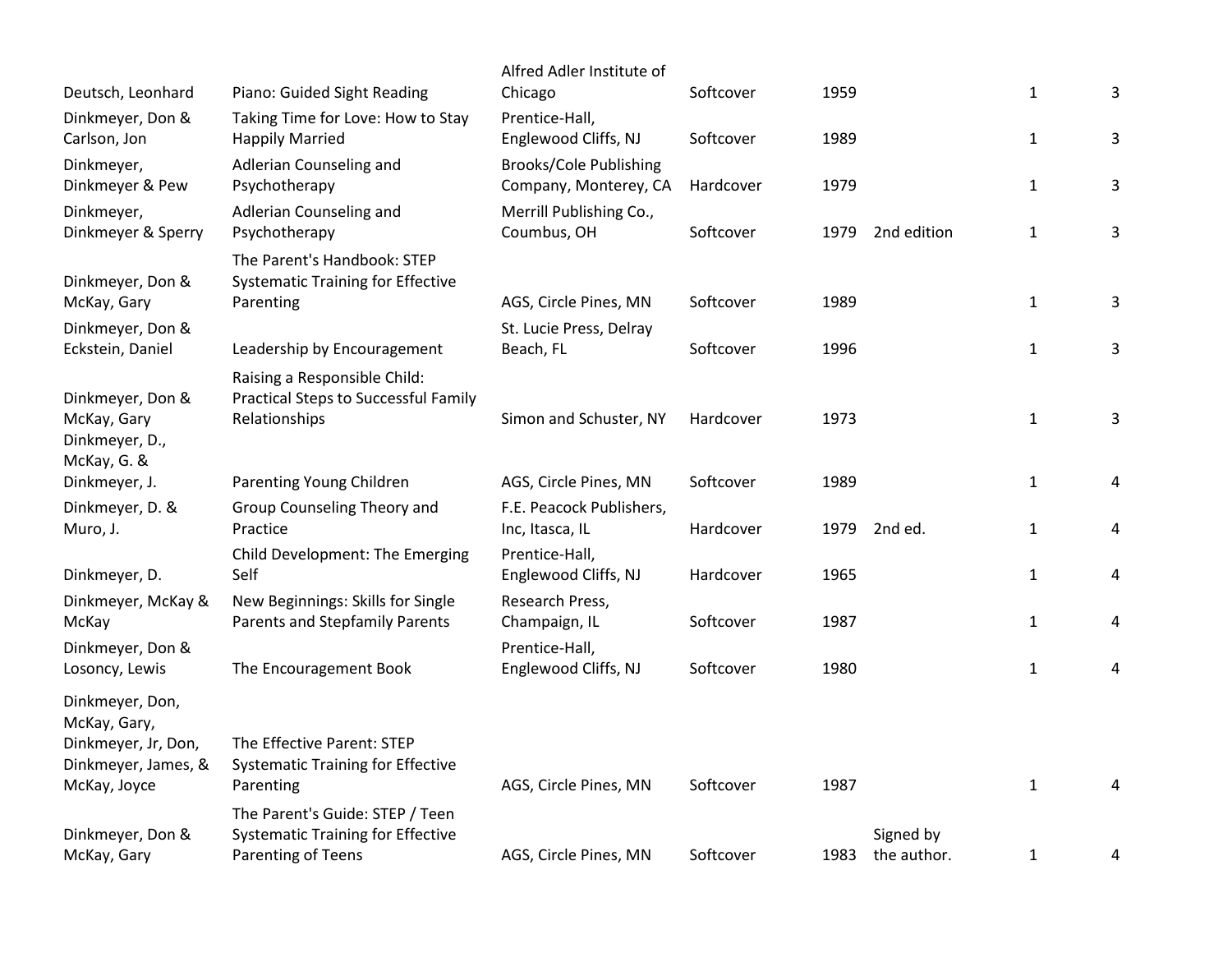| Dinkmeyer, D.,<br>Carlson, J.        | Consulting; Facilitating Human<br><b>Potential and Change Processes</b>                   | Charles E. Merrill<br>Publishing Company,<br>Columbus, OH | Hardcover              | 1973         |              | $\mathbf{1}$      | 4      |
|--------------------------------------|-------------------------------------------------------------------------------------------|-----------------------------------------------------------|------------------------|--------------|--------------|-------------------|--------|
| Dreikurs, Sadie E.<br>(Tee)          | Cows Can Be Purple: My Life and<br>Art Therapy                                            | Alfred Adler Institute of<br>Chicago                      | Softcover              | 1986         |              | $\mathbf{1}$      | 4      |
| DuBrul, E. Lloyd                     | Oral Anatomy                                                                              | Ishiyaku EuroAmerica,<br>Inc, St. Louis, MO               | Hardcover              | 1988         |              | $\mathbf{1}$      | 4      |
| Eckstein, Daniel &<br>Kern, Roy      | Psychological Fingerprints: Lifestyle<br>Assessments and Interventions                    | Kendall/Hunt Publishing<br>Company, Duburque,<br>lowa     | Softcover              |              | 2002 5th ed. | $\mathbf{1}$      | 4      |
| Eckstein, Daniel                     | The Encouragement Process                                                                 | Kendall/Hunt Publishing<br>Company, Duburque,<br>lowa     | Softcover              | 1995         |              | $\mathbf{1}$      | 4      |
| Ellenberger, H.F.                    | The Discovery of the Unconscious:<br>The History and Evolution of<br>Dynamic Psychiatry   | Basic Books, Inc. New<br>York                             | Hardcover              | 1970         |              | $\mathbf{1}$      | 4      |
| Ellis, Albert &<br>Abarbanel, Albert | The Encyclopedia of Sexual<br>Behavior: Volume One                                        | Hawthorn Books, INC,<br><b>NY</b>                         | Hardcover              | 1961         |              | $\mathbf{1}$      | 4      |
| Ellis, Albert &<br>Abarbanel, Albert | The Encyclopedia of Sexual<br><b>Behavior: Volume Two</b>                                 | Hawthorn Books, INC,<br><b>NY</b>                         | Hardcover              | 1961         |              | $\mathbf{1}$      | 4      |
| Ellis, A., and Gullo, J.             | Murder and Assassination                                                                  | Lyle Stuart, Inc., NY                                     | Hardcover              | 1971         |              | $\mathbf{1}$      | 4      |
| Ellis, A.<br>Ellis, A.               | Overcoming Destructive Beliefs,<br>Feelings, and Behaviors<br>How to Live With a Neurotic | Prometheus Books,<br>Amherst, NY<br>Award Books, NY       | Hardcover<br>Softcover | 2001<br>1969 |              | 1<br>$\mathbf{1}$ | 4<br>4 |
| Ellis, A.                            | How to Live With a Neurotic                                                               | Crown Publishers Inc,<br><b>NY</b>                        | Hardcover              | 1957         |              | $\mathbf{1}$      | 4      |
| Ellis, Albert<br>Ellis, Albert       | Sex Without Guilt<br>Humanistic Psychotherapy: The<br>Rational-Emotive Approach           | Lyle Stuart, Inc., NY<br>Julian Press Inc, NY             | Softcover<br>Hardcover | 1965<br>1973 |              | 1<br>$\mathbf{1}$ | 4<br>4 |
| Ellis, Albert                        | Humanistic Psychotherapy: The<br>Rational-Emotive Approach                                | McGraw-Hill, New York                                     | Softcover              | 1973         |              | 1                 | 4      |
| Ellis, Albert                        | The Art and Science of Love                                                               | Lyle Stuart, Inc., NY                                     | Hardcover              | 1960         |              | $\mathbf{1}$      | 4      |
| Ellis, Albert                        | The Art and Science of Love                                                               | Lyle Stuart, Inc., NY<br>New Classics House,              | Softcover              | 1966         |              | $\mathbf{1}$      | 4      |
| Ellis, Albert                        | Suppressed                                                                                | Chicago, IL                                               | Softcover              | 1965         |              | $\mathbf{1}$      | 4      |
| Ellis, Albert                        | Sex and the Single Man                                                                    | Lyle Stuart, Inc., NY                                     | Hardcover              | 1963         |              | $\mathbf{1}$      | 4      |
|                                      |                                                                                           |                                                           |                        |              |              |                   |        |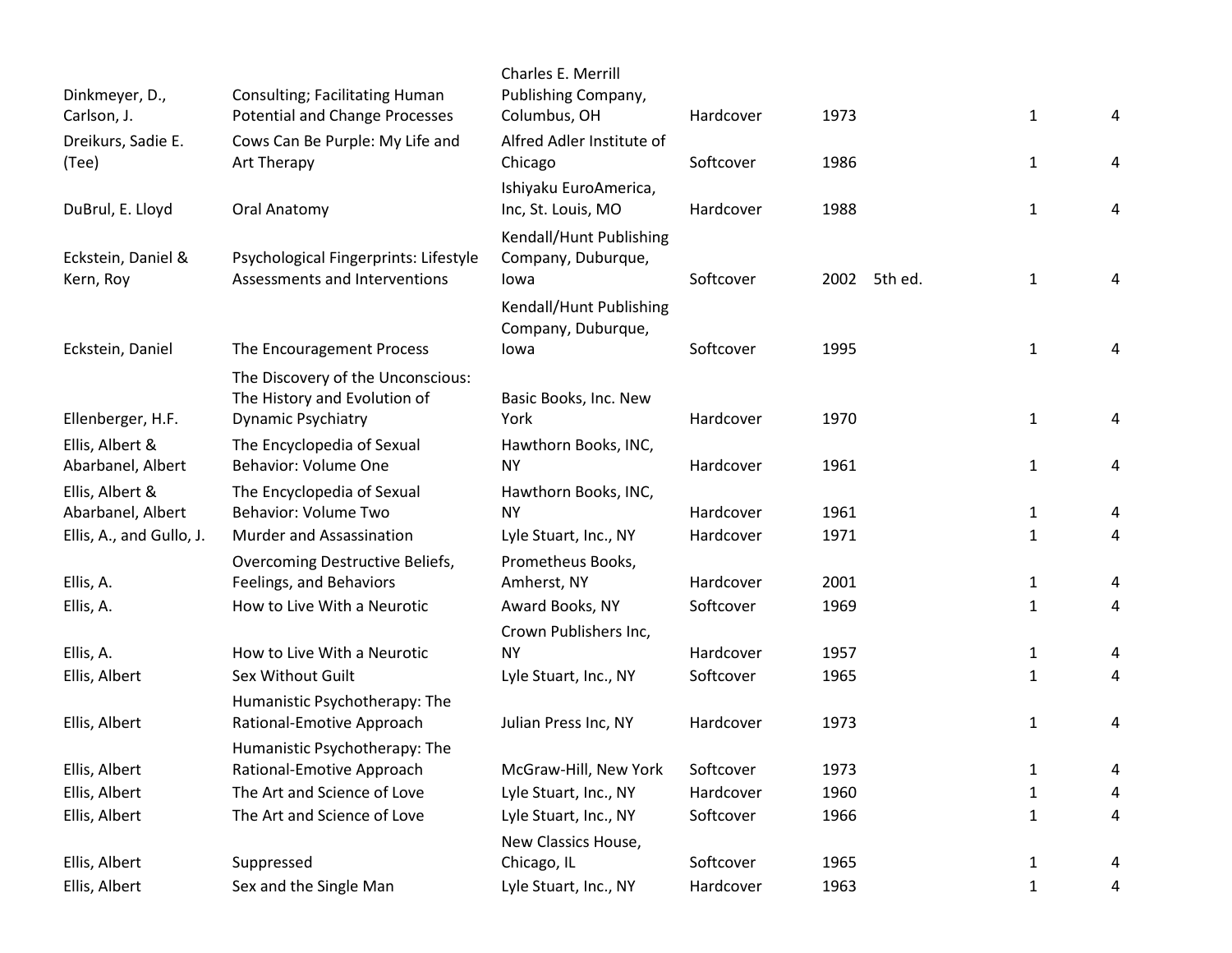| Ellis, Albert                     | Sex and the Single Man                                                                          | Lyle Stuart, Inc., NY                       | Softcover | 1963 | $\mathbf{1}$ | 4 |
|-----------------------------------|-------------------------------------------------------------------------------------------------|---------------------------------------------|-----------|------|--------------|---|
| Ellis, Albert                     | Homosexuality: Its Causes and Cure                                                              | Lyle Stuart, Inc., NY                       | Hardcover | 1965 | $\mathbf{1}$ | 4 |
|                                   | How to Raise an Emotionally                                                                     | Wilshire Book Company,                      |           |      |              |   |
| Ellis, Albert                     | Healthy, Happy Child                                                                            | No. Hollywood, CA                           | Softcover | 1978 | $\mathbf{1}$ | 4 |
|                                   | How to Stubornly Refuse to Make<br>Yourself Miserable About Anything,                           |                                             |           |      |              |   |
| Ellis, Albert                     | Yes, Anything!                                                                                  | Lyle Stuart, Inc., NY                       | Softcover | 1996 | $\mathbf{1}$ | 4 |
|                                   | The Intelligent Woman's Guide to                                                                |                                             |           |      |              |   |
| Ellis, Albert                     | Dating and Mating                                                                               | Lyle Stuart, Inc., NY                       | Hardcover | 1963 | $\mathbf{1}$ | 4 |
|                                   | The Intelligent Woman's Guide to                                                                |                                             |           |      |              |   |
| Ellis, Albert                     | Dating and Mating                                                                               | Lyle Stuart, Inc., NY                       | Hardcover | 1979 | $\mathbf{1}$ | 4 |
| Ellis, Albert & Harper,           |                                                                                                 | Prentice-Hall,                              |           |      |              |   |
| Robert                            | A Guide to Rational Living                                                                      | Englewood Cliffs, NJ                        | Hardcover | 1965 | $\mathbf{1}$ | 4 |
| Ellis, Albert                     | The Folklore of Sex                                                                             | Charles Boni, NY                            | Hardcover | 1951 | $\mathbf{1}$ | 4 |
| Ellis, Albert                     | The American Sexual Tragedy<br>The Pleasers: Women Who Can't<br>Say No- and the Men Who Control | Grove Press Inc, NY                         | Softcover | 1962 | $\mathbf{1}$ | 5 |
| Ellis, Albert                     | Them                                                                                            | Dell, NY                                    | Softcover | 1987 | $\mathbf{1}$ | 5 |
|                                   |                                                                                                 | New American Library,                       |           |      |              |   |
| Ellis, Albert                     | The Sensuous Person                                                                             | New York                                    | Softcover | 1972 | $\mathbf{1}$ | 5 |
|                                   |                                                                                                 | Wilshire Book Company,                      |           |      |              |   |
| Ellis, Albert                     | Growth Through Reason                                                                           | No. Hollywood, CA                           | Softcover | 1971 | $\mathbf{1}$ | 5 |
| Ellis, Albert                     | Sex and the Liberated Man                                                                       | Lyle Stuart, Inc., NY                       | Hardcover | 1976 | $\mathbf{1}$ | 5 |
| Ellis, Albert & Harper,<br>Robert | A Guide to Successful Marriage                                                                  | Wilshire Book Company,<br>No. Hollywood, CA | Softcover | 1974 | $\mathbf{1}$ | 5 |
| Ellis, Albert & Harper,           |                                                                                                 | Wilshire Book Company,                      |           |      |              |   |
| Robert                            | A New Guide to Rational Living                                                                  | No. Hollywood, CA                           | Softcover | 1974 | $\mathbf{1}$ | 5 |
|                                   |                                                                                                 | Wilshire Book Company,                      |           |      |              |   |
| Ellis, Albert                     | freud and Adler on Man and Society                                                              | No. Hollywood, CA                           | Softcover | 1976 | $\mathbf{1}$ | 5 |
|                                   | Reason and Emotion in                                                                           | The Citadel Press,                          |           |      |              |   |
| Ellis, Albert                     | Psychotherapy                                                                                   | Secaucus, NJ                                | Softcover | 1962 | $\mathbf{1}$ | 5 |
| Emerson, Ralph                    | Self-Reliance and Other Essays                                                                  | Dover, NY                                   | Softcover | 1993 | $\mathbf{1}$ | 5 |
| Enelow, Gertrude                  | Inner Beauty, Outer Youth                                                                       | Information, Inc. NY                        | Hardcover | 1969 | $\mathbf{1}$ | 5 |
| Enelow, Gertrude                  | Body Dynamics: The Ze and Zest of<br>Self-Development                                           | Citidel Press, NY                           | Hardcover |      | $\mathbf{1}$ | 5 |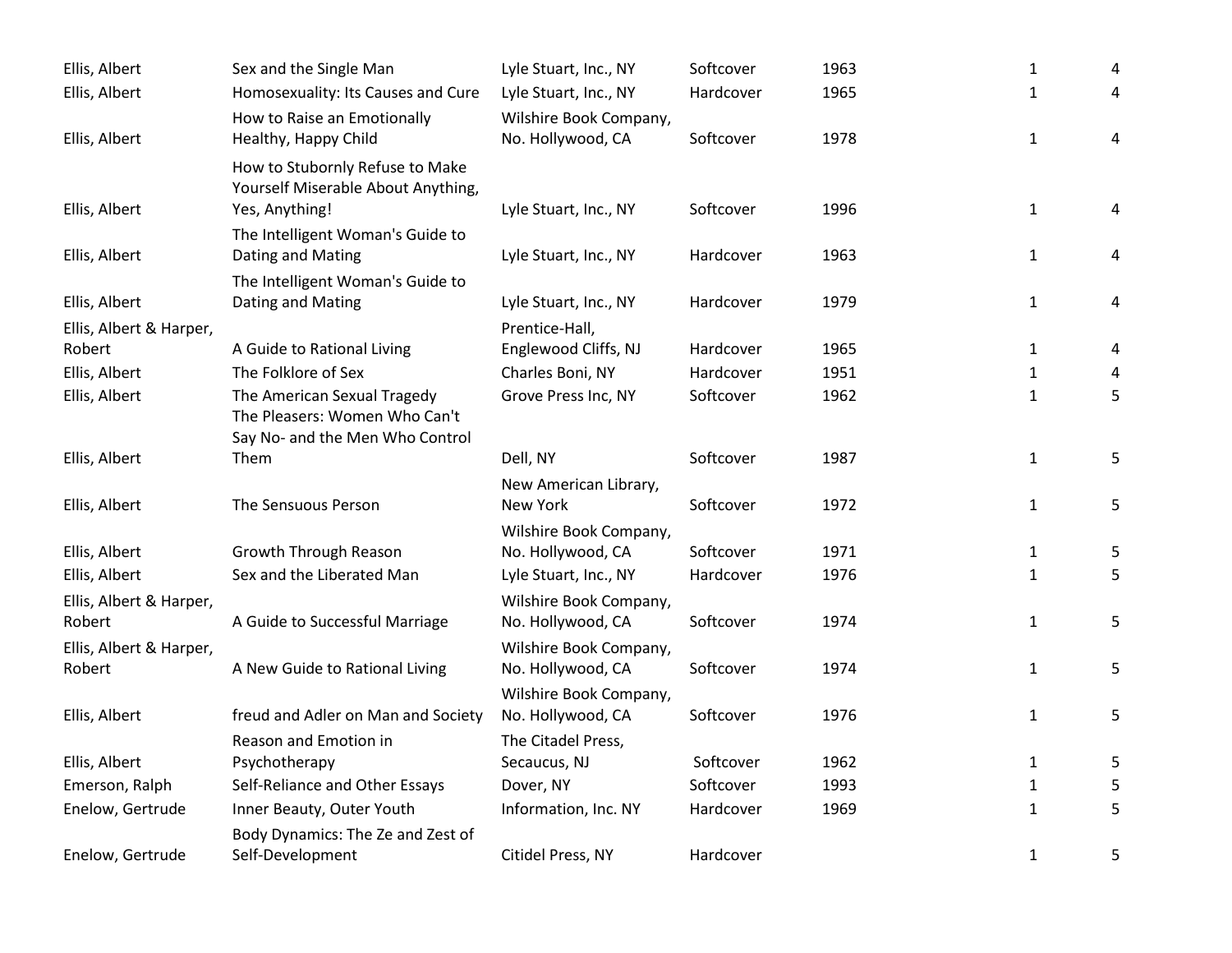|                         | American Therapy: The Rise of                                         |                                |           |      |        |              |   |
|-------------------------|-----------------------------------------------------------------------|--------------------------------|-----------|------|--------|--------------|---|
| Engel, Jonathan         | Psychotherapy in the United States                                    | Gotham Books, NY               | Hardcover | 2008 |        | $\mathbf{1}$ | 5 |
| Epstein, Joseph         | Ambition: The Secret Passion                                          | Penguin Books, NY              | Softcover | 1980 |        | 1            | 5 |
|                         | An Introduction to Theories of                                        | Lawrence Erlbaum               |           |      |        |              |   |
| Ewen, Robert            | Personality                                                           | Associates, Hillsdale, NJ      | Hardcover | 1988 | 3rd ed | $\mathbf{1}$ | 5 |
| F.E. Peacock            |                                                                       | F.E. Peacock Publishers,       |           |      |        |              |   |
| Publishers              | Catalogue of Books                                                    | Inc, Itasca, IL                | Softcover | 2000 |        | $\mathbf{1}$ | 5 |
| Faber, Adele &          |                                                                       |                                |           |      |        |              |   |
| Mazlish, Elaine         | <b>Siblings Without Rivalry</b>                                       | W.W. Norton & Co., NY          | Hardcover | 1987 |        | 1            | 5 |
| Farau, Alfred           | I Long for a New Humanity                                             |                                | Softcover | 1981 |        | $\mathbf{1}$ | 5 |
|                         |                                                                       | M. Evans and Company           |           |      |        |              |   |
| Fast, Julius            | <b>Body Language</b>                                                  | Inc, NY                        | Hardcover | 1970 |        | $\mathbf{1}$ | 5 |
|                         | Motivation: A Bisocial and Cognitive<br>Integration of Motivation and |                                |           |      |        |              |   |
| Ferguson, Eva           | Emotion                                                               | <b>Oxford University Press</b> | Hardcover | 2000 |        | $\mathbf{1}$ | 5 |
| Ferguson, Eva           | Adlerian Theory, an Introduction                                      |                                | Softcover | 1984 | signed | $\mathbf{1}$ | 5 |
|                         | Compassionate Touch: The Role of                                      |                                |           |      |        |              |   |
|                         | Human Touch in Healing and                                            |                                |           |      |        |              |   |
| Ford, Clyde             | Recovery                                                              | Simon and Schuster, NY         | Softcover | 1993 |        | $\mathbf{1}$ | 5 |
| Ford, Donald &          | Systems of Psychotherapy: A                                           | Pennsylvania State             |           |      |        |              |   |
| Urban, Hugh             | Comparative Study                                                     | University                     | Hardcover | 1965 |        | $\mathbf{1}$ | 5 |
| Forer, Lucille & Still, |                                                                       |                                |           |      |        |              |   |
| Henry                   | The Birth Order Factor                                                | Pocket Books, New York         | Softcover | 1977 |        | $\mathbf{1}$ | 5 |
| Forgus, Ronald &        |                                                                       | Prentice-Hall,                 |           |      |        |              |   |
| Shulman, Bernard        | Personality: A Cognitive View                                         | Englewood Cliffs, NJ           | Hardcover | 1979 |        | $\mathbf{1}$ | 5 |
|                         | The Will to Meaning: Foundations                                      | New American Library,          |           |      |        |              |   |
| Frankle, V.E.           | and Applications of Logotherapy                                       | New York                       | Softcover | 1969 |        | 1            | 5 |
| Frankle, V.E.           | The Unconscious God                                                   |                                | Softcover | 1985 |        | 1            | 5 |
| Frankle, V.E.           | The Doctor and the Soul                                               |                                | Softcover | 1986 | 3rd ed | 1            | 5 |
| Fredman, Norman &       | Handbook of Measurements for                                          | Brunner/Mazel                  |           |      |        |              |   |
| Sherman, Robert         | Marriage & Family Therapy                                             | Publishers, New York           | Hardcover | 1987 |        | $\mathbf{1}$ | 5 |
|                         |                                                                       | Philosophical Library,         |           |      |        |              |   |
| Froeschels, Emil        | Philosophy in Wit                                                     | New York                       | Hardcover | 1948 |        | $\mathbf{1}$ | 5 |
|                         |                                                                       | North-Holland                  |           |      |        |              |   |
| Froeschels, Emil        | Selected Papers of Emil Froeschels                                    | Publishing Co                  | Softcover | 1964 |        | $\mathbf{1}$ | 5 |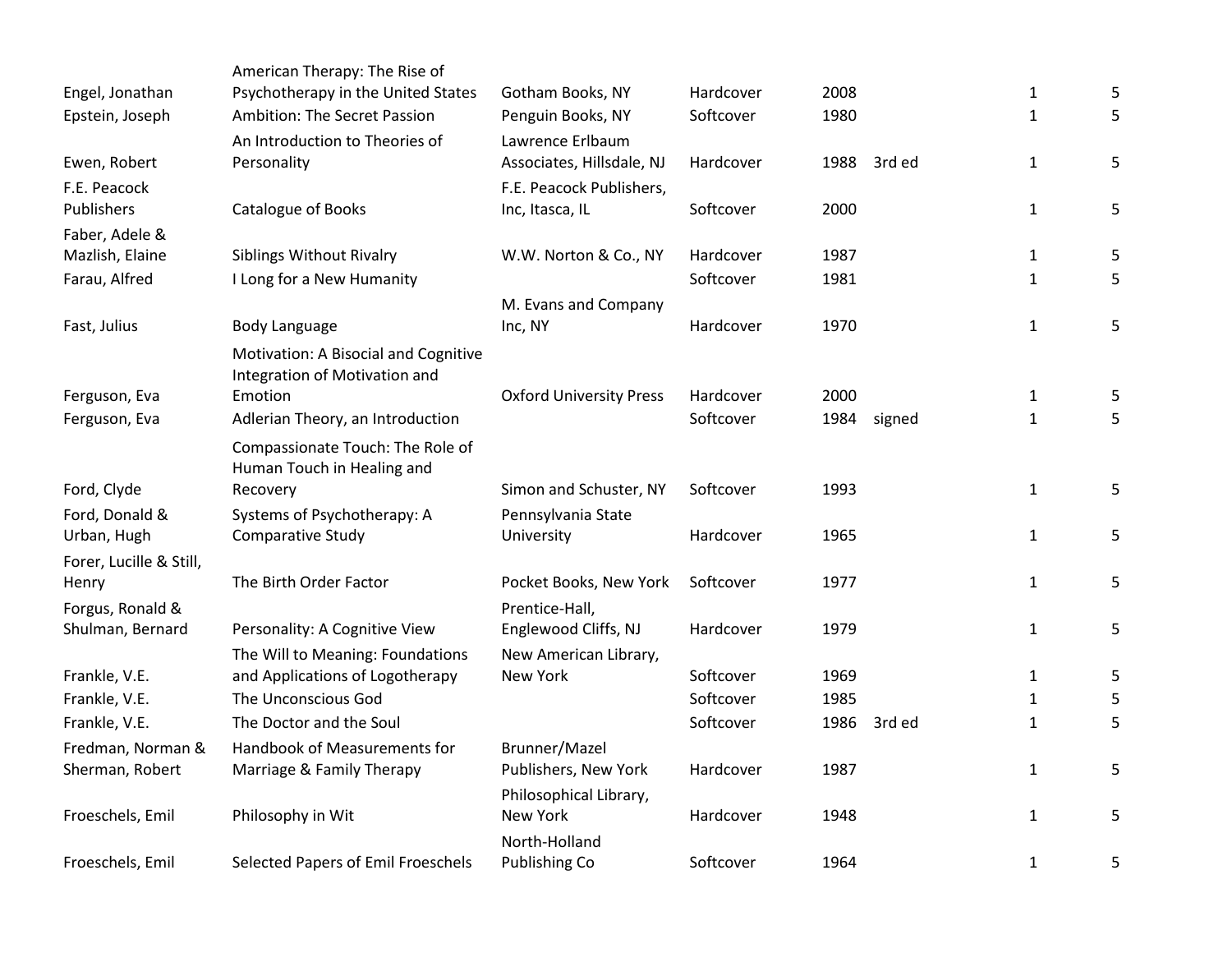| Fromm-Reichmann,<br>Frieda                            | Principles of Intensive<br>Psychotherapy                           | University of Chicago<br>Press                            | Softcover | 1960 |          | $\mathbf{1}$ | 5 |
|-------------------------------------------------------|--------------------------------------------------------------------|-----------------------------------------------------------|-----------|------|----------|--------------|---|
| Fry, Jr & Salameh,<br>Waleed                          | Advances in Humor and<br>Psychotherapy                             | <b>Professional Resources</b><br>Press, Sarasota, FL      | Hardcover | 1993 |          | $\mathbf{1}$ | 5 |
| Gazda, George &<br>Corsini, Raymond &<br>Contributors | Theories of Learning: A<br>Comparative Approach                    | F.E. Peacock Publishers,<br>Inc, Itasca, IL               | Hardcover | 1980 |          | $\mathbf 1$  | 5 |
| Gazda, George                                         | Innovations to Group<br>Psychotherapy                              | Charles C. Thomas<br>Publishers, Springfield,<br>IL       | Hardcover | 1986 |          | $\mathbf{1}$ | 5 |
|                                                       | <b>Basic Approaches to Group</b><br>Psychotherapy and Group        | Charles C. Thomas<br>Publishers, Springfield,             |           |      |          |              |   |
| Gazda, George                                         | Counseling                                                         | IL                                                        | Hardcover | 1975 |          | $\mathbf 1$  | 5 |
| Gleason, Wyn                                          | An Introduction to Understanding<br>Social Interest                | <b>NA</b>                                                 | Softcover | N/A  | pamphlet | $\mathbf{1}$ | 5 |
| Gelb, Harold                                          | Clinical Management of Head, Neck,<br>and TMJ Pain and Dysfunction | W.B. Saunders<br>Company, Philadelphia                    | Hardcover | 1985 |          | $\mathbf{1}$ | 5 |
| Ghosh, Niva                                           | Freud and Adler on Man and<br>Society                              | Firma KLM Private Ltd.,<br>Calcutta                       | Hardcover | 1981 |          | $\mathbf{1}$ | 5 |
| Gililand, James &<br>Bowman                           | Theories and Strategies in<br>Counseling and Psychotherapy         | Allyn and Bacon, Boston                                   | Hardcover | 1989 | signed   | $\mathbf{1}$ | 5 |
|                                                       | New Concepts of Hypnosis:<br>Theories, Techniques, and Practical   |                                                           |           |      |          |              |   |
| Gindes, Bernard                                       | Applications                                                       | Julian Press Inc, NY                                      | Hardcover | 1951 |          | $\mathbf{1}$ | 5 |
| Glasser, William                                      | Choice Theory: A New Psychology<br>of Personal Freedom             | HarperPerennial, New<br>York                              | Softcover | 1998 |          | $\mathbf{1}$ | 6 |
| Gondor, Emery                                         | Art and Play Therapy                                               | Doubleday & Company,<br>Inc, Garden City, NY              | Softcover | 1954 |          | $\mathbf{1}$ | 6 |
| Gilliland, Esther                                     |                                                                    | <b>National Association for</b><br>Music Therapy, Chicago |           |      |          |              |   |
| Goetz                                                 | <b>Music Therapy</b>                                               | IL                                                        | Hardcover | 1951 |          | $\mathbf{1}$ | 6 |
| Gilliland, Esther                                     |                                                                    | <b>National Association for</b><br>Music Therapy, Chicago |           |      |          |              |   |
| Goetz                                                 | Music Therapy                                                      | IL                                                        | Hardcover | 1952 |          | $\mathbf{1}$ | 6 |
| Godin, A.                                             | Child and Adult Before God                                         |                                                           | Softcover | 1961 |          | $\mathbf{1}$ | 6 |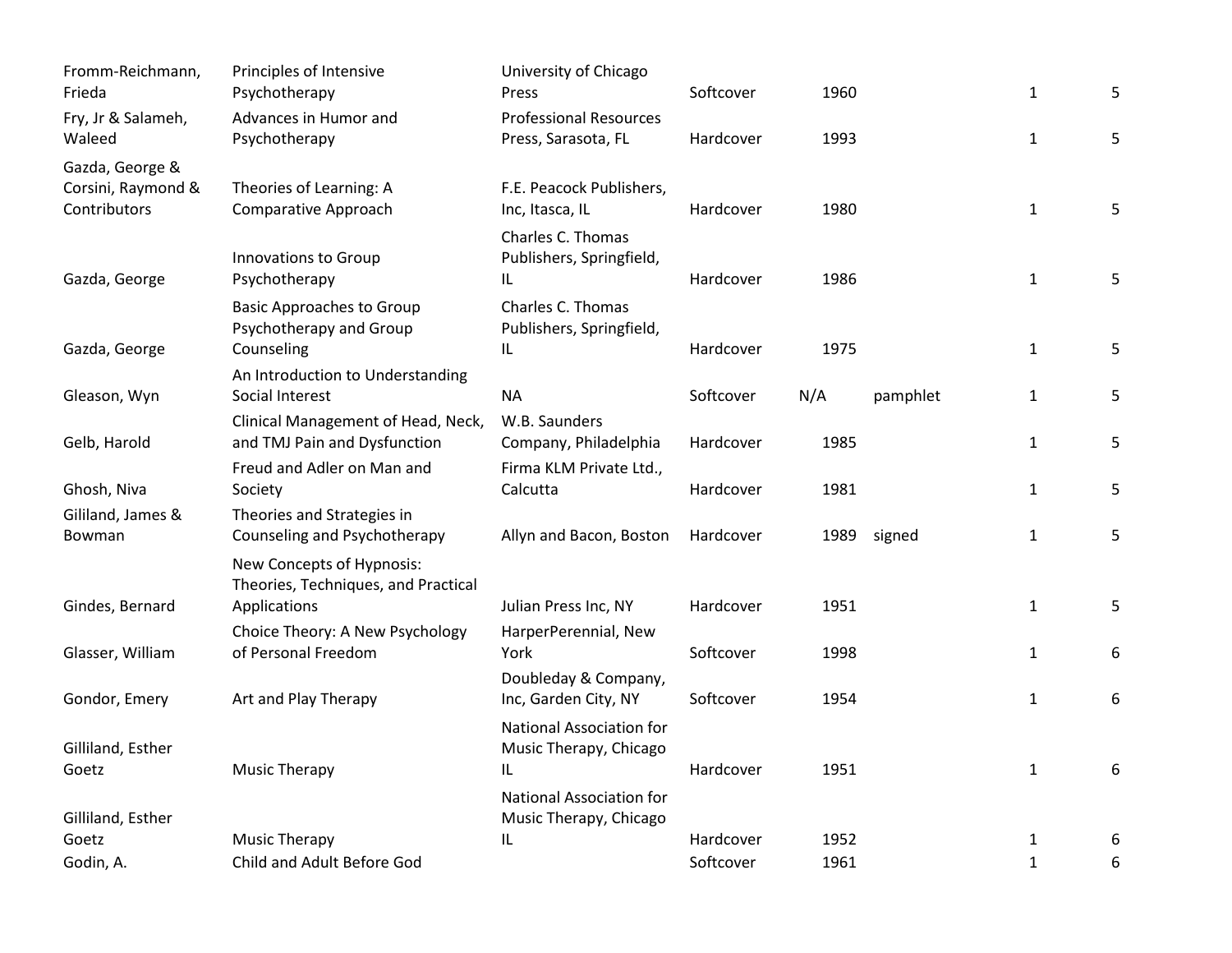| Gorlow, Leon &                    | Readings in the Psychology of                                            |                                                     |           |      |              |              |   |
|-----------------------------------|--------------------------------------------------------------------------|-----------------------------------------------------|-----------|------|--------------|--------------|---|
| Katkovsky, Walter                 | Adjustment                                                               | McGraw-Hill, New York                               | Softcover | 1959 |              | 1            | 6 |
| Gottesfeld, Harry                 | Alternatives to Psychiatric<br>Hospitalization<br>Abnormal Psychology: A | Gardner Press Inc, New<br>York                      | Hardcover | 1977 |              | $\mathbf{1}$ | 6 |
|                                   | <b>Community Mental Health</b>                                           | Science Research                                    |           |      |              |              |   |
| Gottesfeld, Harry                 | Perspective                                                              | Associates, Chicago                                 | Hardcover | 1979 |              | $\mathbf{1}$ | 6 |
| Gould, Shirley                    | <b>Teenagers: The Continuing</b><br>Challenge                            | Hawthorn Books, INC,<br><b>NY</b>                   | Hardcover | 1977 |              | $\mathbf{1}$ | 6 |
|                                   | The Challenge of Achievement:                                            | Hawthorn Books, INC,                                |           |      |              |              |   |
| Gould, Shirley                    | Helping Children Succeed                                                 | <b>NY</b>                                           | Softcover | 1978 |              | 1            | 6 |
|                                   |                                                                          | MIT Press, Cambridge,                               |           |      |              |              |   |
| Granit, Ragnar                    | The Purposive Brain                                                      | MA                                                  | Softcover | 1981 |              | 1            | 6 |
| Greenberg, Dan<br>Greenspahn,     | How to Make Yourself Miserable                                           | Random House, NY                                    | Softcover | 1966 |              | 1            | 6 |
| Frederick                         | When Brothers Dwell Together                                             | <b>Oxford University Press</b>                      | Hardcover | 1994 |              | $\mathbf{1}$ | 6 |
| Greenwald, Harold                 | Great Cases in Psychoanalysis                                            | <b>Ballantine Books, NY</b><br>Hawthorn Books, INC, | Softcover | 1959 |              | $\mathbf{1}$ | 6 |
| Grey, Loren                       | Discipline Without Fear                                                  | <b>NY</b>                                           | Hardcover | 1974 |              | $\mathbf{1}$ | 6 |
| Grey, Loren                       | Alfred Adler: The Forgotten Prophet                                      | Praeger, New York                                   | Hardcover | 1998 |              | 1            | 6 |
| Griffith, Jane;                   |                                                                          |                                                     |           |      |              |              |   |
| Powers, Robert L.                 | The Lexicon of Adlerian Psychology                                       |                                                     | Softcover | 2007 | signed       | 1            | 6 |
|                                   |                                                                          | Accelerated                                         |           |      |              |              |   |
| Grunwald, Bernice &               | <b>Guiding the Family: Practical</b>                                     | Development Inc.,                                   |           |      |              |              |   |
| McAbee, Harold                    | <b>Counseling Techniques</b>                                             | Mucie, Indiana                                      | Softcover | 1985 |              | $\mathbf{1}$ | 6 |
|                                   |                                                                          | Accelerated                                         |           |      |              |              |   |
| Grunwald, Bernice &               | <b>Guiding the Family: Practical</b>                                     | Development Inc.,                                   |           |      |              |              |   |
| McAbee, Harold                    | <b>Counseling Techniques</b>                                             | Mucie, Indiana                                      | Softcover | 1999 |              | 1            | 6 |
| Hall, Calvin S. &                 | <b>Theories of Personality</b>                                           | John Wiley & Sons, New                              | Hardcover | 1965 |              |              |   |
| Lindzey, Gardner                  |                                                                          | York                                                |           |      |              | 1            | 6 |
| Hall, Calvin; Lindzey,<br>Gardner | Theories of Personality: Primary<br>Sources and Research                 | John Wiley & Sons, New<br>York                      | Hardcover |      | 1970 2nd ed. | $\mathbf{1}$ | 6 |
| Handlbauer,                       |                                                                          | <b>Oneworld Publications</b>                        |           |      |              |              |   |
| Bernhard                          | The Freud-Adler Controversy                                              | Ltd., London                                        | Softcover | 1966 |              | $\mathbf{1}$ | 6 |
|                                   |                                                                          | Prentice-Hall,                                      |           |      |              |              |   |
| Harper, Robert                    | Psychoanalysis & Psychotherapy                                           | Englewood Cliffs, NJ                                | Softcover | 1959 |              | $\mathbf{1}$ | 6 |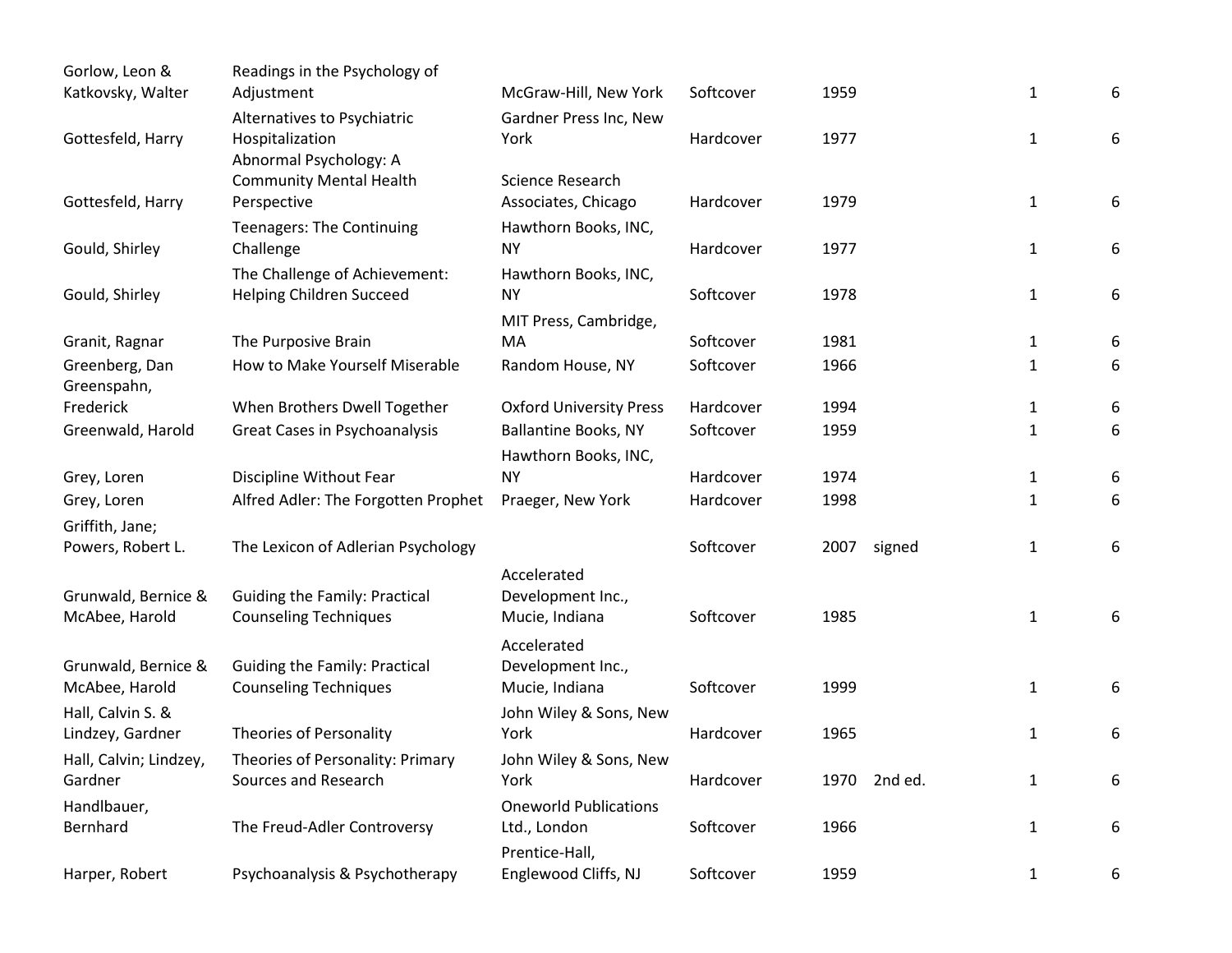| Harris, Irving                  | The Promised Seed: A Comparative<br>Study of Eminent First and Later<br>Sons                | The Free Press                                          | Hardcover | 1964 | $\mathbf{1}$ | 6 |
|---------------------------------|---------------------------------------------------------------------------------------------|---------------------------------------------------------|-----------|------|--------------|---|
| Hart, Joseph                    | Fidelity: Issues of Emotional Living<br>in an Age of Stress for Clergy and<br>Religious     | Affirmation Books,<br>Whitinsville, MA                  | Softcover | 1981 | $\mathbf{1}$ | 6 |
|                                 | Instead of God: A Pragmatic<br>Reconsideration of Beliefs and                               |                                                         |           |      |              |   |
| Hemming, James                  | Values                                                                                      | Marion Boyars, London<br>David McKay Company            | Hardcover | 1986 | $\mathbf{1}$ | 6 |
| Hemming, James                  | Mankind Against the Killers                                                                 | Inc., NY<br><b>Panther Modern</b>                       | Hardcover | 1962 | $\mathbf{1}$ | 6 |
| Hemming, James                  | <b>Individual Morality</b>                                                                  | Society, London<br>William Heinemann Ltd.               | Softcover | 1970 | $\mathbf{1}$ | 6 |
| Hemming, James<br>Herzog-Durck, | <b>Problems of Adolescent Girls</b>                                                         | London<br>Divine Word                                   | Hardcover | 1960 | $\mathbf{1}$ | 6 |
| Johanna                         | The Conquest of Anxiety                                                                     | Publications, Techny, IL                                | Softcover | 1957 | $\mathbf{1}$ | 6 |
| Holt, Robert                    | Freud Reappraised                                                                           | The Guilford Press, NY                                  | Hardcover | 1989 | $\mathbf{1}$ | 6 |
| Honderich, Ted                  | How Free Are You?                                                                           | <b>Oxford University Press</b>                          | Softcover | 1993 | 1            | 6 |
| Hoopes, M. & Harper,            | Birth Order Roles & Sibling Patterns<br>in Individual & Family Therapy                      | <b>Brigham Young</b><br>University Press, Provo<br>Utah | Hardcover | 1987 | $\mathbf{1}$ | 6 |
| Horne, Arthur                   | Family Counseling and Therapy                                                               | F.E. Peacock Publishers,<br>Inc, Itasca, IL             | Softcover | 2000 | $\mathbf{1}$ | 6 |
|                                 |                                                                                             | American Psychological<br>Association, Washington       |           |      |              |   |
| Howe, Mark                      | The Fate of Early Memories                                                                  | DC                                                      | Hardcover | 2000 | $\mathbf{1}$ | 6 |
| Huber & Baruth                  | Ethical, Legal and Professional<br>Issues in the Practice of Marriage<br>and Family Therapy | Merrill Publishing Co.,<br>Coumbus, OH                  | Softcover | 1987 | $\mathbf{1}$ | 6 |
| Huber & Baruth                  | Coping With Marital Conflict: An<br>Adlerian Approach to Suceeding In<br>Marriage           | <b>Stipes Publishing</b><br>Company, Champaign,<br>IL   | Softcover | 1981 | $\mathbf{1}$ | 6 |
| Hutschnecker, Arnold            | The Drive for Power                                                                         | M. Evans and Company<br>Inc, NY                         | Hardcover | 1974 | $\mathbf{1}$ | 6 |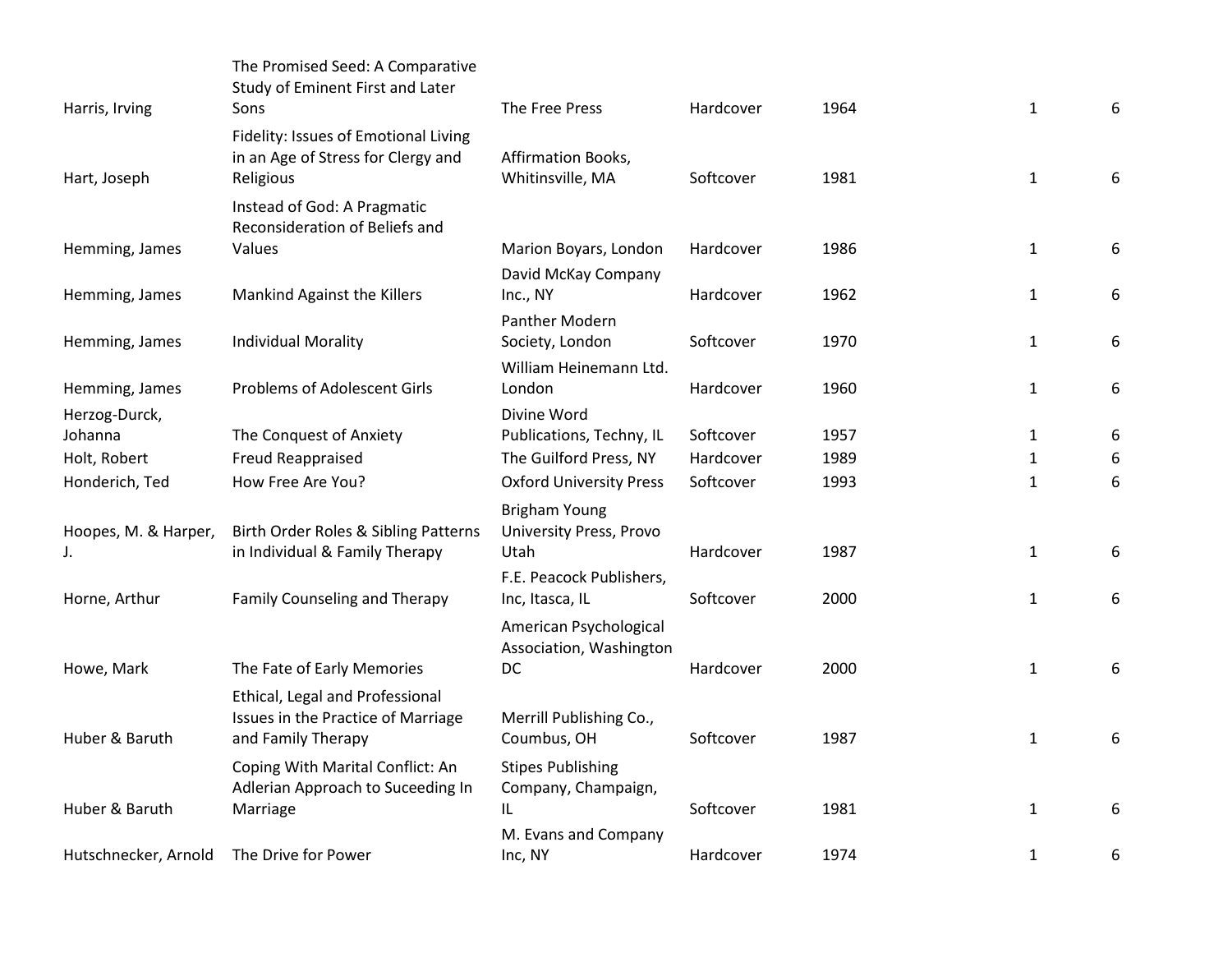|                                            |                                                               | University of Calironia                     |           |          |          |                |              |
|--------------------------------------------|---------------------------------------------------------------|---------------------------------------------|-----------|----------|----------|----------------|--------------|
| Jacoby, Henry                              | The Bureaucratization of the World                            | Press, Berkeley                             | Softcover | 1976     |          | $\mathbf{1}$   | 6            |
|                                            | Social Amnesia: A Critique of<br>Contemporary Psychology from |                                             |           |          |          |                |              |
| Jacoby, Russell                            | Adler to Laing                                                | Beacon Press, Boston                        | Softcover | 1975     |          | $\mathbf{1}$   | 6            |
|                                            |                                                               | Family and Life                             |           |          |          |                |              |
| Janoe, Ed & Janoe,                         | The Tale of the Second Mother: A                              | Enrichment Center,                          |           |          |          |                |              |
| <b>Barbara</b>                             | Fairy Story for Today's Families                              | Vancouver, WA                               | Softcover | 1974     | pamphlet | $\overline{2}$ | $\mathbf{1}$ |
|                                            |                                                               | Family and Life                             |           |          |          |                |              |
| Janoe, Ed & Janoe,                         |                                                               | Enrichment Center,                          |           |          |          |                |              |
| <b>Barbara</b>                             | About Anger                                                   | Vancouver, WA                               | Softcover | 1977     | pamphlet | $\overline{2}$ | $\mathbf{1}$ |
| Janoe, Ed & Janoe,                         | Sex Games You May Not Want to                                 | Acro Press, Vancouver,                      |           |          |          |                |              |
| <b>Barbara</b>                             | Play                                                          | WA                                          | Softcover | 1975     |          | $\overline{2}$ | $\mathbf{1}$ |
| Jensen, Larry Cyril &<br>Kingston, Merrill | Parenting                                                     | <b>CBS College Publishing,</b><br><b>NY</b> | Hardcover | 1986     |          | $\overline{2}$ | $\mathbf{1}$ |
|                                            |                                                               |                                             |           |          |          |                |              |
|                                            | Religion and Spirituality in<br>Psychotherapy: An Individual  | Springer Publishing                         |           |          |          |                |              |
| Johansen, Thor                             | <b>Psychology Perspective</b>                                 | Company, NY                                 | Softcover | 2010     |          | $\overline{2}$ | $\mathbf{1}$ |
|                                            |                                                               |                                             |           |          |          |                |              |
| Kadis, Asya L.,<br>Krasner, Jack D.,       |                                                               |                                             |           |          |          |                |              |
| Winick, Charles, &                         | A Practicum of Group                                          | Harper & Row, New                           |           |          |          |                |              |
| Foulkes, S. H.                             | Psychotherapy                                                 | York                                        | Hardcover | 1968     |          | $\overline{2}$ | $\mathbf{1}$ |
| Kadis, Asya L.,                            |                                                               |                                             |           |          |          |                |              |
| Krasner, Jack D.,                          |                                                               |                                             |           |          |          |                |              |
| Winick, Charles, &                         |                                                               | S. Karger, Basel,                           |           |          |          |                |              |
| Foulkes, S. H.                             | Group Psychotherapy Today                                     | Switzerland                                 | Softcover | 1965     |          | $\overline{2}$ | $\mathbf{1}$ |
|                                            |                                                               | New American Library,                       |           |          |          |                |              |
| Kappelman, Murray                          | Raising the Only Child                                        | New York                                    | Softcover | 1975     |          | $\overline{2}$ | $\mathbf{1}$ |
| Kaufmann, Walter                           | Freud, Adler, and Jung                                        | Transaction Publishers,<br>New Brunswick    | Softcover | 1999 v.3 |          | $\overline{2}$ | $\mathbf{1}$ |
|                                            |                                                               |                                             |           |          |          |                |              |
| Kellerman, Jonathan                        | Self-Defense                                                  | Bantam Books, New<br>York                   | Hardcover | 1995     |          | $\overline{2}$ | $\mathbf{1}$ |
|                                            | Guilt: Issues of Emotional Living in                          |                                             |           |          |          |                |              |
|                                            | and Age of Stress for Clergy and                              | Affirmation Books,                          |           |          |          |                |              |
| Kelley, Kathleen                           | Religious                                                     | Whitinsville, MA                            | Softcover | 1980     |          | $\overline{2}$ | $\mathbf{1}$ |
|                                            |                                                               |                                             |           |          |          |                |              |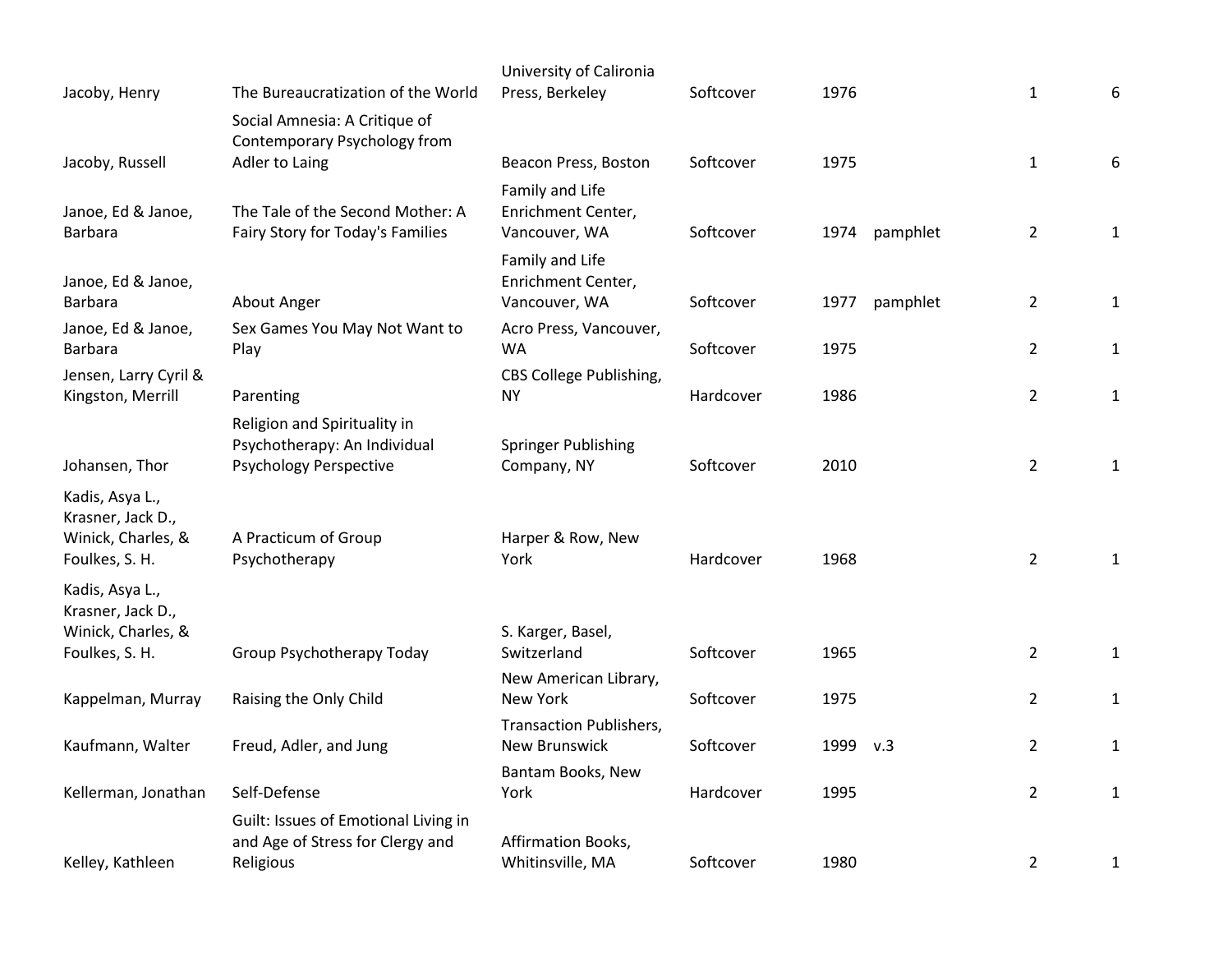|                                             | A Case for Adlerian Counseling:                                   | Alfred Adler Institute of    |           |               |                   |                |              |
|---------------------------------------------|-------------------------------------------------------------------|------------------------------|-----------|---------------|-------------------|----------------|--------------|
| Kern, R.M.; Matheny,<br>K.B.; Patterson, D. | Theories, Techniques, and Research<br>Evidence                    | Chicago                      | Softcover | 1978          |                   | $\overline{2}$ | 1            |
| Kiev, A.; Sidar, A.                         | Breaking Free of Birth Order                                      | Ballantine Books, NY         | Softcover | 1993          |                   | $\overline{2}$ | $\mathbf{1}$ |
| Kilpatrick, William                         | Group Education for a Democracy                                   | <b>Association Press, NY</b> | Hardcover | 1940          |                   | $\overline{2}$ | $\mathbf{1}$ |
|                                             |                                                                   | Accelerated                  |           |               |                   |                |              |
|                                             | <b>Consultation: Practice and</b>                                 | Development Inc.,            |           |               |                   |                |              |
| Kirby, Jonell                               | Practitioner                                                      | Mucie, Indiana               | Softcover | 1985          |                   | $\overline{2}$ | $\mathbf{1}$ |
|                                             | Mixed Feelings: Love, Hate, Rivalry,                              |                              |           |               |                   |                |              |
|                                             | and Reconciliation Among Brothers                                 | Bantam Books, New            |           |               |                   |                |              |
| Klagsbrun, Francine                         | and Sisters                                                       | York                         | Hardcover | 1992          |                   | $\overline{2}$ | 1            |
|                                             | Group Psychotherapy Theory and                                    | Grune & Stratton, New        |           |               |                   |                |              |
| Klapman, J.W.                               | Practice                                                          | York                         | Hardcover | 1959          |                   | $\overline{2}$ | $\mathbf{1}$ |
|                                             | Successful Aging: The Facts and                                   |                              |           |               |                   |                |              |
| Knopf, Olga                                 | Fallacies of Growing Old                                          | The Viking Press, NY         | Hardcover | 1975          |                   | $\overline{2}$ | 1            |
|                                             |                                                                   | University of Chicago        |           |               |                   |                |              |
| Koch, Helen                                 | Twins and Twin Relations                                          | Press                        | Softcover | 1966          |                   | $\overline{2}$ | $\mathbf{1}$ |
|                                             | <b>Collected Papers in Child</b>                                  |                              |           | circa<br>1960 |                   |                |              |
| Koch, Helen                                 | Psychology                                                        |                              | Softcover | n/d           |                   | $\overline{2}$ | $\mathbf{1}$ |
|                                             | Therapeutic Family Law: A                                         |                              |           |               |                   |                |              |
|                                             | <b>Complete Guide to Marital</b>                                  | Family Law Publications,     |           |               |                   |                |              |
| Kohut, Nester                               | Reconciliations                                                   | Chicago, IL                  | Hardcover | 1968          |                   | $\overline{2}$ | $\mathbf{1}$ |
|                                             | Brothers and Sisters: A Study in                                  | St. George Books,            |           |               |                   |                |              |
| Konig, Karl                                 | Child Psychology                                                  | Blauvelt, NY                 | Hardcover | 1963          |                   | $\overline{2}$ | $\mathbf{1}$ |
|                                             | Metaphor Therapy: Using Client-                                   |                              |           |               |                   |                |              |
|                                             | Centered Metaphors in                                             | Brunner/Mazel                |           |               | contains          |                |              |
| Kopp, Richard R.                            | Psychotherapy                                                     | Publishers, New York         | Hardcover | 1995          | <b>NYT review</b> | $\overline{2}$ | 1            |
|                                             |                                                                   | Charles C. Thomas            |           |               |                   |                |              |
|                                             | Dream Psychology and the New                                      | Publishers, Springfield,     |           |               |                   |                |              |
| Kramer. Milton                              | <b>Biology of Dreaming</b>                                        | IL                           | Hardcover | 1969          |                   | $\overline{2}$ | 1            |
|                                             | Listening to Prozac: A Psychiatrist                               |                              |           |               |                   |                |              |
|                                             | <b>Explores Antidepressant Drugs and</b>                          |                              |           |               |                   |                |              |
| Kramer, Peter                               | the Remaking of the Self                                          | Viking, NY                   | Hardcover | 1993          |                   | $\overline{2}$ | 1            |
| Kratochwill, Thomas<br>& Morris, Richard    | Handbook of Psychotherapy with<br><b>Children and Adolescents</b> | Allyn and Bacon, Boston      | Hardcover | 1993          |                   | $\overline{2}$ |              |
|                                             |                                                                   |                              |           |               |                   |                | 1            |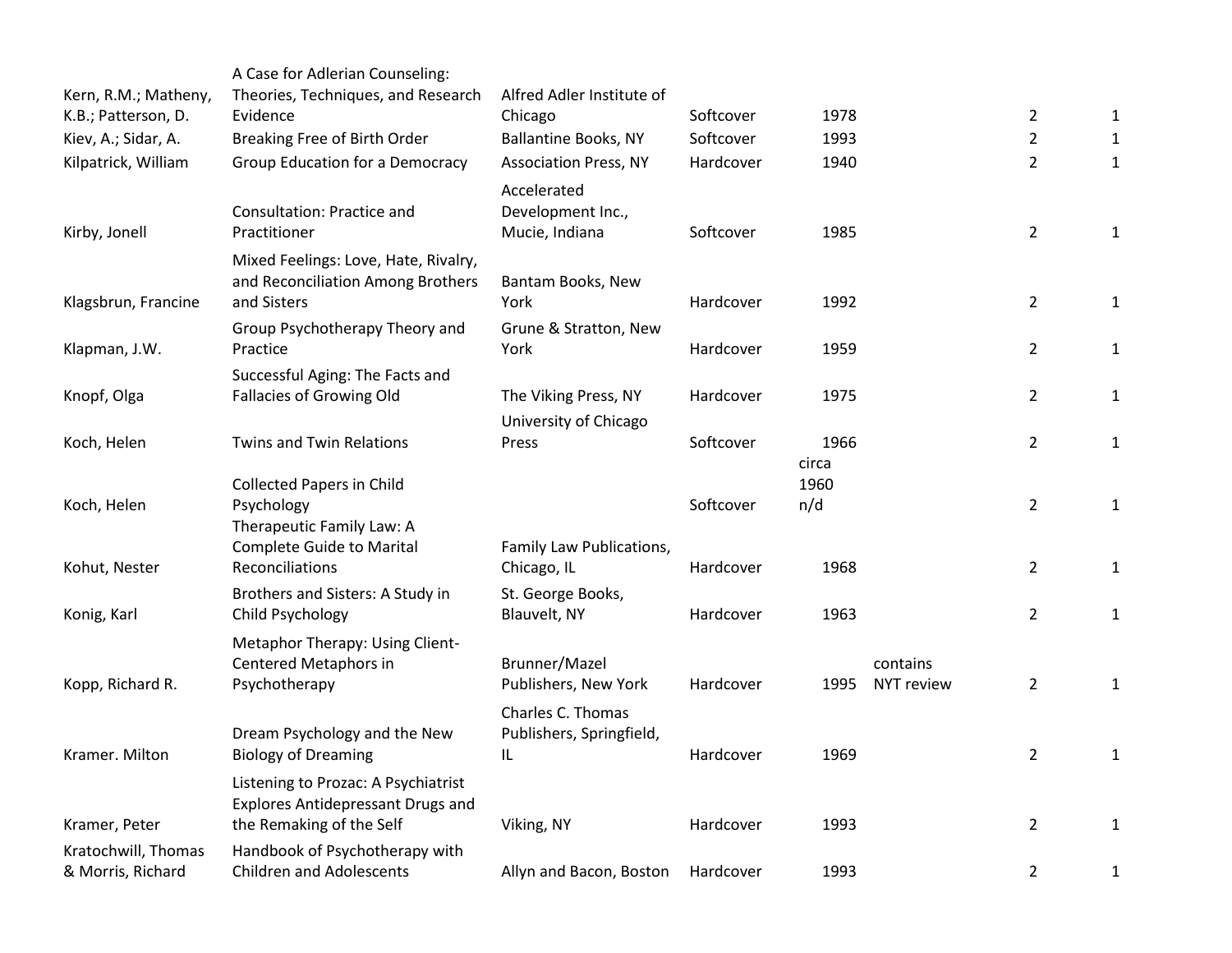|                       | <b>Released Time for Religious</b> | The Association for            |           |      |           |                |                |
|-----------------------|------------------------------------|--------------------------------|-----------|------|-----------|----------------|----------------|
| Krausz, Erwin         | Education                          | Family Living, Chicago, IL     | Softcover | 1941 |           | $\overline{2}$ | $\mathbf{1}$   |
| Krawiec, T. S.        | The Psychologists                  | <b>Oxford University Press</b> | Softcover | 1974 | v.II      | $\overline{2}$ | $\mathbf{1}$   |
|                       |                                    |                                |           |      | first     |                |                |
|                       | Conquer Yourself: The Way to Self  |                                |           |      | printing  |                |                |
| Kunkel, Fritz         | Confidence                         | Ives Washburn, NY              | Softcover | nd   | 1936      | $\overline{2}$ | $\mathbf{1}$   |
| Kunkel & Dickerson    | <b>How Character Develops</b>      | Scribner's Sons, NY            | Hardcover | 1951 |           | $\overline{2}$ | $\mathbf{1}$   |
|                       |                                    | The Pilgrim Press,             |           |      |           |                |                |
| Kunkel, Fritz         | My Dear Ego                        | Boston                         | Hardcover | 1958 |           | $\overline{2}$ | $\mathbf{1}$   |
|                       | <b>Encounters with Great</b>       | Wall & Thompson,               |           |      |           |                |                |
| Kunkel, John          | Psychologists                      | Toronto                        | Softcover | 1989 |           | $\overline{2}$ | $\mathbf{1}$   |
|                       | What it Means to Grow Up - A       |                                |           |      |           |                |                |
|                       | Guide in understanding the         |                                |           |      |           |                |                |
| Kunkel, Fritz         | Development of Character           |                                | Softcover |      |           | $\overline{2}$ | $\mathbf{1}$   |
| Kutash, Irwin & Wolf, |                                    | Jossey-Bass Publishers,        |           |      |           |                |                |
| Alexander             | Psychotherapist's Casebook         | San Francisco, CA              | Hardcover | 1986 |           | $\overline{2}$ | $\mathbf{1}$   |
| Kvols-Riedler, Bill & |                                    | R.D.I.C. Publications,         |           |      |           |                |                |
| Kathy                 | Redirecting Children's Misbehavior | Boulder, Colorado              | Softcover | 1979 |           | $\overline{2}$ | $\mathbf{1}$   |
| LaPointe, Gregory &   | Socio-Teleo Analysis: Stories for  |                                |           |      |           |                |                |
| Overtoom, Christine   | <b>Classroon Discussion</b>        | [published privately]          | Softcover | 1979 |           | $\overline{2}$ | $\mathbf{1}$   |
|                       |                                    |                                |           |      | first     |                |                |
|                       |                                    |                                |           |      | published |                |                |
| Lasswell, Harold      | Power and Personality              | W.W. Norton & Co., NY          | Softcover | 1976 | 1948      | $\overline{2}$ | $\mathbf{1}$   |
|                       | Self-Consistency: A Theory of      | Doubleday & Company,           |           |      |           |                |                |
| Lecky, Prescott       | Personality                        | Inc, Garden City, NY           | Softcover | 1969 |           | $\overline{2}$ | $\mathbf{1}$   |
|                       |                                    | Fleming H. Revell              |           |      |           |                |                |
|                       | The Birth Order Book: Why You Are  | Company, Old Tappan,           |           |      |           |                |                |
| Leman, Kevin          | the Way You Are                    | <b>NJ</b>                      | Hardcover | 1985 |           | $\overline{2}$ | $\overline{2}$ |
| Leman, Kevin          | The Birth Order Book               | Dell, NY                       | Softcover | 1985 |           | 6              | $\overline{2}$ |
|                       | Bonkers: Why Women Get Stressed    |                                |           |      |           |                |                |
| Leman, Kevin          | Out and What They Can Do About It  | Dell, NY                       | Softcover | 1987 |           | $\overline{2}$ | $\overline{2}$ |
|                       | Smart Girls Don't and Guys Don't   | Regal Books, Ventura,          |           |      |           |                |                |
| Leman, Kevin          | Either                             | CA                             | Hardcover | 1984 |           | $\overline{2}$ | $\overline{2}$ |
|                       | Keeping Your Family Together       |                                |           |      |           |                |                |
| Leman, Kevin          | When the World is Falling Apart    | Delacort Press, NY             | Hardcover | 1992 |           | $\overline{2}$ | $\overline{2}$ |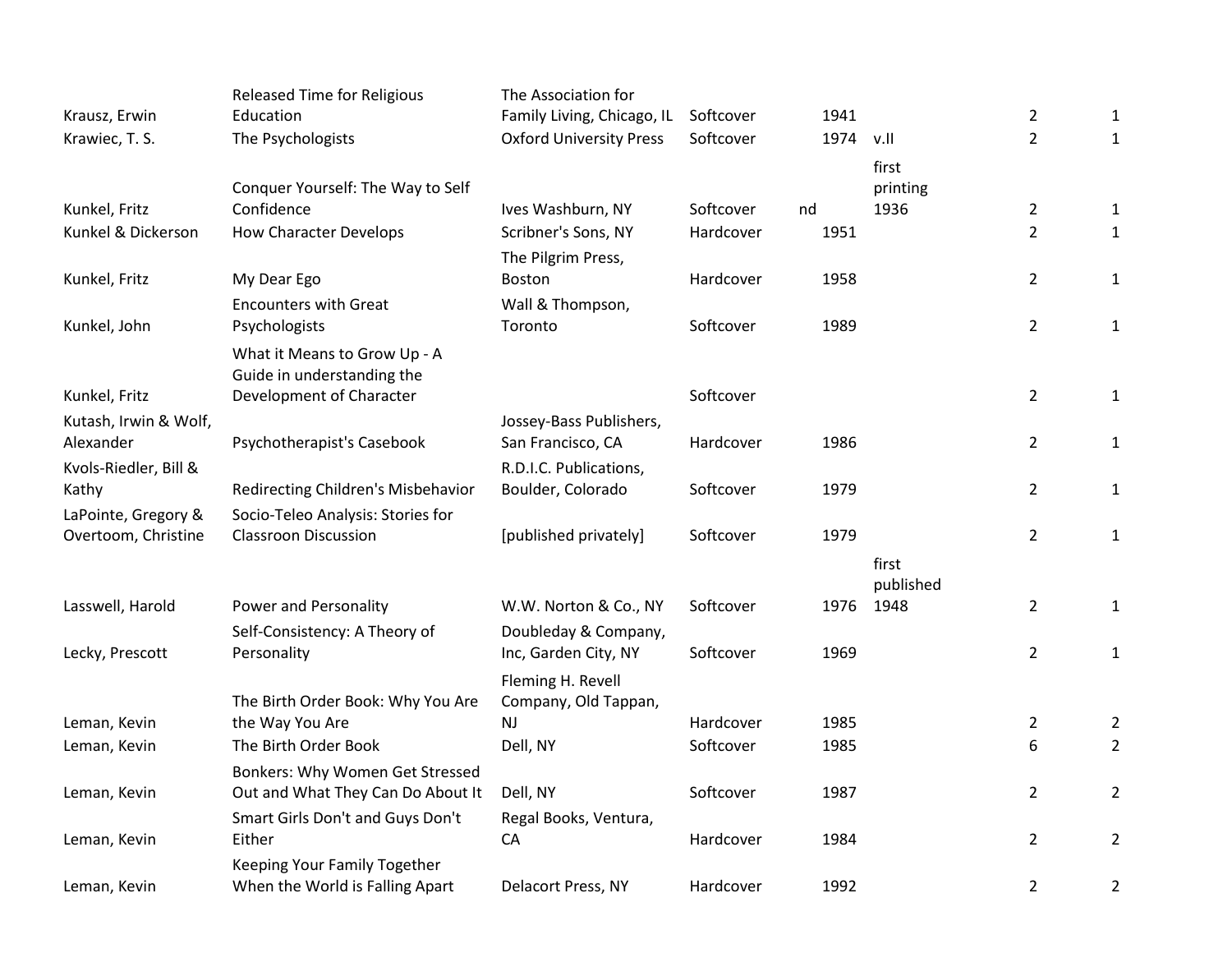|                                         | Living in a Step-Family without                             | <b>Thomas Nelson</b>                   |           |      |                |                |
|-----------------------------------------|-------------------------------------------------------------|----------------------------------------|-----------|------|----------------|----------------|
| Leman, Kevin                            | Getting Stepped On                                          | Publishers, Nashville, TN              | Hardcover | 1994 | $\overline{2}$ | $\overline{2}$ |
| Leman, Kevin                            | Growing Up Firstborn                                        | Delacort Press, NY                     | Hardcover | 1989 | $\overline{2}$ | $\overline{2}$ |
| Leman, Kevin &                          | Unlocking the Secrets of Your                               | <b>Thomas Nelson</b>                   |           |      |                |                |
| Carlson, Randy                          | <b>Childhood Memories</b>                                   | Publishers, Nashville, TN              | Hardcover | 1989 | $\overline{2}$ | $\overline{2}$ |
| Leman, Kevin &                          | Unlocking the Secrets of Your                               | <b>Thomas Nelson</b>                   |           |      |                |                |
| Carlson, Randy                          | <b>Childhood Memories</b>                                   | Publishers, Nashville, TN              | Hardcover | 1989 | $\overline{2}$ | $\overline{2}$ |
| Leman, Kevin &                          | Unlocking the Secrets of Your                               |                                        |           |      |                |                |
| Carlson, Randy                          | <b>Childhood Memories</b>                                   | Simon and Schuster, NY                 | Softcover | 1989 | $\overline{2}$ | $\overline{2}$ |
|                                         |                                                             | <b>United Synagogue</b>                |           |      |                |                |
|                                         | The Singular Problems of the Single                         | Commission on Jewish                   |           |      |                |                |
| Levine, Shlomo D.                       | Jewish Parent                                               | Education, NY                          | Softcover | 1981 | $\overline{2}$ | $\overline{2}$ |
| Levitas, G.B.                           | The World of Psychology I & II                              | George Braziller, NY                   | Hardcover | 1963 | $\overline{2}$ | $\overline{2}$ |
|                                         |                                                             | American                               |           |      |                |                |
| Levy, David M.                          |                                                             | Orthopsychiatric<br>Association        | Hardcover | 1937 | $\overline{2}$ | $\overline{2}$ |
|                                         | <b>Studies in Sibling Rivalry</b>                           |                                        |           |      |                |                |
|                                         | Responsibility in the Classroom: A                          |                                        |           |      |                |                |
| Lew, Amy & Bettner,<br><b>Betty Lou</b> | Teacher's Guide to Understanding<br>and Motivating Students | Connexions Press,<br>Newton Centre, MA | Softcover | 1998 | $\overline{2}$ | $\overline{2}$ |
| Lew, Amy & Bettner,                     | A Parent's Guide to Understanding                           | <b>Connexions Press,</b>               |           |      |                |                |
| <b>Betty Lou</b>                        | and Motivating Children                                     | Newton Centre, MA                      | Softcover | 2000 | $\overline{2}$ | $\overline{2}$ |
| Lindzey, Gardner &                      |                                                             | John Wiley & Sons, New                 |           |      |                |                |
| Hall, Calvin                            | Theories of Personality                                     | York                                   | Hardcover | 1965 | $\overline{2}$ | $\overline{2}$ |
|                                         |                                                             | CompCare publications,                 |           |      |                |                |
| Little, Bill                            | This Will Drive You Sane                                    | Minneapolis, MN                        | Hardcover | 1977 | $\overline{2}$ | $\overline{2}$ |
|                                         |                                                             | CompCare publications,                 |           |      |                |                |
| Little, Bill                            | This Will Drive You Sane                                    | Minneapolis, MN                        | Softcover | 1977 | $\overline{2}$ | $\overline{2}$ |
| Linden, George &                        |                                                             |                                        |           |      |                |                |
| McAbee, Norma Lou                       | Achi Yotam: A Memorial Booklet                              | <b>ICASSI</b>                          | Hardcover | 1995 | $\overline{2}$ | $\overline{2}$ |
|                                         |                                                             | Addison-Wesley                         |           |      |                |                |
|                                         |                                                             | Publishing Company,                    |           |      |                |                |
| Loftus, Elizabeth                       | Memory                                                      | Reading, MA                            | Softcover | 1980 | $\overline{2}$ | $\overline{2}$ |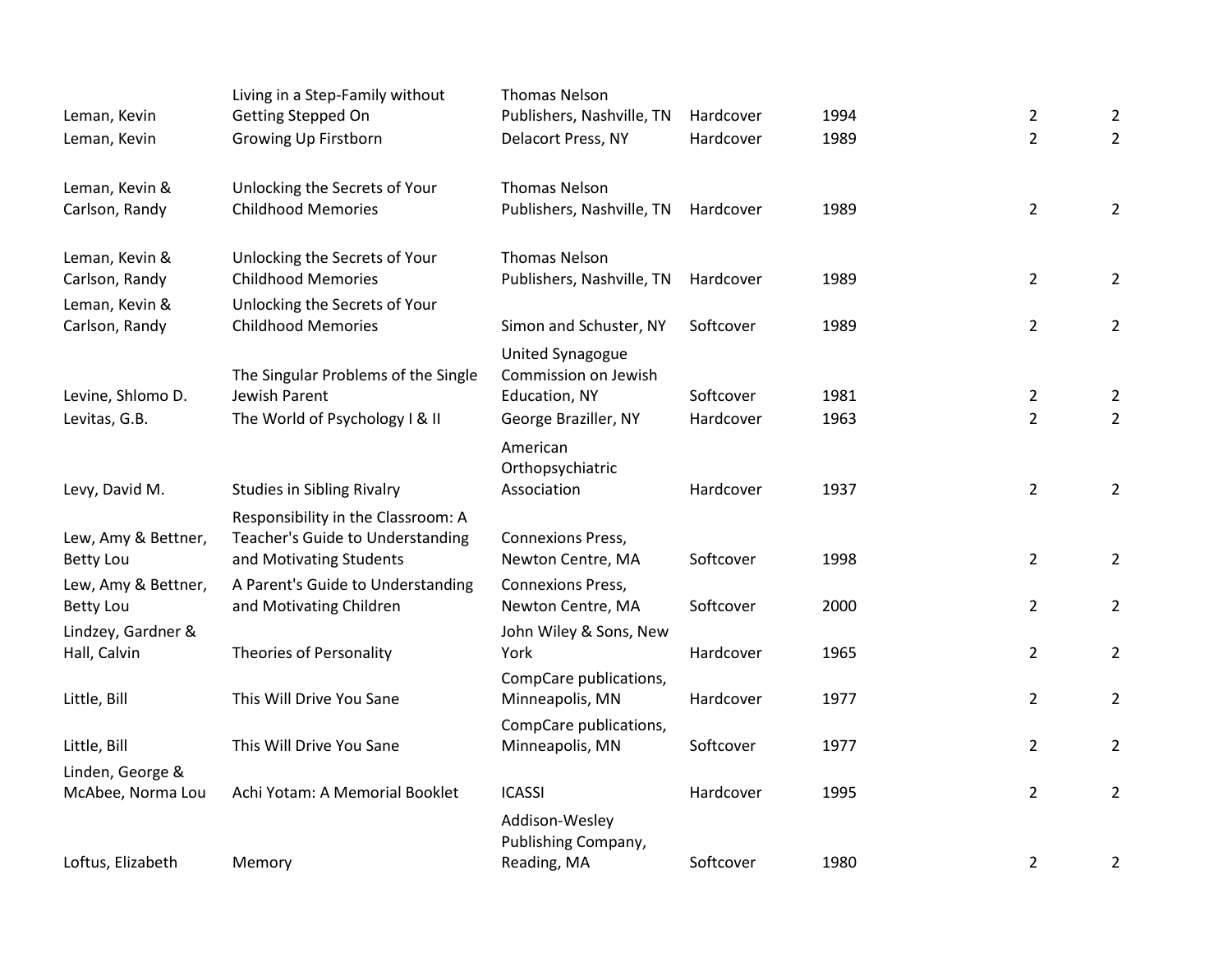| Loftus, Elizabeth &<br>Ketcham, Katherine                         | The Myth of Repressed Memeory:<br>False Memories and Allegations of<br><b>Sexual Abuse</b>                                                                                   | St. Martin's Griffin, NY                                    | Softcover | 1994 | $\overline{2}$ | $\overline{2}$ |
|-------------------------------------------------------------------|------------------------------------------------------------------------------------------------------------------------------------------------------------------------------|-------------------------------------------------------------|-----------|------|----------------|----------------|
| Lombardi, Donald                                                  | Search for Significance                                                                                                                                                      | Nelson-Hall, Chicago                                        | Hardcover | 1975 | $\overline{2}$ | $\overline{2}$ |
| Losoncy, Lewis                                                    | The Motivating Leader: Dozens of<br>Practical, Uplifting Approaches to<br>Help You Build Responsible,<br>Motivated Employees, Clients,<br>Colleagues, Students, or Children. | Prentice-Hall,<br>Englewood Cliffs, NJ                      | Softcover | 1985 | $\overline{2}$ | $\overline{2}$ |
| Losoncy, Lewis                                                    | Turning People On: How to Be an<br><b>Encouraging Person</b>                                                                                                                 | Prentice-Hall,<br>Englewood Cliffs, NJ                      | Hardcover | 1977 | $\overline{2}$ | $\overline{2}$ |
| Losoncy, Lewis                                                    | You Can Do It: How to Encourage<br>Yourself                                                                                                                                  | Prentice-Hall,<br>Englewood Cliffs, NJ                      | Hardcover | 1980 | $\overline{2}$ | $\overline{2}$ |
| Lott, Lynn, Kentz,<br>Marilyn Matulich, &<br>West, Dru            | To Know Me Is to Love Me: Steps<br>for Raising Self-Esteem                                                                                                                   | The Practical Press,<br>Petaluma, CA                        | Softcover | 1993 | $\overline{2}$ | $\overline{2}$ |
| Madden, J., Polcino,<br>A., Hart, J., Bush, B. &<br>Gilmartin, R. | Loneliness: Issues of Emotional<br>Living in an Age of Stress for Clergy<br>and Religious                                                                                    | Affirmation Books,<br>Whitinsville, MA                      | Softcover | 1977 | $\overline{2}$ | $\overline{2}$ |
| Maddi, Salvatore R.                                               | <b>Personality Theories: A</b><br><b>Comparative Analysis</b>                                                                                                                | The Dorsey Press,<br>Homewood, IL<br>Philosophical Library, | Hardcover | 1968 | $\overline{2}$ | $\overline{2}$ |
| Mairet, Philip                                                    | Christian Essays in Psychiatry                                                                                                                                               | New York                                                    | Hardcover | 1956 | $\overline{2}$ | $\overline{2}$ |
| Maltz, Maxwell                                                    | Psycho-Cybernetics: A New Way to<br>Get More Living Out of Life                                                                                                              | Simon and Schuster, NY                                      | Softcover | 1960 | $\overline{2}$ | $\overline{2}$ |
| Maltz, Maxwell                                                    | Psycho-Cybernetics: Principles for<br><b>Creative Living</b>                                                                                                                 | Pocket Books, New York                                      | Softcover | 1974 | $\overline{2}$ | $\overline{2}$ |
| Manaster, Guy                                                     | Adolescent Development and the<br>Life Tasks                                                                                                                                 | Allyn and Bacon, Boston                                     | Hardcover | 1977 | $\overline{2}$ | $\overline{2}$ |
| Manaster, Guy                                                     | Adolescent Development: A<br>Psychological Interpretation                                                                                                                    | F.E. Peacock Publishers,<br>Inc, Itasca, IL                 | Hardcover | 1989 | $\overline{2}$ | $\overline{2}$ |
| Manaster, Guy &<br>Corsini, Raymond                               | Individual Psychology: Theory and<br>Practice                                                                                                                                | F.E. Peacock Publishers,<br>Inc, Itasca, IL                 | Softcover | 1982 | $\overline{2}$ | $\overline{2}$ |
| Manning, M. Lee &<br>Baruth, Leroy                                | Multicultural Education of Children<br>and Adolescents                                                                                                                       | Allyn and Bacon, Boston                                     | Softcover | 2000 | $\overline{2}$ | $\overline{2}$ |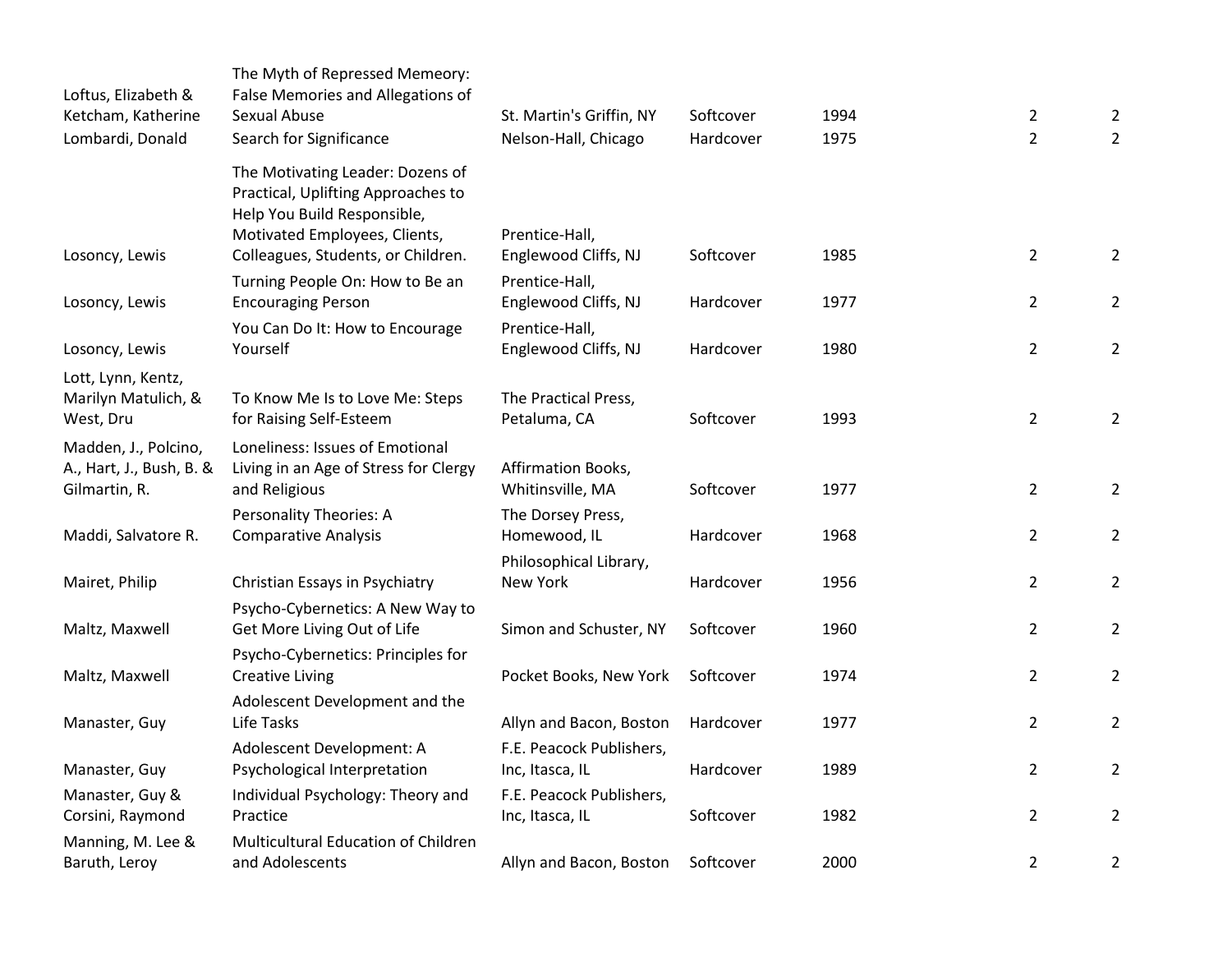| Manning, M. Lee &                                             |                                                                                                                                                                           |                                           |           |      |                                                  |                |                |
|---------------------------------------------------------------|---------------------------------------------------------------------------------------------------------------------------------------------------------------------------|-------------------------------------------|-----------|------|--------------------------------------------------|----------------|----------------|
| Baruth, Leroy                                                 | <b>Students at Risk</b>                                                                                                                                                   | Allyn and Bacon, Boston                   | Softcover | 1995 |                                                  | $\overline{2}$ | 2              |
| Metzger, Zerline                                              | <b>Individual Voice Patterns</b>                                                                                                                                          | <b>Carlton Press NY</b>                   | Hardcover | 1966 |                                                  | $\overline{2}$ | $\overline{2}$ |
| May, Rollo                                                    | The Courage to Create                                                                                                                                                     | W.W. Norton & Co., NY                     | Hardcover | 1975 |                                                  | $\overline{2}$ | $\overline{2}$ |
|                                                               | On Caring: In the Sense In Which a<br>Man Can Ever Be Said to Be at<br>Home in the World, He Is at Home<br>Not Through Dominating, or<br>Explaining, or Appreciating, but | Harper & Row, New                         |           |      |                                                  |                |                |
| Mayeroff, Milton                                              | Through Caring and Being Cared For                                                                                                                                        | York                                      | Softcover | 1971 |                                                  | $\overline{2}$ | $\overline{2}$ |
| Mays, Mark &                                                  | Treatment of Depression in                                                                                                                                                | Brunner/Mazel                             |           |      |                                                  |                |                |
| Croake, James                                                 | <b>Managed Care</b>                                                                                                                                                       | Publishers, New York                      | Softcover | 1997 |                                                  | $\overline{2}$ | $\overline{2}$ |
|                                                               | The Complete Book on Sibling                                                                                                                                              |                                           |           |      |                                                  |                |                |
| McDermott, John                                               | Rivalry                                                                                                                                                                   | <b>Wideview Books</b>                     | Softcover | 1980 |                                                  | $\overline{2}$ | $\overline{2}$ |
|                                                               |                                                                                                                                                                           | W.H. Freeman and<br>Company, San          |           |      |                                                  |                |                |
| McGhee, Paul                                                  | Humor: Its Origin and Development                                                                                                                                         | Francisco, CA                             | Softcover | 1979 |                                                  | $\overline{2}$ | 3              |
| McKay, Gary &                                                 | How You Feel Is up to You: The                                                                                                                                            | Impact Publishers, San                    |           |      |                                                  |                |                |
| Dinkmeyer, Don                                                | Power of Emotional Choice                                                                                                                                                 | Luis Obispo, CA                           | Softcover | 1994 |                                                  | $\overline{2}$ | 3              |
| McKay, G. & Maybell,                                          | Calming the Family Storm: Anger<br>Management for Moms, Dads, and                                                                                                         | Impact Publishers, San                    |           |      |                                                  |                |                |
| S.                                                            | All the Kids                                                                                                                                                              | Luis Obispo, CA                           | Softcover | 2004 |                                                  | $\overline{2}$ | 3              |
| McKay, G., Peate, W.<br>& Mansager, E.<br>McKay, Gary, McKay, | Body, Mind & Spirit: Vitamins for<br>your Whole Life                                                                                                                      | Impact Publishers, San<br>Luis Obispo, CA | Softcover | 2009 |                                                  | $\overline{2}$ | 3              |
| Joyce, Eckstein,                                              |                                                                                                                                                                           |                                           |           |      |                                                  |                |                |
| Daniel & Maybell,<br>Steven                                   | Raising Respectful Kids in a Rude<br>World                                                                                                                                | Prima Publishing,<br>Roseville, CA        | Softcover | 2001 |                                                  | $\overline{2}$ | 3              |
|                                                               |                                                                                                                                                                           |                                           |           |      | pamphlet,<br>Historica<br>Medica,<br>Pathfinders |                |                |
| <b>Medical Heritage</b>                                       | Alfred Adler: Founder of the theory                                                                                                                                       | <b>Medical Heritage</b>                   |           |      | in                                               |                |                |
| Society                                                       | of individual psychology                                                                                                                                                  | Society, Chicago, IL                      | Softcover | 1973 | Psychiatry                                       | $\overline{2}$ | 3              |
| Meiers, Annie Dix                                             | Reminders and Remembrances of<br>Joseph Immanuel Meiers, M.D.                                                                                                             | [published privately]                     | Softcover | 1990 |                                                  | $\overline{2}$ | 3              |
|                                                               |                                                                                                                                                                           |                                           |           |      |                                                  |                |                |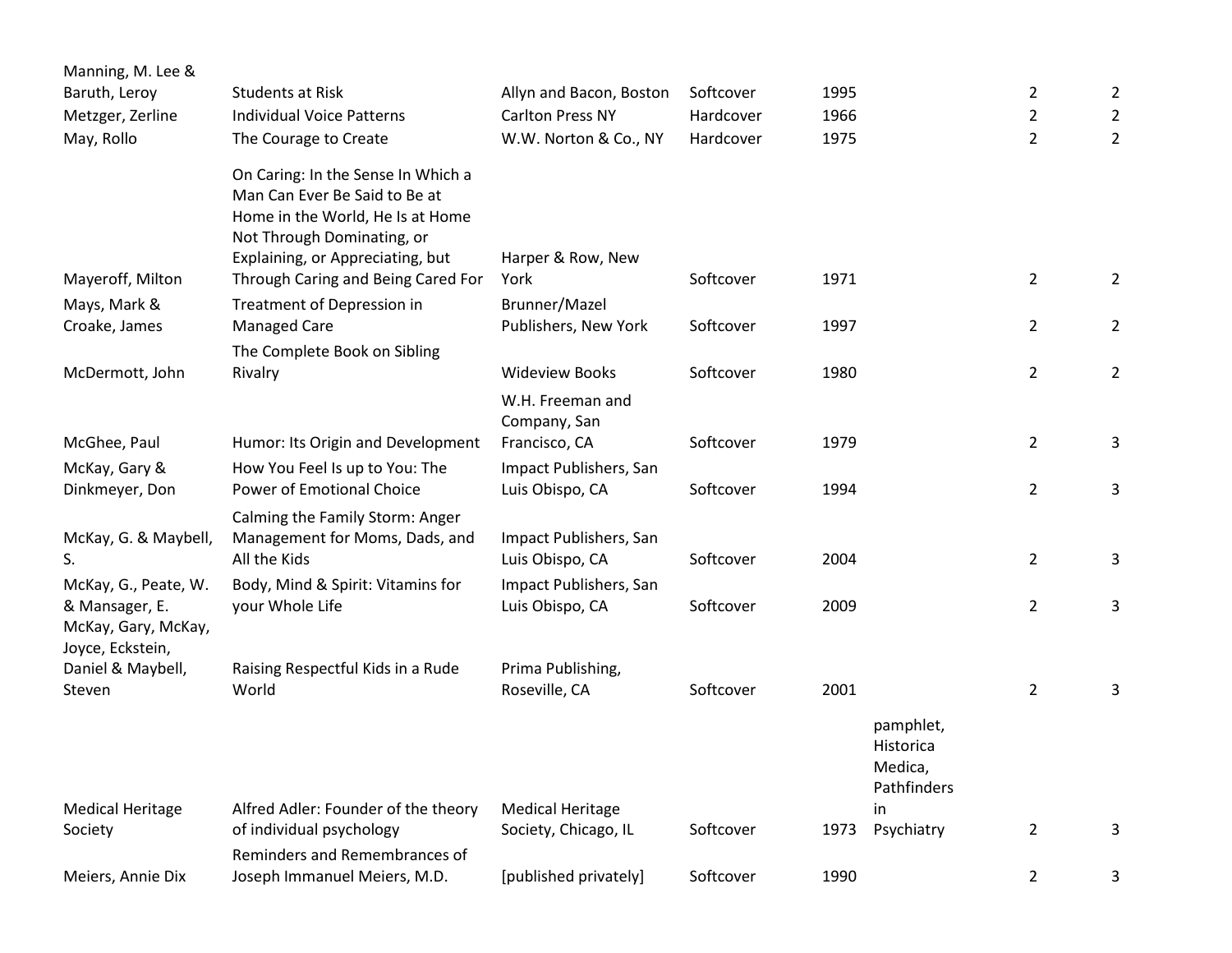| Melton, J. Gordon &<br>Moore, Robert L.            | The Cult Experience: Responding to<br>the New Religious Pluralism                       | The Pilgrim Press,<br><b>Boston</b>                                                | Softcover | 1982 |                | $\overline{2}$ | 3 |
|----------------------------------------------------|-----------------------------------------------------------------------------------------|------------------------------------------------------------------------------------|-----------|------|----------------|----------------|---|
| Messer, Mitchell H                                 | The Dictionary of Unsanity: A Handy<br>Guide to the Craziness of Everyday<br>Life       | The Anger Clinic,<br>Chicago, Il                                                   | Softcover | 1985 |                | $\overline{2}$ | 3 |
| Messer, M.,<br>Coronado, R., Dillon,<br>L.         | Managing Anger: A Handbook of<br><b>Proven Techniques</b>                               | The Anger Clinic,<br>Chicago, Il                                                   | Softcover | 1993 |                | $\overline{2}$ | 3 |
| Messer, Mitchell                                   | Managing Anger: A Handbook of<br>Proven Techniques                                      | The Anger Clinic,<br>Chicago, Il                                                   | Softcover | 2001 |                | $\overline{2}$ | 3 |
| Messer, Mitchell                                   | Anger Intelligence                                                                      | The Anger Clinic,<br>Chicago, Il                                                   | Softcover | 1998 |                | $\overline{2}$ | 3 |
| Milliren, Taylor &<br>Meredith                     | Child Caring: Views and Re-Views                                                        | <b>Ginn Custom Publishing</b><br>Program, Lexington, MA<br>Macmillan and Co., LTD, | Softcover | 1979 |                | $\overline{2}$ | 3 |
| Montagu, Ashley                                    | The Natural Superiority of Women                                                        | London                                                                             | Hardcover | 1954 |                | $\overline{2}$ | 3 |
| Moody, Jr, Raymond<br>А.                           | Laugh After Laugh: The Healing<br>Power of Humor                                        | Headwaters Press,<br>Jacksonville, FL                                              | Hardcover | 1978 |                | $\overline{2}$ | 3 |
| Moore, Robert &<br>Gillette, Douglas               | King Warrior Magician Lover:<br>Rediscovering the Archetypes of the<br>Mature Masculine | Harper & Row, New<br>York                                                          | Softcover | 1990 |                | $\overline{2}$ | 3 |
| Moore, Robert &<br>Gillette, Douglas               | The Warrior Within: Accessing the<br>Knight in the Male Psyche                          | William Morrow &<br>Company, Inc., New<br>York                                     | Hardcover | 1992 |                | $\overline{2}$ | 3 |
| Moore, Robert &<br>Gillette, Douglas               | The King Within: Accessing the King<br>in Male Psyche                                   | William Morrow &<br>Company, Inc., New<br>York                                     | Hardcover | 1992 |                | $\overline{2}$ | 3 |
| Morgenbesser,<br>Sidney                            | Free Will                                                                               | Prentice-Hall,<br>Englewood Cliffs, NJ                                             | Softcover | 1962 |                | $\overline{2}$ | 3 |
| Mowrer, O. Hobart,<br>Vattano, Anthony &<br>Others | Integrity Groups: The Loss and<br><b>Recovery of Community</b>                          | Integrity Groups,<br>Urbana, IL                                                    | Softcover | 1975 | loose<br>pages | $\overline{2}$ | 3 |
| Mowrer, O. Hobart                                  | The New Group Therapy                                                                   | Van Nostrand Reinhold<br>Company, New York                                         | Softcover | 1964 |                | $\overline{2}$ | 3 |
| Mowrer, O. Hobart                                  | The Crisis in Psychiatry and Religion                                                   | Van Nostrand Reinhold<br>Company, New York                                         | Softcover | 1961 |                | $\overline{2}$ | 3 |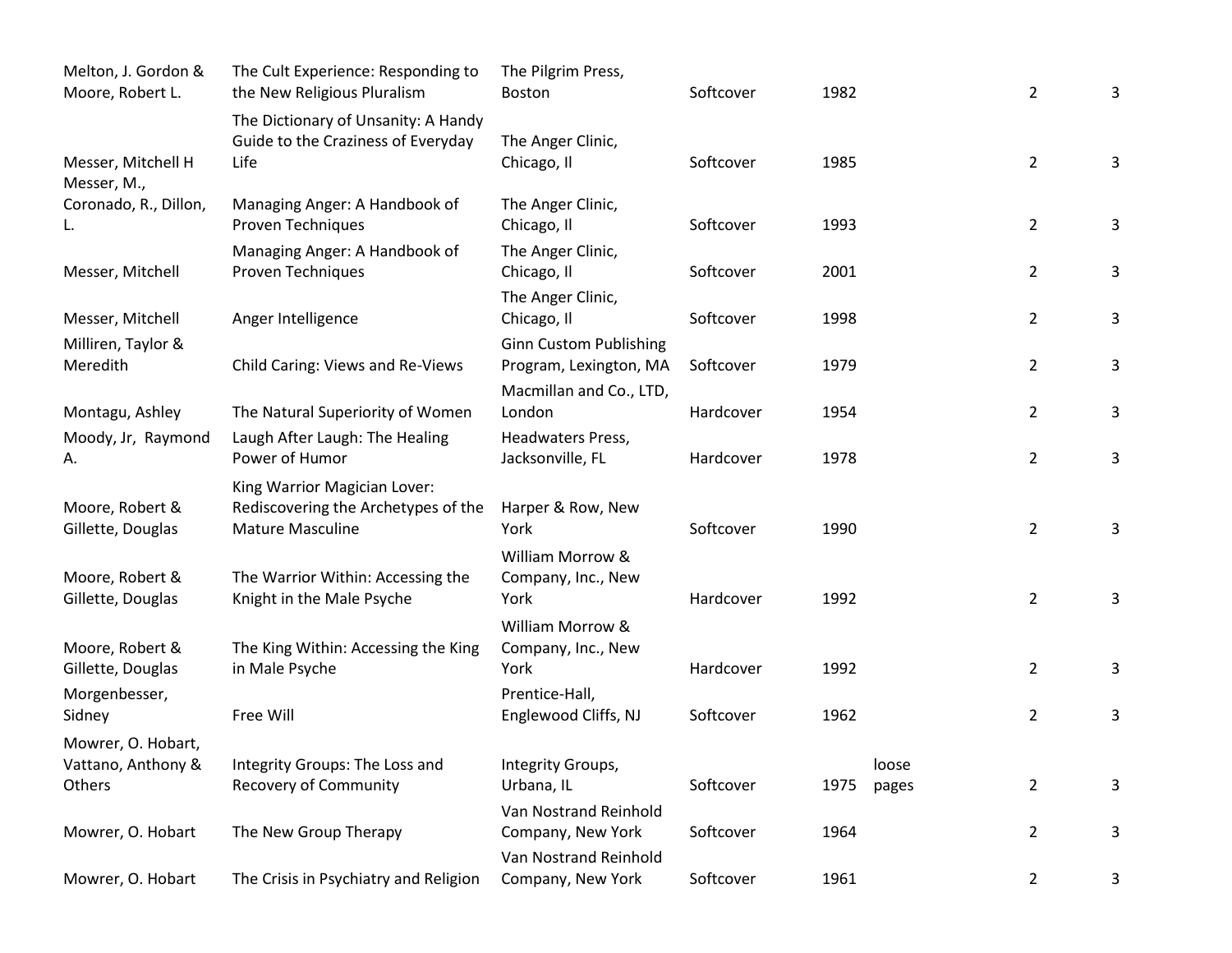| Mozdzierz, Peluso &                     | Principles of Counseling and         |                               |           |      |         |                |   |
|-----------------------------------------|--------------------------------------|-------------------------------|-----------|------|---------|----------------|---|
| Lisiecki                                | Psychotherapy                        | Routledge, New York           | Softcover | 2009 |         | $\overline{2}$ | 3 |
| Mullahy, Patrick                        | Oedipus: Myth and Complex            | Grove Press Inc, NY           | Softcover | 1948 |         | $\overline{2}$ | 3 |
| Muller, Alexander                       | You Shall be a Blessing              |                               | Softcover | 2003 |         | $\overline{2}$ | 3 |
| Munroe, Ruth                            | Schools of Psychoanalytic Thought    | The Dryden Press, NY          | Hardcover | 1955 |         | $\overline{2}$ | 3 |
| Muro, James &                           | Guidance and Counseling in the       | Brown and Benchmark,          |           |      |         |                |   |
| Kottman, Terry                          | <b>Elementary and Middle Schools</b> | Madison, WI                   | Hardcover | 1995 |         | $\overline{2}$ | 3 |
|                                         | National Register of Health Service  |                               |           |      |         |                |   |
| Nathan, Peter                           | Providers in Psychology              |                               | Softcover | 1998 | 16th ed | $\overline{2}$ | 3 |
|                                         | Mothers and Daughters: A Lifelong    | Harper & Row, New             |           |      |         |                |   |
| Neisser, Edith G.                       | Relationship                         | York                          | Hardcover | 1967 |         | $\overline{2}$ | 3 |
| Nelson, Jane; Lott,                     | I'm On Your Side: Resolving Conflict | Prima Publishing,             |           |      |         |                |   |
| Lynn                                    | with Your Teenage Son or Daughter    | Roseville, CA                 | Hardcover | 1990 |         | $\overline{2}$ | 3 |
| Nelsen, Jane                            | Positive Discipline                  | <b>Ballantine Books, NY</b>   | Softcover | 1987 |         | $\overline{2}$ | 3 |
| Nelsen, Jane & Lott,                    |                                      | Prima Publishing,             |           |      |         |                |   |
| Lynn                                    | Positive Discipline for Teenagers    | Roseville, CA                 | Softcover | 1994 |         | $\overline{2}$ | 3 |
| Newman, Mildred &                       |                                      |                               |           |      |         |                |   |
| Berkowitz, Bernard                      | How to Be Awake & Alive              | Random House, NY              | Hardcover | 1975 |         | $\overline{2}$ | 3 |
| Newman, Mildred &                       |                                      |                               |           |      |         |                |   |
| Berkowitz, Bernard                      | How to Be Awake & Alive              | Ballantine Books, NY          | Softcover | 1975 |         | $\overline{2}$ | 3 |
| Newman, Mildred &                       | How to Be Your Own Best Friend       |                               | Softcover | 1971 |         | $\overline{2}$ |   |
| Berkowitz, Bernard                      |                                      | Ballantine Books, NY          |           |      |         |                | 3 |
| Newman, Mildred &<br>Berkowitz, Bernard | How to Be Your Own Best Friend       | <b>Ballantine Books, NY</b>   | Softcover | 1971 |         | $\overline{2}$ | 3 |
| Newman, Mildred &                       |                                      |                               |           |      |         |                |   |
| Berkowitz, Bernard                      | How to Be Your Own Best Friend       | <b>Ballantine Books, NY</b>   | Softcover | 1971 |         | $\overline{2}$ | 3 |
| Newman, Mildred &                       |                                      | Bantam Books, New             |           |      |         |                |   |
| Berkowitz, Bernard                      | How to Take Charge of Your Life      | York                          | Softcover | 1977 |         | $\overline{2}$ | 3 |
| Nichols, Michael &                      |                                      | Gardner Press Inc, New        |           |      |         |                |   |
| Zax, Melvin                             | Catharsis in Psychotherapy           | York                          | Hardcover | 1977 |         | $\overline{2}$ | 3 |
|                                         | Achieving Competence and             | <b>Brooks/Cole Publishing</b> |           |      |         |                |   |
| Nikelly, Arthur                         | Fullfillment                         | Company, Monterey, CA         | Hardcover | 1977 |         | $\overline{2}$ | 3 |
|                                         |                                      | Charles C. Thomas             |           |      |         |                |   |
|                                         |                                      | Publishers, Springfield,      |           |      |         |                |   |
| Nikelly, Arthur                         | <b>Mental Health for Students</b>    | IL                            | Hardcover | 1966 |         | $\overline{2}$ | 3 |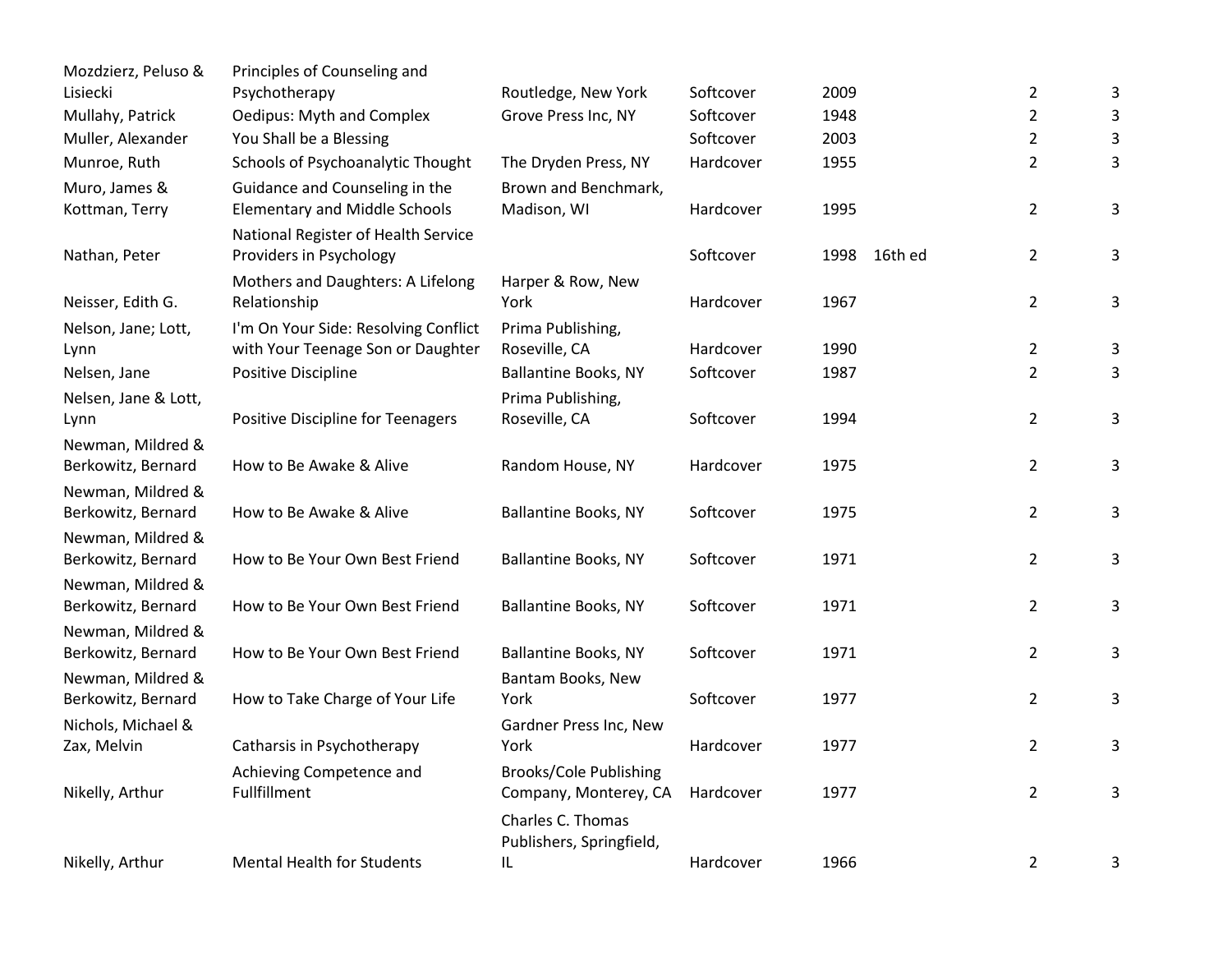| Owens, D.; Platt, J.              | Kids Study Groups: From Classroom<br><b>Meetings to Peer Counseling</b>                                | Alfred Adler Institute of<br>Chicago                      | Softcover | 1981 |         | $\overline{2}$ | 4 |
|-----------------------------------|--------------------------------------------------------------------------------------------------------|-----------------------------------------------------------|-----------|------|---------|----------------|---|
| Ohlsen, Merle                     | Group Counseling Theory and<br>Practice                                                                | Holt, Rinehart, and<br>Winston, Inc., New York            | Hardcover | 1970 |         | $\overline{2}$ | 4 |
| Olson, Harry A.                   | The New Way to Compete: How to<br>Discover Your Personal Competitive<br>Style and Make it Work for You | Lexington Books,<br>Lexington, MA                         | Hardcover | 1990 |         | $\overline{2}$ | 4 |
| Olson, Harry A.                   | Early Recollections: Their Use in<br>Diagnosis and Psychotherapy                                       | Charles C. Thomas<br>Publishers, Springfield,<br>IL       | Hardcover | 1979 |         | $\overline{2}$ | 4 |
| Ohlsen, Merle                     | Marriage Counseling in Groups                                                                          | Research Press,<br>Champaign, IL                          | Softcover | 1979 |         | $\overline{2}$ | 4 |
| Ogden, C.K.;<br>Richards, I.A.    | The Meaning of Meaning                                                                                 | <b>Harcourt Brace</b><br>Jovanovich, Inc.,<br>Orlando, FL | Softcover | 1989 |         | $\overline{2}$ | 4 |
| O'Connell, W.E.                   | An Odyssey of a Psychologist                                                                           | <b>MSS Information</b><br>Corperation, NY                 | Softcover | 1971 |         | $\overline{2}$ | 4 |
| O'Connell, W.E.                   | Psychotherapy: Theoretical and<br><b>Technical Readings</b>                                            | <b>MSS Information</b><br>Corperation, NY                 | Hardcover | 1976 |         | $\overline{2}$ | 4 |
| O'Connell, W.E.                   | Action Therapy and Adlerian Theory                                                                     | Alfred Adler Institute of<br>Chicago                      | Softcover | 1975 |         | $\overline{2}$ | 4 |
| O'Connell, W.E.                   | <b>Essential Readings in Natural High</b><br>Actualization                                             | North American<br>Graphics                                | Softcover | 1981 | booklet | $\overline{2}$ | 4 |
| O'Connell, W.E.                   | <b>Essential Readings in Natural High</b><br>Actualization                                             | North American<br>Graphics                                | Softcover | 1981 | booklet | $\overline{2}$ | 4 |
| Oberst, Ursula &<br>Stewart, Alan | Adlerian Psychology: An Advanced<br>Approach to Individual Psychology                                  | Routledge, New York                                       | Softcover | 2003 |         | $\overline{2}$ | 3 |
| Nystul, Michael                   | The Art and Science of Counseling<br>and Psychotherapy                                                 | Merrill Publishing Co.,<br>Coumbus, OH                    | Softcover | 1993 |         | $\overline{2}$ | 3 |
| Nystul, Michael                   | The Art and Science of Counseling<br>of Psychotherapy                                                  | Merrill Publishing Co.,<br>Coumbus, OH                    | Softcover | 1993 |         | $\overline{2}$ | 3 |
| Nissen, Ingjald                   | Absolute Monogamy; the Attitude<br>of Woman and War                                                    |                                                           | Softcover | 1961 |         | $\overline{2}$ | 3 |
| Nikelly, Arthur                   | Techniques for Behavior Change:<br>Applications of Adlerian Theory                                     | Charles C. Thomas<br>Publishers, Springfield,<br>IL       | Hardcover | 1971 |         | $\overline{2}$ | 3 |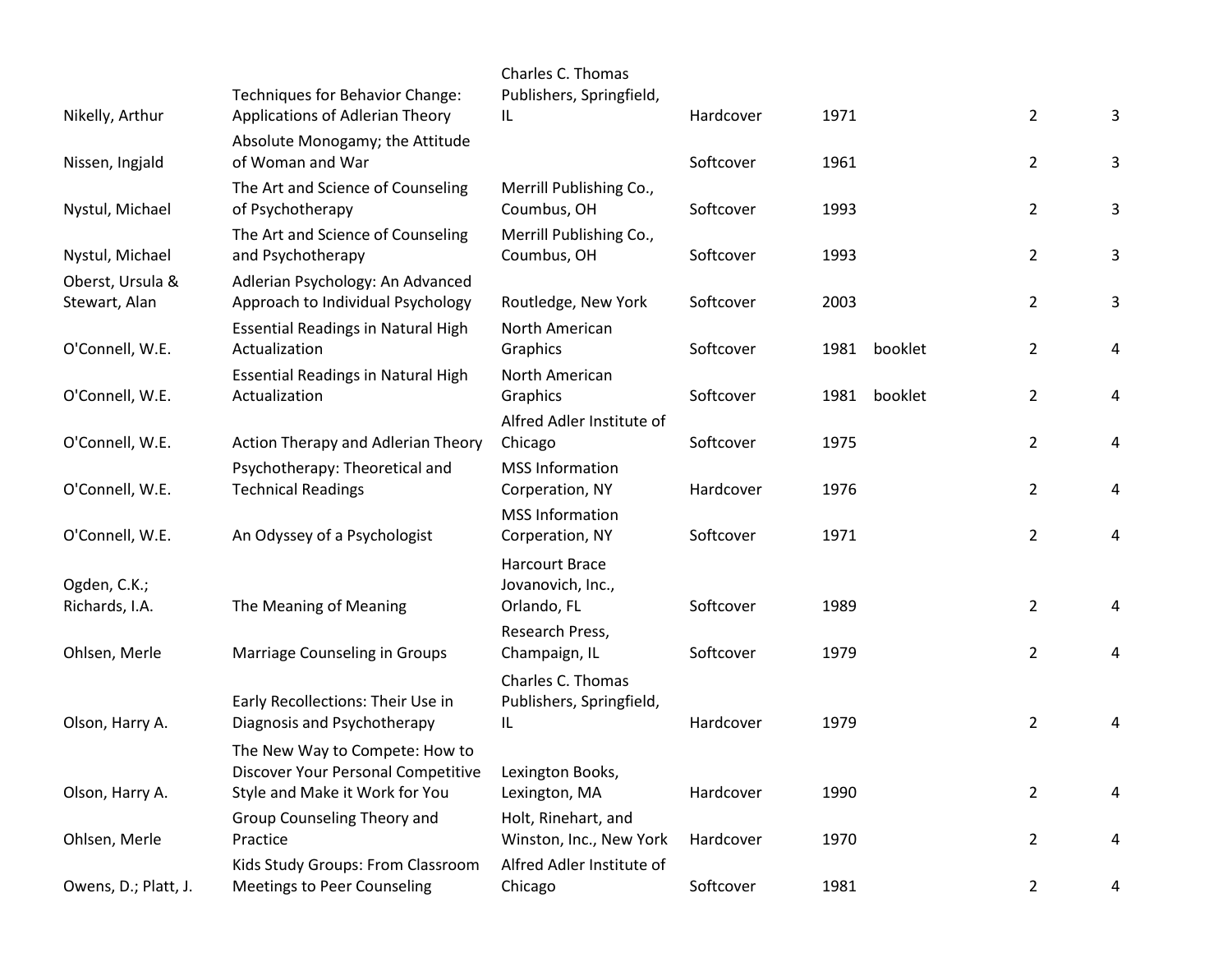| Owens, D.; Platt, J. | Kids Study Groups: From Classroom<br><b>Meetings to Peer Counseling</b> | Alfred Adler Institute of<br>Chicago    | Softcover | 1981 |           | $\overline{2}$ | 4 |
|----------------------|-------------------------------------------------------------------------|-----------------------------------------|-----------|------|-----------|----------------|---|
|                      |                                                                         | Accelerated                             |           |      |           |                |   |
|                      | Effective Discipline In The Home &                                      | Development Inc.,                       |           |      |           |                |   |
| Painter & Corsini    | School                                                                  | Mucie, Indiana                          | Softcover | 1990 |           | $\overline{2}$ | 4 |
| Painter, Genevieve   | <b>Teach Your Baby</b>                                                  | Simon and Schuster, NY                  | Hardcover | 1971 |           | $\overline{2}$ | 4 |
|                      |                                                                         |                                         |           |      | loose     |                |   |
| Painter, Genevieve   | <b>Infant Education</b>                                                 |                                         | Softcover | 1968 | pages     | $\overline{2}$ | 4 |
|                      |                                                                         | American Psychological                  |           |      |           |                |   |
| Pallak, Michael &    | Psychology and Work: Productivity,                                      | Association, Washington                 |           |      |           |                |   |
| Perloff, Robert      | Change, and Employment                                                  | DC                                      | Softcover | 1986 |           | $\overline{2}$ | 4 |
|                      | Out of the Fire: A Poignant Account                                     |                                         |           |      |           |                |   |
|                      | of How an Eminent Educator                                              | William Morrow &                        |           |      |           |                |   |
| Papanek, Ernst &     | Helped Save Jewish Children from                                        | Company, Inc., New                      |           |      |           |                |   |
| Linn, Edward         | the Hitler Onslaught                                                    | York                                    | Hardcover | 1975 |           | $\overline{2}$ | 4 |
|                      | Theories of Counseling and                                              | Harper & Row, New                       |           |      |           |                |   |
| Patterson, C.H.      | Psychotherapy                                                           | York                                    | Hardcover | 1980 | 3rd ed    | $\overline{2}$ | 4 |
| Peven, Dorothy &     | "Who Is Sylvia" and Other Stories:                                      | Brunner-Routledge,                      |           |      | Signed by |                |   |
| Shulman, Bernard     | Case Studies in Psychotherapy                                           | Hove and New York                       | Softcover | 2002 | Shulman.  | $\overline{2}$ | 4 |
| Pew, W.L.            | <b>Adlerian Family Therapy</b>                                          | ?                                       | Softcover | 1976 | pamphlet  | $\overline{2}$ | 4 |
| Phillips, Clinton &  | Give In or GiveUp: A Step-by-Step                                       | Nelson-Hall, Chicago                    | Hardcover | 1982 |           | $\overline{2}$ |   |
| Corsini, Raymond     | Marriage Improvement Manual                                             |                                         |           |      |           |                | 4 |
| Pietro, Roger        | The Depression Code: Deciphering<br>the Purposes of Neurotic Behavior   | ?                                       | Softcover | 2010 |           | $\overline{2}$ | 4 |
|                      |                                                                         |                                         |           |      |           |                |   |
|                      |                                                                         | Dynamic Training and<br>Seminars, Inc., |           |      |           |                |   |
| Platt, John          | Life in the Family Zoo                                                  | Sacramento, CA                          | Softcover | 1989 |           | $\overline{2}$ | 4 |
| Plattor, Candace     | Loving an Addict, Loving Yourself                                       | self published                          | Softcover | 2010 |           | $\overline{2}$ | 4 |
|                      | <b>Active Parenting: Teaching</b>                                       |                                         |           |      |           |                |   |
|                      | Cooperation, Courage, and                                               | Harper & Row, New                       |           |      |           |                |   |
| Popkin, Michael      | Responsibility                                                          | York                                    | Softcover | 1987 |           | $\overline{2}$ | 4 |
|                      |                                                                         |                                         |           |      | Signed by |                |   |
| Powers, Robert L. &  | Understanding Life-Style: The                                           | Alfred Adler Institute of               |           |      | the       |                |   |
| Griffith, Jane       | <b>Psycho-Clarity Process</b>                                           | Chicago                                 | Hardcover | 1987 | authors.  | $\overline{2}$ | 4 |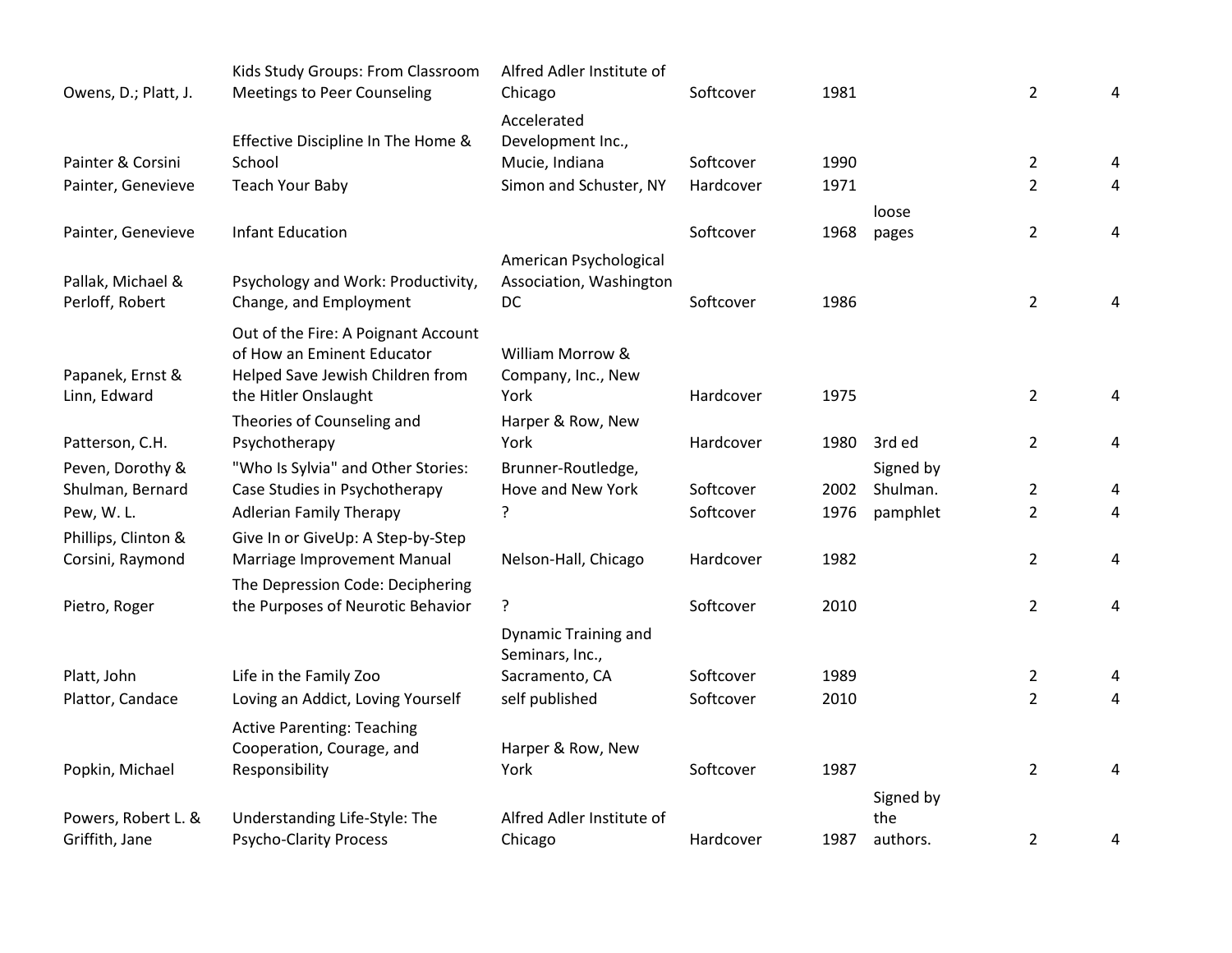|                                          |                                                              | <b>Individual Education</b>               |           |      |         |                |   |
|------------------------------------------|--------------------------------------------------------------|-------------------------------------------|-----------|------|---------|----------------|---|
| Pratt, Ann B.                            | <b>Questions and Answers about</b><br>Corsini Four-R Schools | Internatinal, INC,<br>Cleveland, OH       | Softcover | 1986 | booklet | $\overline{2}$ | 4 |
|                                          |                                                              |                                           |           |      |         |                |   |
| Pratt, Ann B., &<br>Mastroianni, Michael | How Corsini Four-R Schools Work                              | self published                            | Softcover | 1984 | booklet | $\overline{2}$ | 4 |
|                                          |                                                              |                                           |           |      |         |                |   |
| Preston, John                            | <b>Integrative Brief Therapy</b>                             | Impact Publishers, San<br>Luis Obispo, CA | Hardcover | 1998 |         | $\overline{2}$ | 4 |
|                                          | The Death and Rebirth of                                     |                                           |           |      |         |                |   |
| Progoff, Ira                             | Psychology                                                   | Julian Press Inc, NY                      | Hardcover | 1956 |         | $\overline{2}$ | 4 |
|                                          |                                                              | Jossey-Bass Publishers,                   |           |      |         |                |   |
| Raimy, Victor                            | Misunderstandings of the Self                                | San Francisco, CA                         | Hardcover | 1975 |         | 2              | 4 |
| Rancurello, Antos C.                     | A Study of Franz Brentano                                    | Academic Press, NY                        | Hardcover | 1968 |         | $\overline{2}$ | 4 |
|                                          |                                                              | American Psychological                    |           |      |         |                |   |
|                                          | Personality-Guided Cognitive-                                | Association, Washington                   |           |      |         |                |   |
| Rasmussen, Paul R.                       | <b>Behavioral Therapy</b>                                    | <b>DC</b>                                 | Hardcover | 2005 |         | 2              | 4 |
| Rasmussen, Paul                          | The Quest to Feel Good                                       | Routledge, New York                       | Hardcover | 2010 |         | $\overline{2}$ | 4 |
|                                          |                                                              | Harper & Row, New                         |           |      |         |                |   |
| Ray, Marie                               | The Importance of Feeling Inferior                           | York                                      | Softcover | 1957 |         | $\overline{2}$ | 4 |
| Reissner, Albert &                       | Dictionary of Sexual Terms,                                  |                                           |           |      |         |                |   |
| Wade, Carlson                            | Illustrated                                                  | <b>Associated Booksellers</b>             | Hardcover | 1967 |         | $\overline{2}$ | 4 |
| Reiss, Sidonie                           | Mental Adjustment                                            | Allen and Unwin                           | Hardcover | 1949 |         | $\overline{2}$ | 4 |
|                                          |                                                              | Market Arcade, Buffalo                    |           |      |         |                |   |
| Reissner, Albert                         | <b>Female Perversions</b>                                    | <b>NY</b>                                 | Softcover | 1965 |         | $\overline{2}$ | 4 |
|                                          |                                                              | New York University                       |           |      | loose   |                |   |
| Roazen, Paul                             | Freud and His Followers                                      | Press                                     | Softcover | 1984 | pages   | $\overline{2}$ | 4 |
| Rosenbaum, Max &                         | Group Psychotherapy and Group                                | Basic Books, Inc. New                     |           |      |         |                |   |
| Berger, Milton                           | Function                                                     | York                                      | Hardcover | 1963 |         | $\overline{2}$ | 4 |
|                                          | Antisocial Personality Disorder: A                           |                                           |           |      |         |                |   |
| Rotgers, Frederick &                     | Practitioner's Guide to Comparative                          | <b>Springer Publishing</b>                |           |      |         |                |   |
| Maniacci, Michael                        | Treatments                                                   | Company, NY                               | Hardcover | 2006 |         | $\overline{2}$ | 4 |
| Ruch, Floyd                              | Psychology and Life                                          | Scott, Foresman and Co                    | Hardcover | 1953 |         | $\overline{2}$ | 4 |
|                                          | Lifestyle Counseling for Adjustment                          | Aspen, Rockville,                         |           |      |         |                |   |
| Rule, Warren                             | to Disability                                                | Maryland                                  | Hardcover | 1984 |         | $\overline{2}$ | 4 |
|                                          | The Man Who Mistook His Wife for                             |                                           |           |      |         |                |   |
| Sacks, Oliver                            | a Hat and Other Clinical Tales                               | Simon and Schuster, NY                    | Hardcover | 2006 |         | $\overline{2}$ | 4 |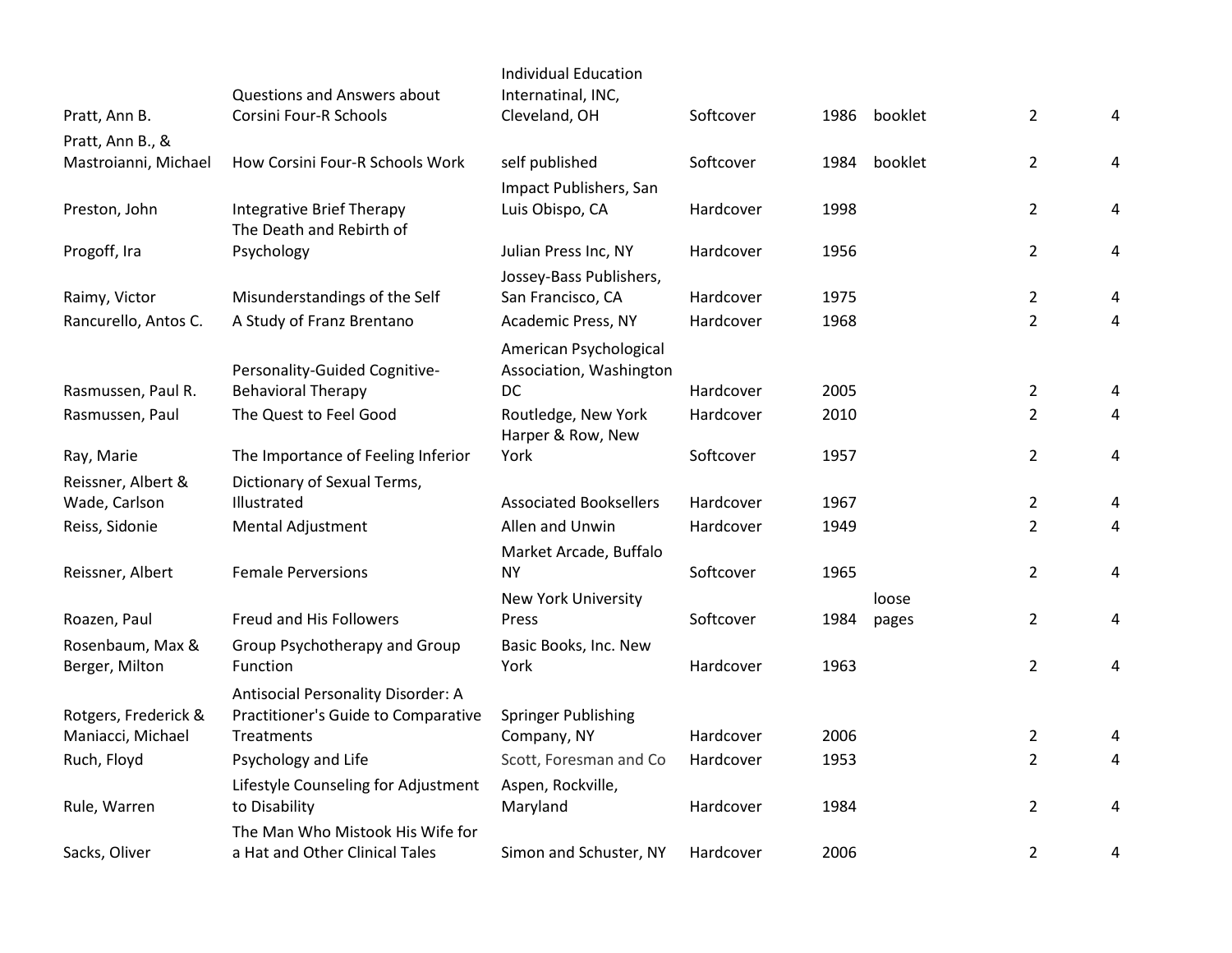|                                     | Psychology of Personality: Readings                                                                                                          |                                                        | Softcover | 1965 | 2nd ed.                  |                                  |        |
|-------------------------------------|----------------------------------------------------------------------------------------------------------------------------------------------|--------------------------------------------------------|-----------|------|--------------------------|----------------------------------|--------|
| Sahakian, William                   | in Theory                                                                                                                                    | Rand McNally, Chicago<br>Paulist Press, NY             | Softcover | 1984 |                          | $\overline{2}$<br>$\overline{2}$ | 5<br>5 |
| Sanford, J.A.                       | Fritz Kunkel: Selected Writings                                                                                                              |                                                        |           |      |                          |                                  |        |
| Savage, Allan &<br>Nicholl, Sheldon | Faith, Hope and Charity as<br>Character Traits in Adler's Individual<br>Psychology                                                           | University Press of<br>America, Lanham                 | Softcover | 2003 |                          | $\overline{2}$                   | 5      |
|                                     |                                                                                                                                              | <b>Stanford University</b>                             |           |      |                          |                                  |        |
| Schachter, Stanley                  | The Psychology of Affiliation                                                                                                                | Press, Stanford, CA                                    | Hardcover | 1959 |                          | $\overline{2}$                   | 5      |
|                                     |                                                                                                                                              | Holt, Rinehart, and                                    |           |      |                          |                                  |        |
| Scheibe, Karl                       | <b>Beliefs and Values</b>                                                                                                                    | Winston, Inc., New York                                | Softcover | 1970 |                          | $\overline{2}$                   | 5      |
| Scheinfeld, Amram                   | Twins and Supertwins: The First<br>Comprehensive Inside View of the<br>Lives of the Multiple-Born from<br><b>Conception Through Maturity</b> | Pelican Book, Baltimore,<br>Maryland                   | Softcover | 1973 |                          | $\overline{2}$                   | 5      |
|                                     | Do-It-Yourself Happiness: How to                                                                                                             | Manzanas Press,                                        |           |      |                          |                                  |        |
| Schnebly, Lee                       | be Your Own Counselor                                                                                                                        | Tucson, AZ                                             | Softcover | 1987 |                          | $\overline{2}$                   | 5      |
|                                     |                                                                                                                                              |                                                        |           |      |                          |                                  |        |
|                                     |                                                                                                                                              |                                                        |           |      | translated<br>by R. John |                                  |        |
| Schoenaker, T.                      | <b>Encouragement Makes Good Things</b><br>Happen                                                                                             | Routledge, New York                                    | Softcover | 2011 | Huber                    | $\overline{2}$                   | 5      |
| Schwitzgebel, Robert                |                                                                                                                                              |                                                        |           |      |                          |                                  |        |
| & Schwitzgebel, R.                  |                                                                                                                                              | John Wiley & Sons, New                                 |           |      |                          |                                  |        |
| Kirkland                            | Law and Psychological Practice                                                                                                               | York                                                   | Hardcover | 1980 |                          | $\overline{2}$                   | 5      |
|                                     |                                                                                                                                              | W.H. Freeman and<br>Company, San                       |           |      |                          |                                  |        |
| Seligman, M.E.P.                    | Helplessness                                                                                                                                 | Francisco, CA                                          | Softcover | 1975 |                          | $\overline{2}$                   | 5      |
|                                     |                                                                                                                                              | Basic Books, Inc. New                                  |           |      |                          |                                  |        |
| Shapiro, David                      | <b>Neurotic Styles</b>                                                                                                                       | York                                                   | Softcover | 1965 |                          | $\overline{2}$                   | 5      |
|                                     | Theories of Psychotherapy and                                                                                                                | <b>Brooks/Cole Publishing</b>                          |           |      |                          |                                  |        |
| Sharf, Richard                      | <b>Counseling: Concepts and Cases</b>                                                                                                        | Company, Monterey, CA                                  | Hardcover | 2000 |                          | $\overline{2}$                   | 5      |
| Sharf, Richard                      | Theories of Psychotherapy and<br><b>Counseling: Concepts and Cases</b>                                                                       | <b>Brooks/Cole Publishing</b><br>Company, Monterey, CA | Hardcover | 1996 | 2nd ed.                  | $\overline{2}$                   | 5      |
|                                     | Psychiatry, The Ten                                                                                                                          | Dodd, Mead &                                           |           |      |                          |                                  |        |
| Sharman, Sydney                     | Commandments, and You                                                                                                                        | Company, NY                                            | Hardcover | 1967 |                          | $\overline{2}$                   | 5      |
| Shepard, M. and Lee,                |                                                                                                                                              |                                                        |           |      |                          |                                  |        |
| M.                                  | <b>Games Analysts Play</b>                                                                                                                   | Putnam                                                 | Hardcover | 1970 |                          | $\overline{2}$                   | 5      |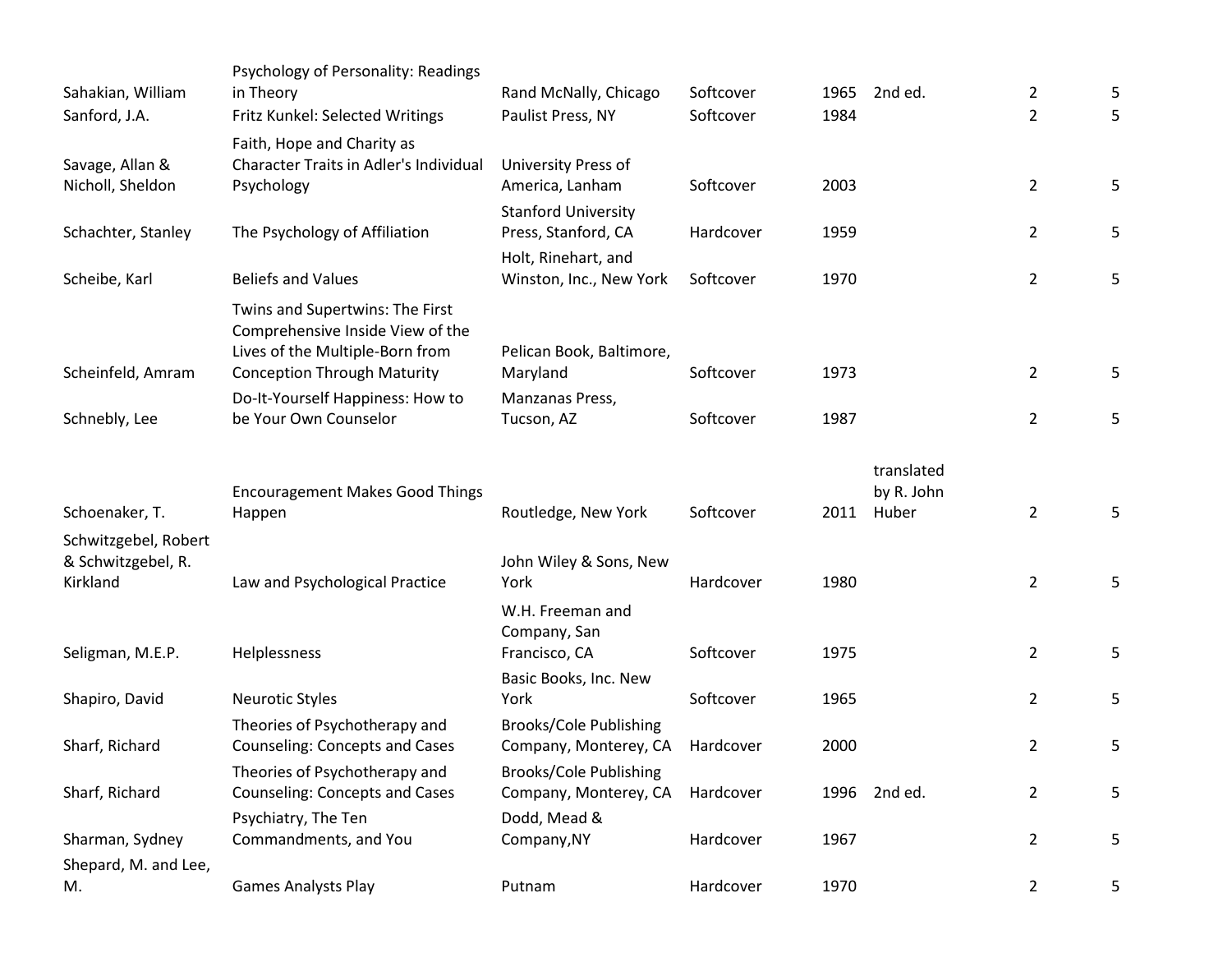| Sherman, Robert,    |                                            |                              |           |      |         |                |   |
|---------------------|--------------------------------------------|------------------------------|-----------|------|---------|----------------|---|
| Oresky, Paul &      | Solving Problems in Couples and            | Brunner/Mazel                |           |      |         |                |   |
| Rountree, Yvonne    | Family Therapy                             | Publishers, New York         | Hardcover | 1991 |         | $\overline{2}$ | 5 |
|                     | Enlarging the Therapeutic Circle:          |                              |           |      |         |                |   |
| Sherman, Robert,    | The Therapist's Guide to                   |                              |           |      |         |                |   |
| Shumsky, Adaia &    | <b>Collaborative Therapy with Families</b> | Brunner/Mazel                |           |      |         |                |   |
| Rountree, Yvonne    | and Schools                                | Publishers, New York         | Hardcover | 1994 |         | $\overline{2}$ | 5 |
| Sherman, Robert &   | Systems of Family Therapy: An              | Brunner/Mazel                |           |      |         |                |   |
| Dinkmeyer, Don      | Adlerian Integration                       | Publishers, New York         | Hardcover | 1987 |         | $\overline{2}$ | 5 |
| Sherman, Robert &   | Handbook of Structured Techniques          | Brunner/Mazel                |           |      |         |                |   |
| Fredman, Norman     | in Marriage & Family Therapy               | Publishers, New York         | Hardcover | 1986 |         | $\overline{2}$ | 5 |
|                     | Lifelines Techniques for Nurturing         | Philipp Feldheim, Spring     |           |      |         |                |   |
| Shulman, Avi        | Personal Growth                            | Valley, NY                   | Hardcover | 1988 |         | $\overline{2}$ | 5 |
|                     |                                            | Williams and Wilkins,        |           |      |         |                |   |
| Shulman, Bernard    | Essays in Schizophrenia                    | Philadelphia                 | Hardcover | 1968 |         | $\overline{2}$ | 5 |
|                     |                                            | Alfred Adler Institute of    |           |      |         |                |   |
| Shulman, Bernard    | Essays in Schizophrenia                    | Chicago                      | Softcover | 1984 | 2nd ed. | $\overline{2}$ | 5 |
|                     |                                            | Accelerated                  |           |      |         |                |   |
| Shulman, Bernard;   |                                            | Development Inc.,            |           |      |         |                |   |
| Mosak, Harold H.    | Manual for Life Style Assessment           | Mucie, Indiana               | Softcover | 1988 |         | $\overline{2}$ | 5 |
| Shulman & Berman    | How to Survive Your Aging Parents          | Surrey Books, Chicago        | Softcover | 1988 |         | $\overline{2}$ | 5 |
|                     | Contributions to Individual                | Alfred Adler Institute of    |           |      |         |                |   |
| Shulman, Berhard    | Psychology                                 | Chicago                      | Softcover | 1973 |         | $\overline{2}$ | 5 |
| Simpson, H.         |                                            |                              |           |      |         |                |   |
| Nicholson           | <b>Stoic Apologetics</b>                   |                              | Softcover | 1966 |         | $\overline{2}$ | 5 |
| Singer, June        | Boundaries of the Soul                     | Doubleday Anchor Book        | Softcover | 1972 |         | $\overline{2}$ | 5 |
| Sinnott, Edmund     | The Biology of the Spirit                  | Viking, NY                   | Hardcover | 1955 |         | 2              | 5 |
| Sinnott, Edmund     | The Biology of the Spirit                  | Viking, NY                   | Softcover | 1955 |         | $\overline{2}$ | 5 |
| Sonstegard, Manford |                                            |                              |           |      |         |                |   |
| & Bitter, James     | Adlerian Group Counseling and              |                              |           |      |         |                |   |
| Robert              | Therapy Step-by-Step                       | Brunner Routledge, NY        | Hardcover | 2004 |         | $\overline{2}$ | 5 |
|                     |                                            | Alfred Adler Institute of    |           |      |         |                |   |
| Soltz, Vicki        | <b>Study Group Leader's Manual</b>         | Chicago                      | Softcover | 1967 |         | $\overline{2}$ | 5 |
|                     | Legacy: A Step-by-Step Guide to            | <b>Swallow Press, Athens</b> |           |      |         |                |   |
| Spence, Linda       | <b>Writing Personal History</b>            | OH                           | Softcover | 1991 |         | $\overline{2}$ | 5 |
| Sperber, Manes      | Journey Without End                        | Doubleday                    | Hardcover | 1954 |         | $\overline{2}$ | 5 |
|                     |                                            |                              |           |      |         |                |   |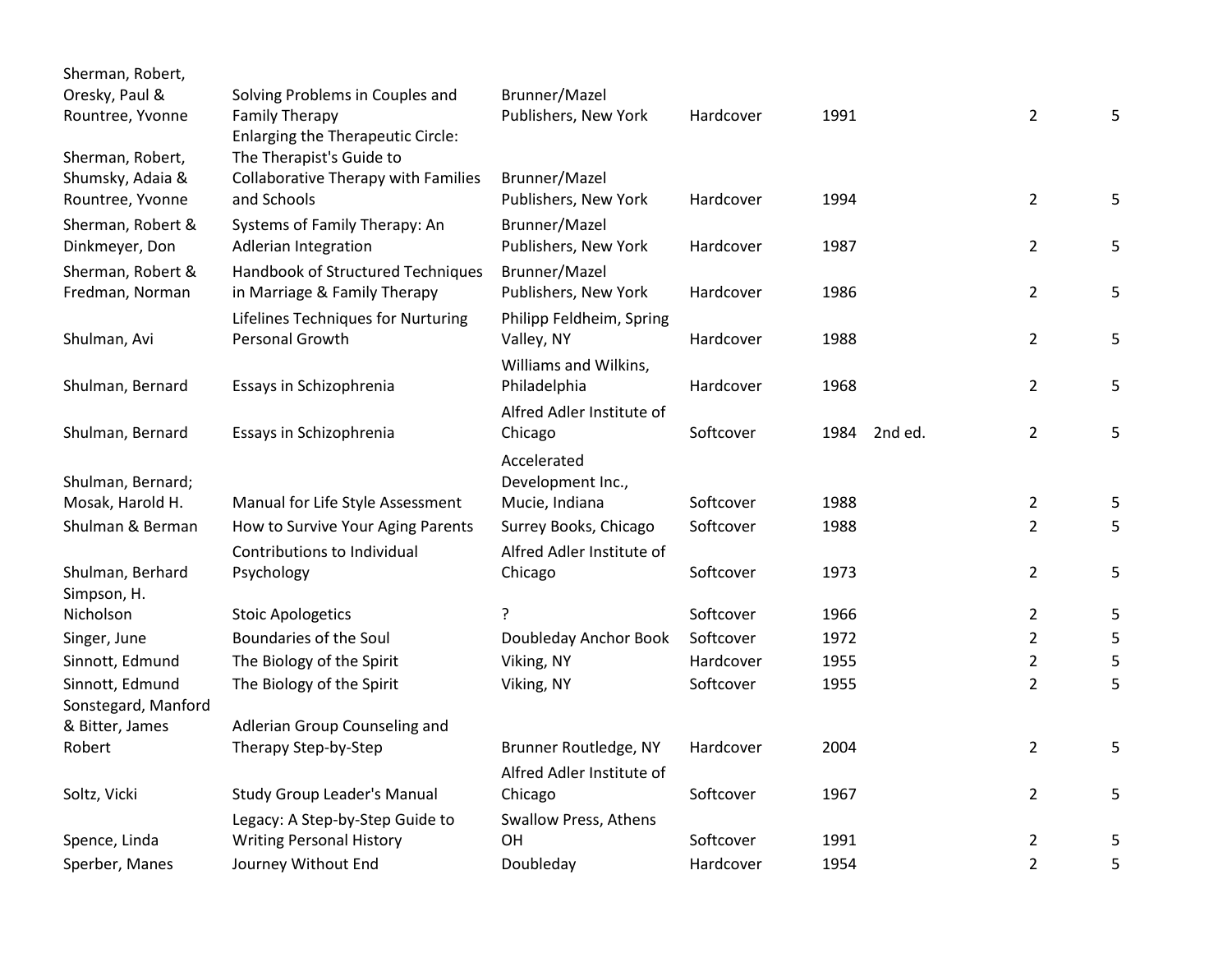| Sperry, Len                     | Spirituality in Clinical Practice                                                                        | Brunner Routledge, NY                                   | Softcover | 2001           | $\overline{2}$ | 5 |
|---------------------------------|----------------------------------------------------------------------------------------------------------|---------------------------------------------------------|-----------|----------------|----------------|---|
| Sperry, Len                     | <b>Transforming Self and Community</b><br>Learning Performance and<br>Individual Differences: Essays and | The Liturgical Press,<br>Collegeville, MN               | Softcover | 2002           | $\overline{2}$ | 5 |
| Sperry, Len                     | Readings                                                                                                 | Scott, Foresman and Co                                  | Softcover | 1972           | $\overline{2}$ | 5 |
| Sperry, Len                     | Ministry and Community:<br>Recognizing, Healing, and<br><b>Preventing Ministry Impairment</b>            | The Liturgical Press,<br>Collegeville, MN               | Softcover | 2000           | $\overline{2}$ | 5 |
| Sperry, Len                     | Psychiatric Consultation in the<br>Workplace                                                             | American Psychological<br>Association, Washington<br>DC | Hardcover | 1993           | $\overline{2}$ | 5 |
| Sperry, Len                     | Aging in the Twenty-first Century: A<br><b>Developmental Perspective</b>                                 | Garland Publishing Inc.,<br>New York                    | Hardcover | 1996 v.5       | $\overline{2}$ | 5 |
| Sperry, Len                     | <b>Treatment Outcomes in</b><br>Psychotherapy and Psychiatric<br>Interventions                           | Brunner/Mazel<br>Publishers, New York                   | Softcover | 1996           | $\overline{2}$ | 5 |
| Sperry, Mickelson &<br>Hunsaker | You Can Make It Happen                                                                                   | Addison-Wesley<br>Publishing Company,<br>Reading, MA    | Softcover | 1977           | $\overline{2}$ | 5 |
| Sperry, Len &<br>Carlson, Jon   | Psychopharmacology and<br>Psychotherapy: Strategies for<br><b>Maximizing Treatment Outcomes</b>          | Brunner/Mazel<br>Publishers, New York                   | Softcover | 1995           | $\overline{2}$ | 5 |
| Sperry, Len &<br>Carlson, Jon   | Psychopathology & Psychotherapy:<br>From DSM-IV Diagnosis to<br>Treatment                                | Accelerated<br>Development Inc.,<br>Mucie, Indiana      | Hardcover | 1996           | $\overline{2}$ | 6 |
| Sperry, Len                     | <b>Corporate Therapy and Consulting</b>                                                                  | Brunner/Mazel<br>Publishers, New York                   | Softcover | 1996           | $\overline{2}$ | 6 |
| Sperry, Len & Hess,<br>Lee R.   | <b>Contact Counseling:</b><br>Communication Skills for People in<br>Organizations                        | Addison-Wesley<br>Publishing Company,<br>Reading, MA    | Hardcover | 1974           | $\overline{2}$ | 6 |
| Spiel, Oskar                    | Discipline Without Punishment                                                                            | Faber and Faber,<br>London                              | Hardcover | 1962           | $\overline{2}$ | 6 |
| Spitzer, Robert L.              | <b>DSM-III Diagnostic and Statistical</b><br><b>Manual of Mental Disorders</b>                           |                                                         | Hardcover | 2009<br>3rd ed | $\overline{2}$ | 6 |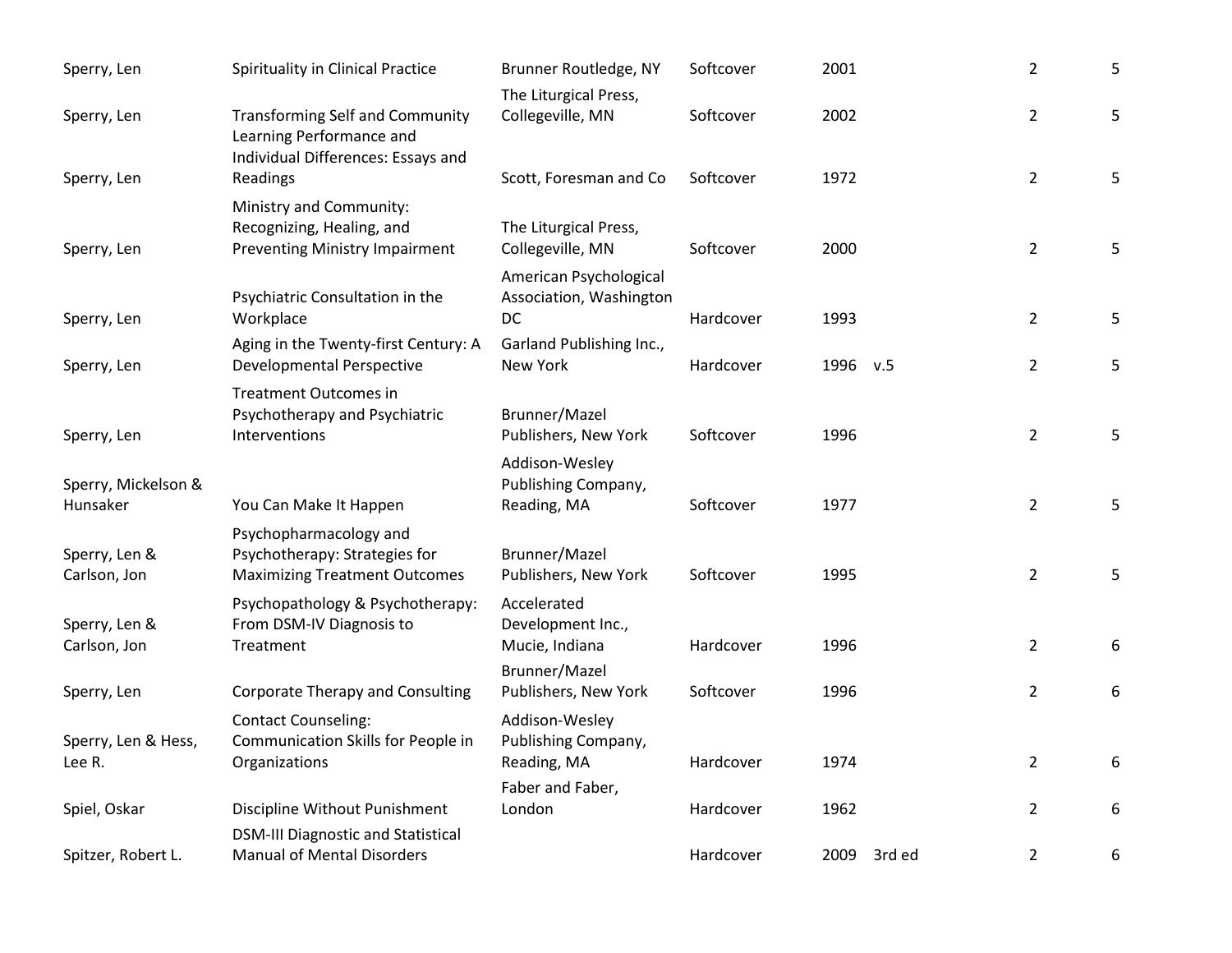|                         |                                      | Eureka Alcoholism       |           |      |                |   |
|-------------------------|--------------------------------------|-------------------------|-----------|------|----------------|---|
| Stamas, Dene T.         | The Trap Map                         | Publishers, Lombard, IL | Softcover | 1981 | $\overline{2}$ | 6 |
| Standal, S.W.; Corsini, |                                      | Prentice-Hall,          |           |      |                |   |
| R.J.                    | Critical Incidents in Psychotherapy  | Englewood Cliffs, NJ    | Hardcover | 1959 | $\overline{2}$ | 6 |
| Starr, Adaline          | Psychodrama: Rehearsal for Living    | Nelson-Hall, Chicago    | Softcover | 1977 | $\overline{2}$ | 6 |
| Stein, Morris I.        | Contemporary Psychotherapies         | The Free Press          | Hardcover | 1961 | $\overline{2}$ | 6 |
|                         |                                      | Prentice-Hall,          |           |      |                |   |
| Steiner, Lee R.         | Make the Most of Yourself            | Englewood Cliffs, NJ    | Hardcover | 1954 | $\overline{2}$ | 6 |
|                         | <b>Understanding Juvenile</b>        |                         |           |      |                |   |
| Steiner, Lee            | Delinquency                          | Chilton                 | Hardcover | 1960 | $\overline{2}$ | 6 |
|                         | Psychic Self-Healing for             | Prentice-Hall,          |           |      |                |   |
| Steiner, Lee            | <b>Psychological Problems</b>        | Englewood Cliffs, NJ    | Hardcover | 1977 | $\overline{2}$ | 6 |
| Steiner, Lee R.         | <b>Romantic Marriage</b>             | Chilton                 | Hardcover | 1963 | $\overline{2}$ | 6 |
|                         | A Practical Guide for Troubled       |                         |           |      |                |   |
| Steiner, Lee R.         | People                               | Greenberg               | Hardcover | 1952 | $\overline{2}$ | 6 |
| Stekel, Wilhelm         | Impotence in the Male, Vol. 1 &2     | Liveright, NY           | Softcover | 1971 | $\overline{2}$ | 6 |
|                         | <b>Sexual Aberrations: The</b>       |                         |           |      |                |   |
|                         | Phenomena of Fetishism in Relation   |                         |           |      |                |   |
| Stekel, Wilhelm         | to Sex: Volume One                   | Liveright, NY           | Softcover | 1971 | $\overline{2}$ | 6 |
| Stekel, Wilhelm         | Peculiarities of Behavior Volume I   |                         | Softcover | 1964 | $\overline{2}$ | 6 |
| Stekel, Wilhelm         | Patterns of Psychosexual Infantilism |                         | Softcover | 1952 | $\overline{2}$ | 6 |
| Stekel, Wilhelm         | The Interpretation of Dreams         |                         | Softcover | 1943 | $\overline{2}$ | 6 |
|                         |                                      | The Analytic Press,     |           |      |                |   |
| Stepansky, Paul E.      | In Freud's Shadow: Adler in Context  | Hillsdale, NJ           | Hardcover | 1983 | $\overline{2}$ | 6 |
|                         |                                      | The Phaneron Press,     |           |      |                |   |
| Stone, Mark H.          | Life-Lies and Self-Deception         | Chicago                 | Softcover | 2002 | $\overline{2}$ | 6 |
|                         |                                      | Jossey-Bass Publishers, |           |      |                |   |
| Stotland, Ezra          | The Psychology of Hope               | San Francisco, CA       | Hardcover | 1969 | $\overline{2}$ | 6 |
|                         |                                      | Chosen Books, Lincoln   |           |      |                |   |
| Sullivan, Barbara       | First Born, Second Born              | Virginia                | Softcover | 1983 | $\overline{2}$ | 6 |
|                         | Born to Rebel: Birth Order, Family   |                         |           |      |                |   |
| Sulloway, Frank         | Dynamics, and Creative Lives         | Pantheon Books, NY      | Hardcover | 1996 | 2              | 6 |
| Sundberg, Norman &      |                                      | <b>Appleton Century</b> |           |      |                |   |
| Tyler, Leona            | <b>Clinical Psychology</b>           | Crofts, NY              | Hardcover | 1962 | $\overline{2}$ | 6 |
| Sutton-Smith, Brian &   |                                      | Holt, Rinehart, and     |           |      |                |   |
| Rosenberg, B. G.        | The Sibling                          | Winston, Inc., New York | Hardcover | 1970 | 2              | 6 |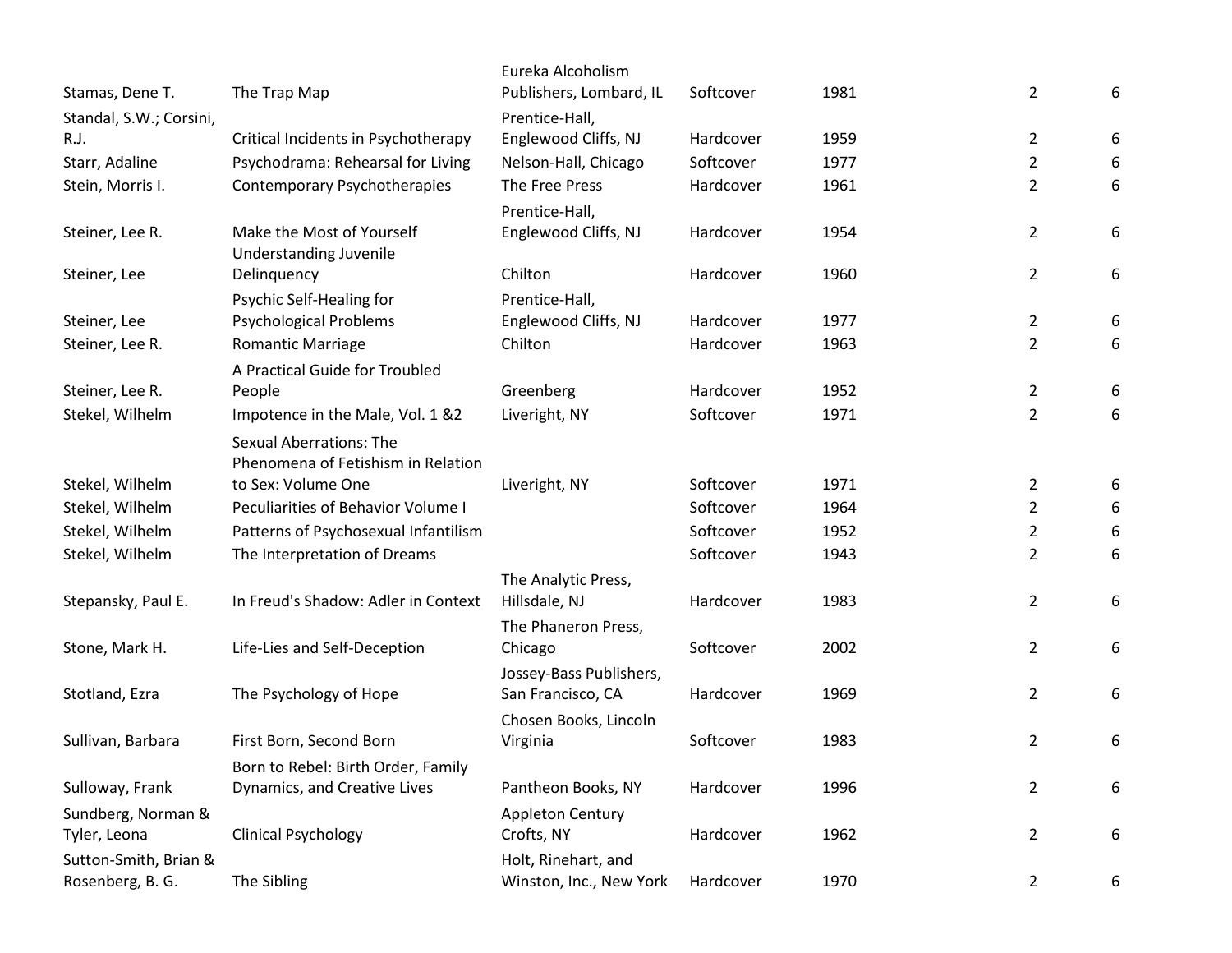|                                       |                                                                               | Accelerated<br>Development Inc.,          |           |      |                         |                |              |
|---------------------------------------|-------------------------------------------------------------------------------|-------------------------------------------|-----------|------|-------------------------|----------------|--------------|
| Sweeney, Thomas J.                    | <b>Adlerian Counseling</b>                                                    | Mucie, Indiana                            | Softcover |      | 1981 2nd ed.            | $\overline{2}$ | 6            |
|                                       | <b>Rural Poor Students and Guidance</b><br>(Guidance Monograph Series, Series | Houghton Mifflin                          | Softcover | 1971 |                         |                |              |
| Sweeney, Thomas J.                    | VI: Minority Groups and Guidance)                                             | Company, Boston<br>Houghton Mifflin       |           |      |                         | $\overline{2}$ | 6            |
| Sweeney, Thomas J.                    | <b>Adlerian Counseling</b>                                                    | Company, Boston                           | Softcover | 1975 |                         | $\overline{2}$ | 6            |
|                                       |                                                                               | Accelerated<br>Development Inc.,          |           |      |                         |                |              |
| Sweeney, Thomas                       | <b>Adlerian Counseling</b>                                                    | Mucie, Indiana                            | Hardcover | 1998 |                         | 2              | 6            |
| Terner, Janet & Pew,<br>W.L.          | The Courage to be Imperfect: The<br>Life and Work of Rudolf Dreikurs          | Hawthorn Books, INC,<br><b>NY</b>         | Hardcover | 1978 | Signed by<br>the author | 2              | 6            |
| Thompson, Clara                       | Psychoanalysis: Evolution and<br>Development                                  | Hermitage Publishing,<br>Ossiningy, NY    | Hardcover | 1950 |                         | 2              | 6            |
| Thorne, Frederick                     | Principles of Psychological<br>Examining                                      | Journal of Clinical<br>Psychology         | Hardcover | 1955 |                         | 2              | 6            |
| Toman, Walter                         | Family Constellation: Its Effects on<br>Personality and Social Behavior       | <b>Springer Publishing</b><br>Company, NY | Hardcover | 1969 |                         | $\overline{2}$ | 6            |
| Toman, Walter                         | Family Constellation: Its Effects on<br>Personality and Social Behavior       | Springer Publishing<br>Company, NY        | Softcover | 1976 |                         | 3              | $\mathbf{1}$ |
| Tulvig, Endel                         | <b>Elements of Episodic Memory</b>                                            | <b>Oxford University Press</b>            | Softcover | 2007 |                         | 3              | $\mathbf{1}$ |
|                                       | I'd Like to Call for Help, but I Don't<br>Know the Number: The Search for     |                                           |           |      |                         |                |              |
| Twerski, Abraham J.                   | Spirituality in Everyday Life                                                 | Owl Books, NY                             | Softcover | 1991 |                         | 3              | 1            |
| Ullman, Montague &<br>Zimmerman, nan  | <b>Working with Dreams</b>                                                    | Delacort Press, NY                        | Softcover | 1979 |                         | 3              | $\mathbf{1}$ |
| Uphoff, J., Gilmore, J.,<br>Huber, R. | Summer Children: Ready or Not for<br>School                                   | J&J Publishing Co.,<br>Middletown, OH     | Softcover | 1986 |                         | 3              | $\mathbf{1}$ |
| Vaughn, Frances &                     |                                                                               |                                           |           |      |                         |                |              |
| Walsh, Roger                          | Gifts From a Course in Miracles                                               | G.P. Putnam's Sons, NY                    | Softcover | 1983 |                         | 3              | $\mathbf{1}$ |
|                                       | Humanistic Psychiatry:From                                                    | <b>Rutgers University</b>                 |           |      |                         |                |              |
| Waldman, Roy                          | Oppression to Choice                                                          | Press, NJ                                 | Hardcover | 1971 |                         | 3              | 1            |
| Walker, Nigel                         | A Short History of Psychotherapy                                              | Noonday Press Inc, NY                     | Softcover | 1957 |                         | 3              | $\mathbf{1}$ |
| Walton, Francis                       | Winning Teenagers Over in Home<br>and School                                  | Adlerian Child Care<br><b>Book</b>        | Softcover | 1980 | booklet                 | 3              | $\mathbf{1}$ |
|                                       |                                                                               |                                           |           |      |                         |                |              |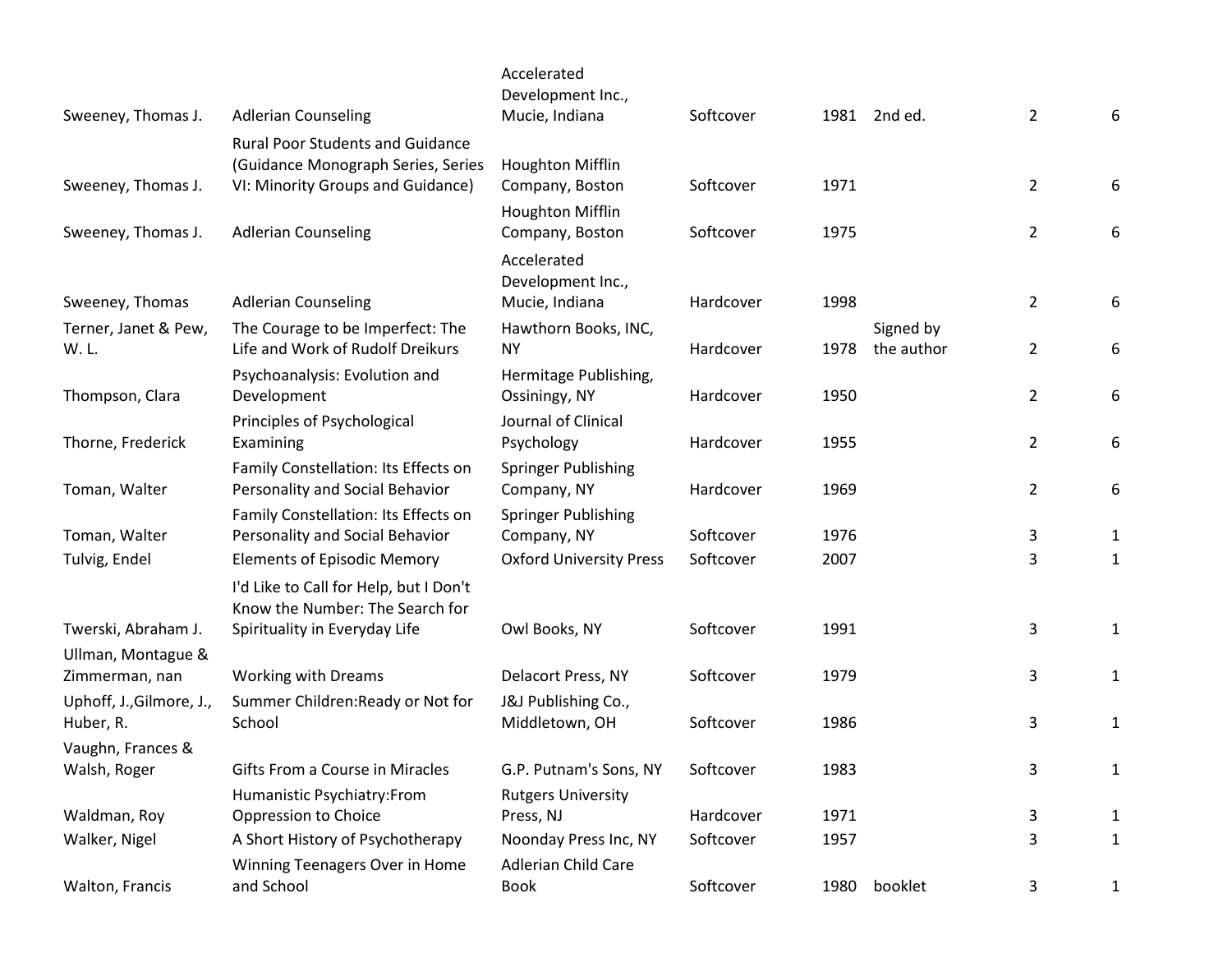|                           | Winning Children Over: A Manual           |                                |           |      |             |              |              |
|---------------------------|-------------------------------------------|--------------------------------|-----------|------|-------------|--------------|--------------|
|                           | for Teachers, Counselors, Principals,     | <b>Practical Psychology</b>    |           |      |             |              |              |
| Walton, Francis           | and Parents                               | Associates                     | Softcover | 1974 | booklet     | 3            | 1            |
| Warner, Samuel            | Self-Realization and Self-Defeat          | Grove Press Inc, NY            | Softcover | 1966 |             | 3            | $\mathbf{1}$ |
|                           | Interventions and Strategies in           |                                |           |      |             |              |              |
| Watts & Carlson           | Counseling and Psychotherapy              | Routledge, New York            | Softcover | 1999 |             | $\mathsf 3$  | $\mathbf{1}$ |
| Wedding, D. &             |                                           | F.E. Peacock Publishers,       |           |      |             |              |              |
| Corsini, R.               | Great Cases in Psychoanalysis             | Inc, Itasca, IL                | Softcover | 1979 |             | $\mathsf 3$  | $\mathbf{1}$ |
| Wedding, D. &             |                                           | F.E. Peacock Publishers,       |           |      |             |              |              |
| Corsini, R.               | Case Studies in Psychotherapy             | Inc, Itasca, IL                | Softcover | 1989 |             | $\mathbf{3}$ | $\mathbf{1}$ |
| Wedding, D. &             |                                           | <b>Brooks/Cole Publishing</b>  |           |      |             |              |              |
| Corsini, R.               | Case Studies in Psychotherapy             | Company, Monterey, CA          | Softcover | 2008 | 5th ed      | $\mathsf 3$  | $\mathbf{1}$ |
| Wedding, D. &             |                                           | <b>Brooks/Cole Publishing</b>  |           |      |             |              |              |
| Corsini, R.               | Case Studies in Psychotherapy             | Company, Monterey, CA          | Softcover | 2008 | 5th ed      | $\mathbf{3}$ | $\mathbf{1}$ |
| Wedding, D. &             |                                           |                                |           |      |             |              |              |
| Corsini, R.               | Case Studies in Psychotherapy             | Cengage Learning               | Softcover |      | 2014 7th ed | $\mathsf 3$  | $\mathbf{1}$ |
| Corsini, Raymond &        |                                           | <b>Brooks/Cole Publishing</b>  |           |      |             |              |              |
| Wedding, Danny            | <b>Current Psychotherapies</b>            | Company, Monterey, CA          | Softcover | 2011 | 10th ed     | $\mathbf{3}$ | $\mathbf{1}$ |
|                           | Through Children's Eyes: True             |                                |           |      |             |              |              |
|                           | Stories Out of the Practice of a          |                                |           |      |             |              |              |
| Weill, Blanche            | Consultant Psychologist                   | Island Workshop                | Hardcover | 1940 |             | 3            | $\mathbf{1}$ |
| Weinhaus, Evonne &        |                                           | HarperPerennial, New           |           |      |             |              |              |
| Freidman, Karen           | Stop Struggling with Your child           | York                           | Softcover | 1991 |             | 3            | $\mathbf{1}$ |
| Weinhaus, Evonne &        |                                           |                                |           |      |             |              |              |
| Freidman, Karen           | Stop Struggling with Your Teen            | Penguin Books, NY              | Softcover | 1984 |             | 3            | $\mathbf{1}$ |
| Weinhaus, Evonne &        |                                           | J.B. Speck Press, St.          |           |      |             |              |              |
| Freidman, Karen           | Stop Struggling with Your Teen            | Louis, MO                      | Softcover | 1988 | 2nd ed.     | 3            | 1            |
| Weiss, Lillie             | Dream Analysis in Psychotherapy           | Pergamon Press, Oxford         | Softcover | 1986 |             | $\mathsf 3$  | 1            |
| Wenc, Charlene            | Parenting: Are We Having Fun Yet          |                                | Softcover | 1997 |             | $\mathsf 3$  | $\mathbf{1}$ |
|                           |                                           |                                |           |      |             |              |              |
|                           |                                           | <b>Educational Media</b>       |           |      |             |              |              |
| Wenc, Charlene            | Cooperation: Learning Through<br>Laughter | Corporation,<br>Minneapolis MN | Softcover | 1993 |             | 3            | $\mathbf{1}$ |
|                           |                                           |                                |           |      |             |              |              |
| Wepman, J. & Heine,<br>R. | <b>Concepts of Personality</b>            | Aldine Publishing Co,          | Hardcover | 1963 |             | $\mathsf 3$  |              |
|                           |                                           | Chicago                        |           |      |             |              | $\mathbf{1}$ |
|                           | New Understandings of Human               |                                |           |      |             |              |              |
| Werner, Harold            | Behavior                                  | <b>Associated Booksellers</b>  | Hardcover | 1970 |             | 3            | $\mathbf{1}$ |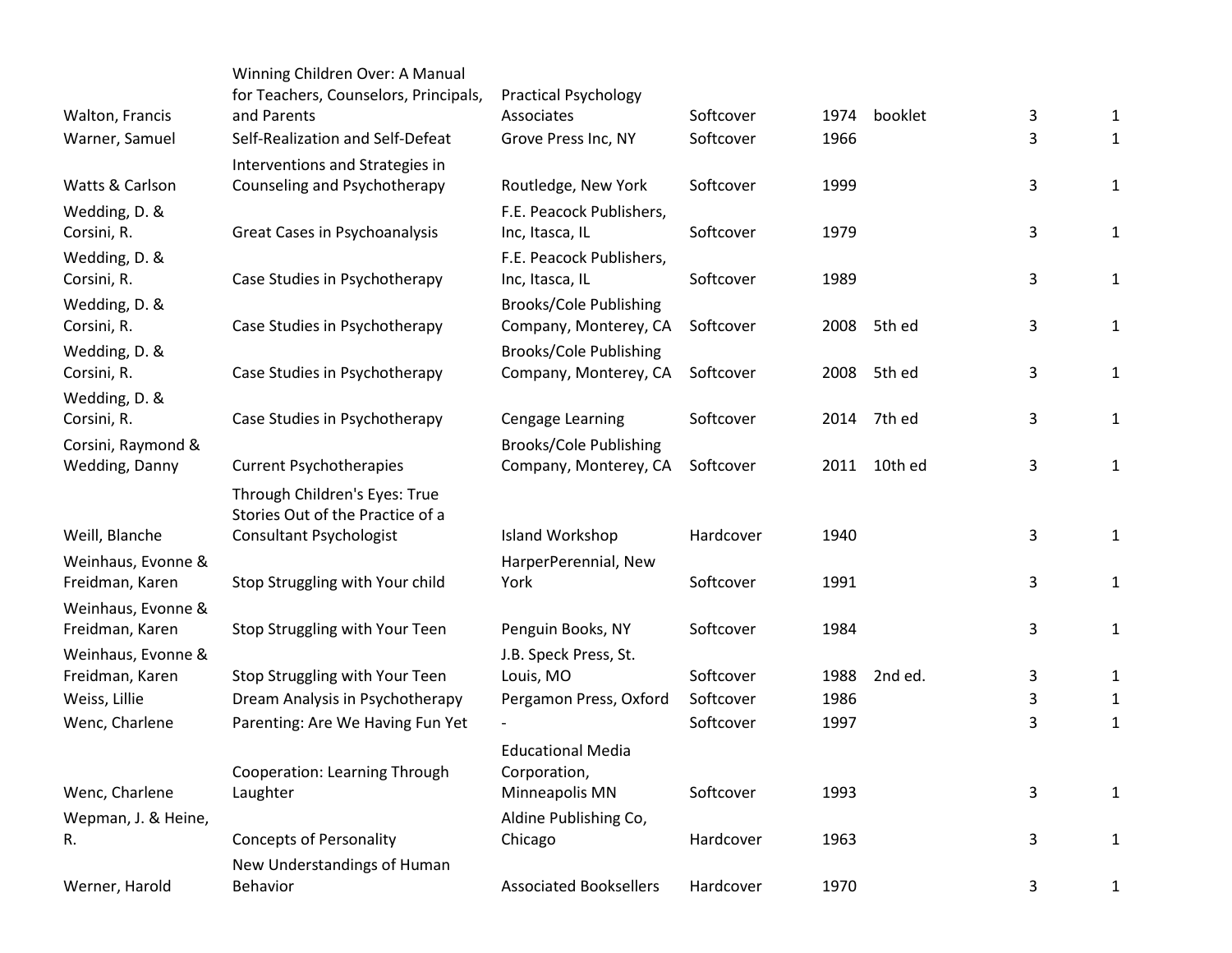| Wiehe, Vernon           | Perilous Rivalry                                            | Lexington Books,<br>Lexington, MA | Hardcover | 1991 | $\mathsf 3$  | $\mathbf{1}$ |
|-------------------------|-------------------------------------------------------------|-----------------------------------|-----------|------|--------------|--------------|
| Wilson, Bradford &      | First Child, Second Child, Your Birth                       | Zebra Publishing,                 |           |      |              |              |
| Edington, George        | Order Profile                                               | Toronto                           | Softcover | 1981 | 3            | $\mathbf{1}$ |
| Wilson, O'Leary &       |                                                             | Prentice-Hall,                    |           |      |              |              |
| Nathan                  | Abnormal Psychology                                         | Englewood Cliffs, NJ              | Hardcover | 1992 | 3            | $\mathbf{1}$ |
| Wolff, W. & Precker,    |                                                             | Grune & Stratton, New             |           |      |              |              |
| J.                      | Success in Psychotherapy                                    | York                              | Hardcover | 1952 | $\mathbf{3}$ | $\mathbf{1}$ |
|                         | Psychoanalytic Techniques: A<br>Handbook for the Practicing | Basic Books, Inc. New             |           |      |              |              |
| Wolfman, B.             | Psychoanalyst                                               | York                              | Hardcover | 1967 | $\mathsf 3$  | $\mathbf{1}$ |
|                         | Contemporary Theories and                                   | Harper & Row, New                 |           |      |              |              |
| Wolman, Benjamin        | Systems in Psychology                                       | York                              | Hardcover | 1960 | 3            | $\mathbf{1}$ |
|                         |                                                             | Van Nostrand Reinhold             |           |      |              |              |
| Wolman, Benjamin        | Handbook of Child Psychoanalysis                            | Company, New York                 | Hardcover | 1972 | 3            | 1            |
| Woodworth, R. &         | Contemporary Schools of                                     | The Ronald Press, NY              | Hardcover | 1964 | $\mathbf{3}$ |              |
| Sheehan, M.             | Psychology<br>The Theory and Practice of Group              |                                   |           |      |              | $\mathbf{1}$ |
| Yalom, Irvin            | Psychotherapy                                               | <b>Basic Books</b>                | Hardcover | 1970 | 3            | $\mathbf{1}$ |
|                         | The Psychology of Courage: An                               |                                   |           |      |              |              |
| Yang, J., Milliren, A., | Adlerian Handbook for Healthy                               |                                   |           |      |              |              |
| & Blagen, M.            | <b>Social Living</b>                                        | Routledge, New York               | Hardcover | 2010 | 3            | $\mathbf{1}$ |
| Young, Gregory          | Your Personality and How to Live<br>with It                 | Atheneum/SMI                      | Hardcover | 1978 | 3            | $\mathbf{1}$ |
|                         | The Shy Child: A Parent's Guide to                          |                                   |           |      |              |              |
| Zimbardo, Philip &      | <b>Overcoming and Preventing</b>                            |                                   |           |      |              |              |
| Radl, Shirley           | Shyness from Infancy to Adulthood                           | Doubleday                         | Softcover | 1982 | 3            | $\mathbf{1}$ |
|                         | A Parent's Guide to Children: The                           | Hawthorn Books, INC,              |           |      |              |              |
| Zuckerman, Lawrence     | Challenge                                                   | <b>NY</b>                         | Softcover | 1978 | 3            | $\mathbf{1}$ |
| University of Chicago   |                                                             |                                   |           |      |              |              |
| Press                   | A Manual of Style                                           |                                   | Hardcover | 1974 | 3            | $\mathbf{1}$ |
| University College of   |                                                             |                                   |           |      |              |              |
| Swansea Faculty of      |                                                             |                                   |           |      |              |              |
| Education               | The Psychology of Adolescence                               |                                   | Softcover | 1971 | 3            | 1            |